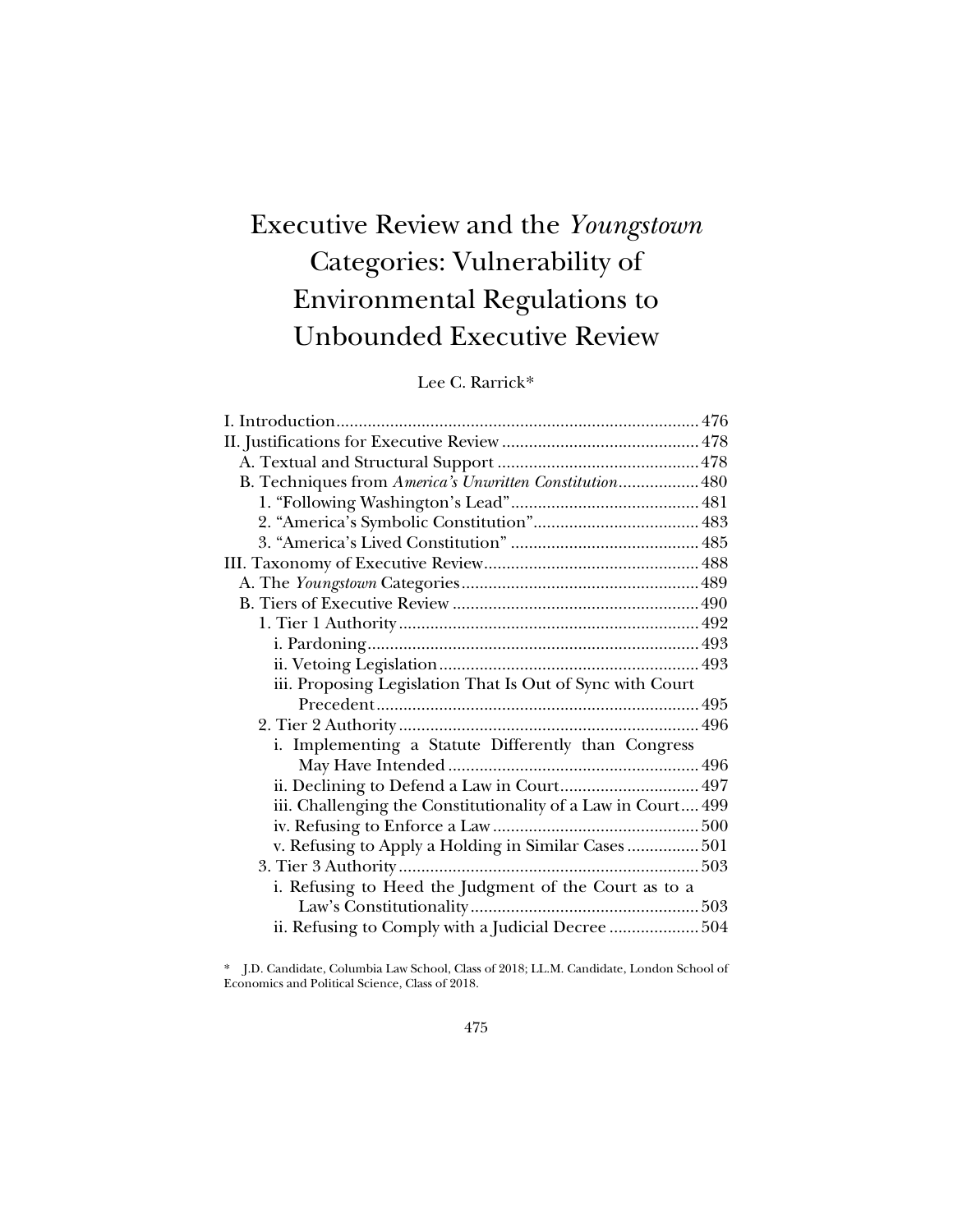| 476<br>COLUMBIA JOURNAL OF ENVIRONMENTAL LAW                | [Vol. $43:2$ ] |
|-------------------------------------------------------------|----------------|
|                                                             |                |
| A. Paulsen's Arguments for Unbounded Executive Review506    |                |
| Applications of Unbounded Executive Review in<br>В.         |                |
|                                                             |                |
| 1. Lack of Commerce Clause Authority to Regulate  510       |                |
|                                                             |                |
|                                                             |                |
|                                                             |                |
| b. Wetlands Protection Under the Clean Water Act 518        |                |
| iii. Non-Federal Intrastate Environmental Regulation  520   |                |
|                                                             |                |
|                                                             |                |
| ii. Wetlands Protection Under the Clean Water Act 522       |                |
|                                                             |                |
|                                                             |                |
| C. Precedent for Limiting the Power of Executive Review 526 |                |
|                                                             |                |
|                                                             |                |

*[C]omprehensive and undefined presidential powers hold both practical advantages and grave dangers for the country . . . .* [1](#page-1-0)

## <span id="page-1-3"></span><span id="page-1-2"></span>I. INTRODUCTION

The power of executive review remains imperfectly limited and defined—it therefore holds such potential dangers and advantages. By executive review I mean the power of the President to interpret the law and determine for himself whether a given law or provision is constitutional. Most commentators agree that this power exists legitimately in one form or another. $2$  But some argue that it is

<span id="page-1-1"></span>2. *See* AKHIL REED AMAR, AMERICA'S CONSTITUTION: A BIOGRAPHY 179 (2005); Steven G. Calabresi & Saikrishna B. Prakash, *The President's Power to Execute the Laws*, 104 YALE L.J. 541 (1994); Frank H. Easterbrook, *Presidential Review*, 40 CASE W. RES. L. REV. 905 (1989); Christopher L. Eisgruber, *The Most Competent Branches: A Response to Professor Paulsen*, 83 GEO. L.J. 347 (1994); Stacy Pepper, *The Defenseless Marriage Act: The Legitimacy of President Obama's Refusal to Defend DOMA § 3*, 24 STAN. L. & POL'Y REV. 1 (2013); William H. Pryor, Jr., *The Separation of Powers and the Federal and State Executive Duty to Review the Law*, 65 CASE W. RES. L. REV. 279 (2014); Seth P. Waxman, *Defending Congress*, 79 N.C. L. REV. 1073 (2001); *see also*  Presidential Authority to Decline to Execute Unconstitutional Statutes, 18 OP. O.L.C. 199,

<span id="page-1-0"></span><sup>1.</sup> Youngstown Sheet & Tube Co. v. Sawyer, 343 U.S. 579, 634 (1952) (Jackson, J., concurring).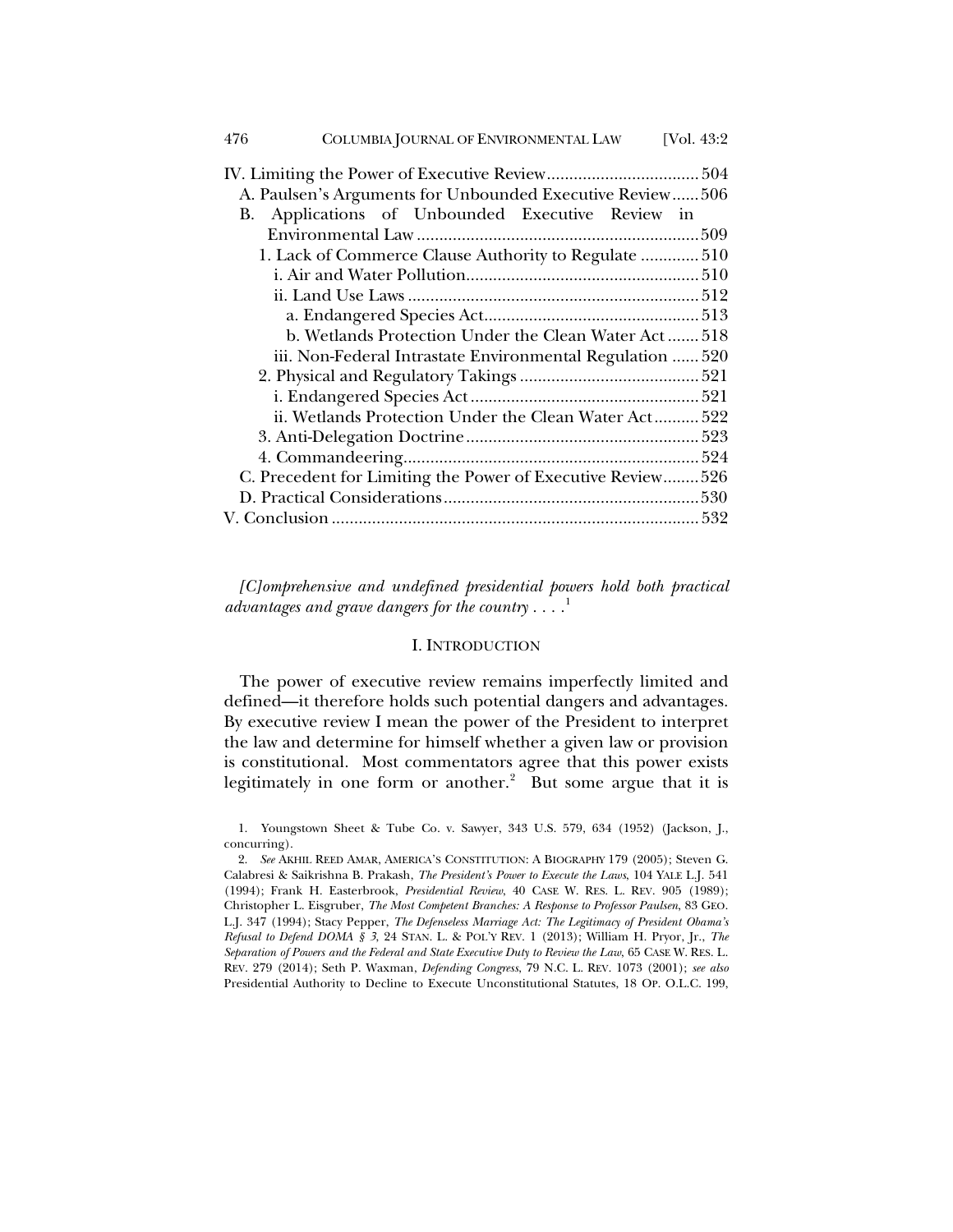<span id="page-2-0"></span>virtually unbounded, save for the president's own sense of deference to the other branches and his self-interest to remain in office.<sup>[3](#page-2-1)</sup> Such a comprehensive power surely is as dangerous as that of which Justice Jackson warns in his concurrence in *Youngstown Sheet & Tube Co. v. Sawyer*, if not more so. Moreover, if fully utilized, executive review would leave the judiciary with no authority, save over itself. Unbounded executive review could also be used as a tool to undermine well-established legal doctrines which underpin entire fields of regulation, especially with respect to environmental law, as discussed herein. If left unchecked by any means with real bite, executive review has the potential to turn the Executive $<sup>4</sup>$  $<sup>4</sup>$  $<sup>4</sup>$  into a truly despotic branch.</sup>

This Note endeavors to determine the ambit of the validity of executive review, as well as to find such a means to delimit the power of executive review, hopefully without simultaneously removing from it all practicality. Part II provides some of the classic arguments supporting the validity of executive review, as well as a few of my own inspired by the methods that Professor Akhil Amar advances in his book, *America's Unwritten Constitution: The Precedents and Principles We Live By*. Part III outlines the different types of presidential action that rely on the power of executive review, and provides a framework for analyzing and scrutinizing the various uses and forms of executive review. While this Note does not systematically outline all of the arguments criticizing the validity of the power, to the extent that they attempt to refute the power altogether, they have been satisfactorily rebutted elsewhere.<sup>[5](#page-2-3)</sup> However, this Note builds upon some of those critiques in Part IV, in arguing for the limitation of executive review. Part IV first evaluates Professor Michael Stokes Paulsen's arguments for essentially unbounded executive review. Next, it theoretically applies executive review in the environmental law context in order to highlight the need to limit the power, as it is perhaps the field

<span id="page-2-1"></span>3. *See* Michael Stokes Paulsen, *The Most Dangerous Branch: Executive Power to Say What the Law Is*, 83 GEO. L.J. 217 (1994).

<span id="page-2-3"></span><span id="page-2-2"></span>4. Where capitalized, this Note uses the terms the "Executive" and the "President" interchangeably to refer to the office of the President of the United States, and in some cases those under the president's control.

5. *See* Easterbrook, *supra* note [2,](#page-1-2) at 916–22; Paulsen, *supra* not[e 3,](#page-2-0) at 292–320.

<sup>199</sup> (1994) ("Let me start with a general proposition that I believe to be uncontroversial: there are circumstances in which the President may appropriately decline to enforce a statute that he views as unconstitutional.").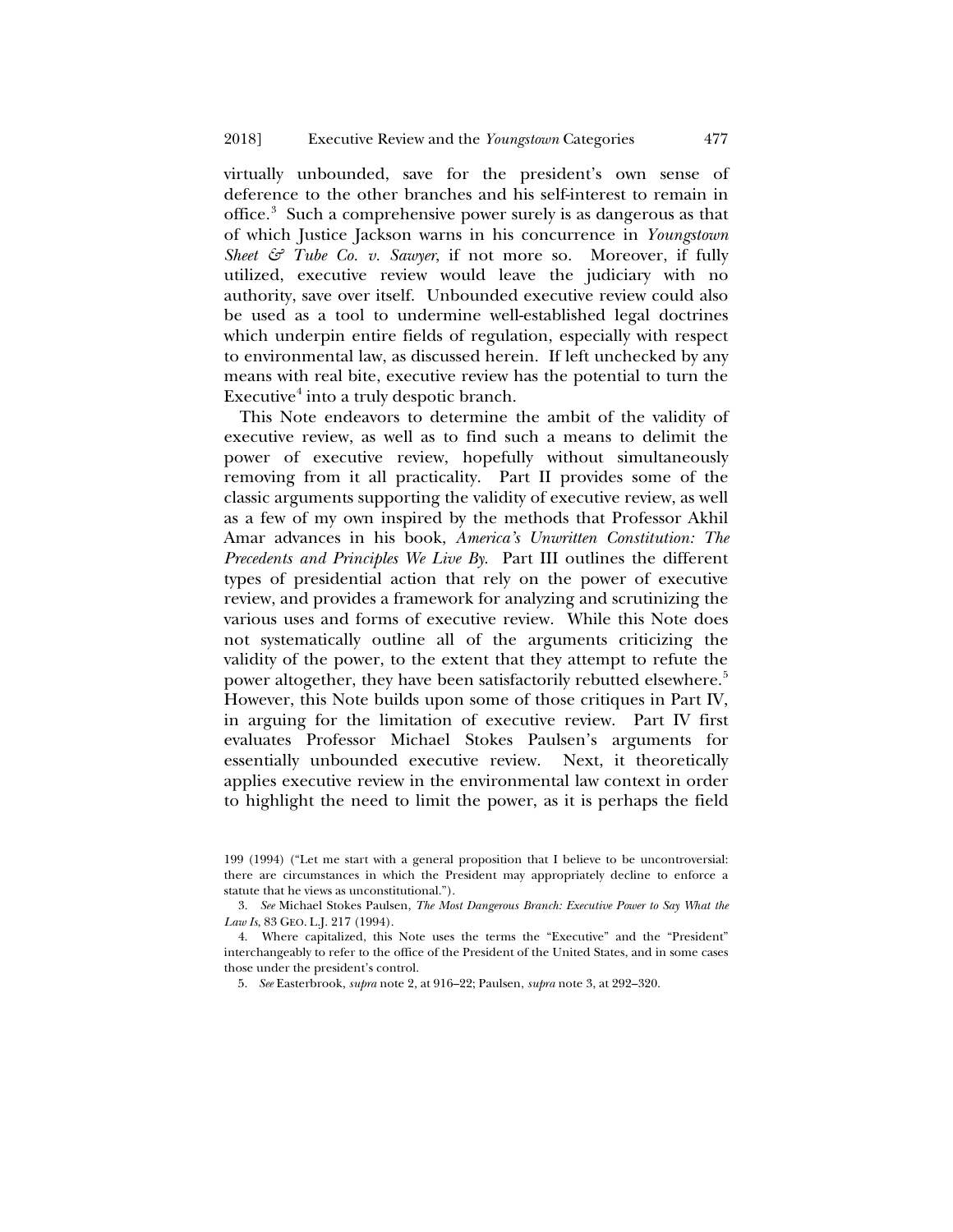most vulnerable to the potential abuses of executive review. Part IV then looks to recent judicial precedent as a possible foundation for limiting the power, and addresses some practical considerations relevant to any such limitation. Finally, Part V provides a brief conclusion.

## II. JUSTIFICATIONS FOR EXECUTIVE REVIEW

There are a variety of arguments which support the validity of executive review, ranging from the textual and structural, to the historical, to the purely pragmatic. Part II begins with the textual and structural arguments advanced and accepted by many authors as the strongest foundation for the power. This Part next offers a few of my own arguments, which build upon Amar's teachings on constitutional interpretation.<sup>[6](#page-3-0)</sup>

## A. Textual and Structural Support

The most compelling argument for executive review is that, borrowing some analysis from *Marbury v. Madison*, the Take Care Clause and the Supremacy Clause together establish that the President has a duty to execute the Constitution as supreme law. This obligation overrides his duty to execute other laws, which are necessarily subordinate to the Constitution. This duty entails the ability to engage in some form of review similar to that of the judiciary.

History has treated well Justice Marshall's argument for judicial review presented in *Marbury v. Madison*[7](#page-3-1) *—*so much so that today it is taught as a structural constitutional reality. Briefly, the argument is that if the Constitution is to be paramount, it must control any other law contrary to it. The "essence of judicial duty" is to determine whether to apply the Constitution or the law with which it is in conflict.<sup>[8](#page-3-2)</sup> Because the inherent purpose of a constitution is to be paramount, judges must interpret a law they find to be in conflict with it to be invalid. $9$  Finally, the fact that judges take an

<span id="page-3-3"></span><span id="page-3-2"></span><span id="page-3-1"></span><span id="page-3-0"></span><sup>6.</sup> Many of the practical and historical arguments will be addressed throughout for additional support.

<sup>7.</sup> Marbury v. Madison, 5 U.S. (1 Cranch) 137 (1803).

<sup>8.</sup> *Id*. at 178.

<sup>9.</sup> *Id*. at 173–80.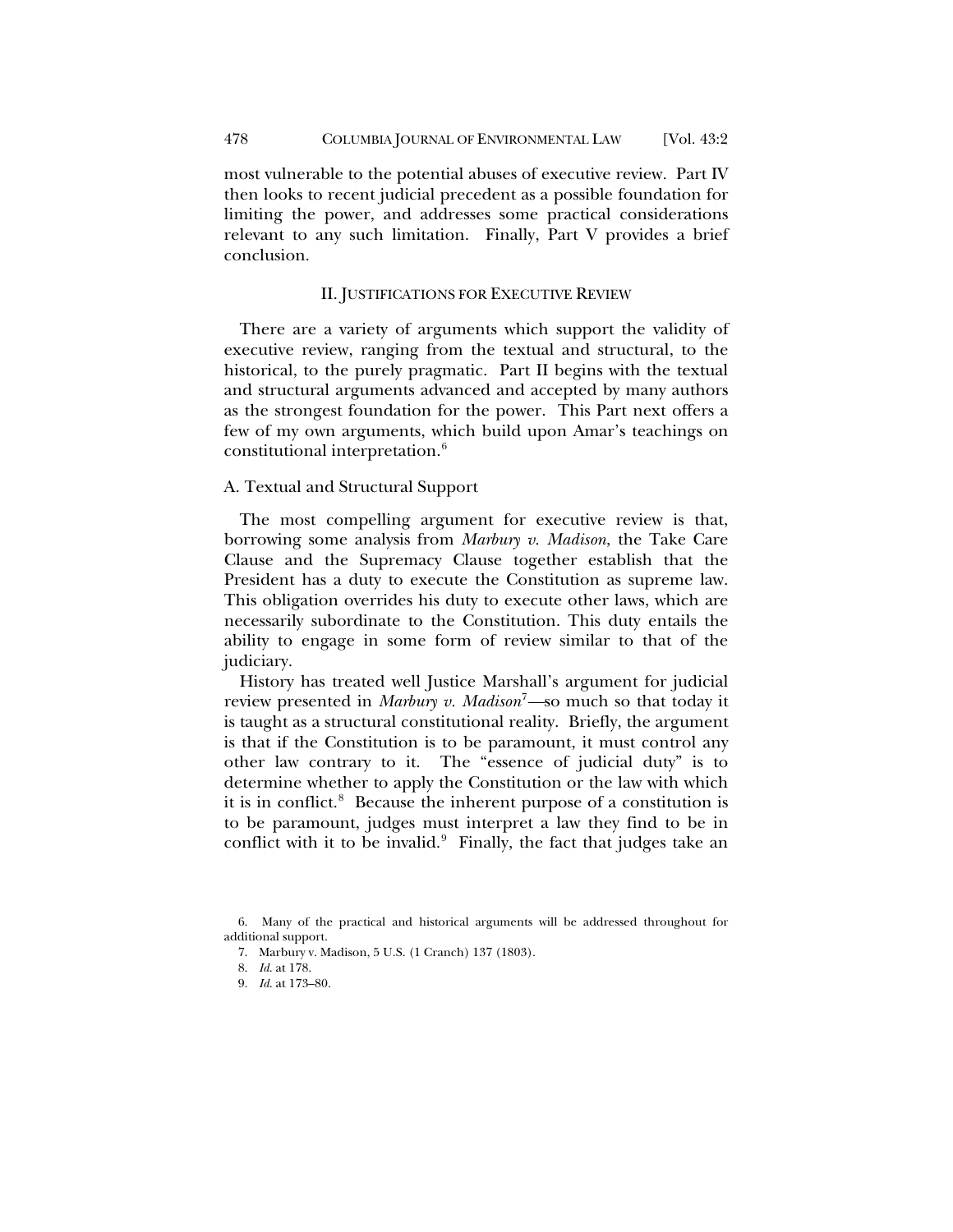<span id="page-4-0"></span>oath to uphold the Constitution also points to the fact that they should hold it as supreme. $10$ 

Building upon the foundation laid by the Supremacy Clause and the establishment of judicial review in *Marbury*, we can see that the Executive holds a somewhat similar obligation. The President has the duty to "take Care that the Laws be faithfully executed."<sup>[11](#page-4-2)</sup> *Marbury* and the Supremacy Clause establish that the Constitution itself is a law.[12](#page-4-3) Therefore, the President has the duty to take care that the *Constitution* be faithfully executed. When presented with the obligation to enforce a statute that would clearly violate the Constitution, the President cannot execute the statute while simultaneously executing the Constitution. Therefore, she must not execute the contrary statute, given that the Constitution is to take precedence over all other laws.<sup>[13](#page-4-4)</sup>

As further evidence that the President should not violate the Constitution by executing a contrary law, he is required to take an oath to "'preserve, protect and defend the Constitution of the United States'" to the best of his ability.<sup>14</sup> As Justice Marshall asked with respect to the less demanding oath required of the judiciary: "How immoral to impose it on them, if they were to be used as the instruments, and the knowing instruments, for violating what they swear to support?"<sup>[15](#page-4-6)</sup>

<span id="page-4-9"></span>Assuming then that the President should not execute laws which are contrary to the Constitution, how will she determine when they are in fact at odds with each other? Should she wait until the issue comes before the courts, all the while executing the statute she presumes to be unconstitutional?<sup>16</sup> It can take many years before

11. U.S. CONST. art. II, § 3.

15*. Marbury*, 5 U.S (1 Cranch) at 180.

<span id="page-4-7"></span><span id="page-4-6"></span><span id="page-4-5"></span>16. *See* Pryor, Jr., *supra* note [2,](#page-1-2) at 293 ("The executive sends a terrible message when he enforces a law that he believes violates the Constitution. That is, the executive tells the

<span id="page-4-8"></span><span id="page-4-1"></span><sup>10.</sup> *Id.*; *see also* THE FEDERALIST NO. 78, at 237 (Alexander Hamilton) (Michael A. Genovese ed., 2009) ("A constitution is, in fact, and must be regarded by the judges, as a fundamental law. It therefore belongs to them to ascertain its meaning, as well as the meaning of any particular act proceeding from the legislative body. If there should happen to be an irreconcilable variance between the two, that which has the superior obligation and validity ought, of course, to be preferred; or, in other words, the Constitution ought to be preferred to the statute, the intention of the people to the intention of their agents.").

<span id="page-4-4"></span><span id="page-4-3"></span><span id="page-4-2"></span><sup>12.</sup> *See* U.S. CONST. art. VI, cl. 2. ("This Constitution, and the Laws of the United States which shall be made in Pursuance thereof ... shall be the supreme Law of the Land."); *Marbury*, 5 U.S (1 Cranch) at 176–80.

<sup>13.</sup> *See supra* not[e 10](#page-4-0) and accompanying text.

<sup>14.</sup> U.S. CONST. art. II, § 1, cl. 8.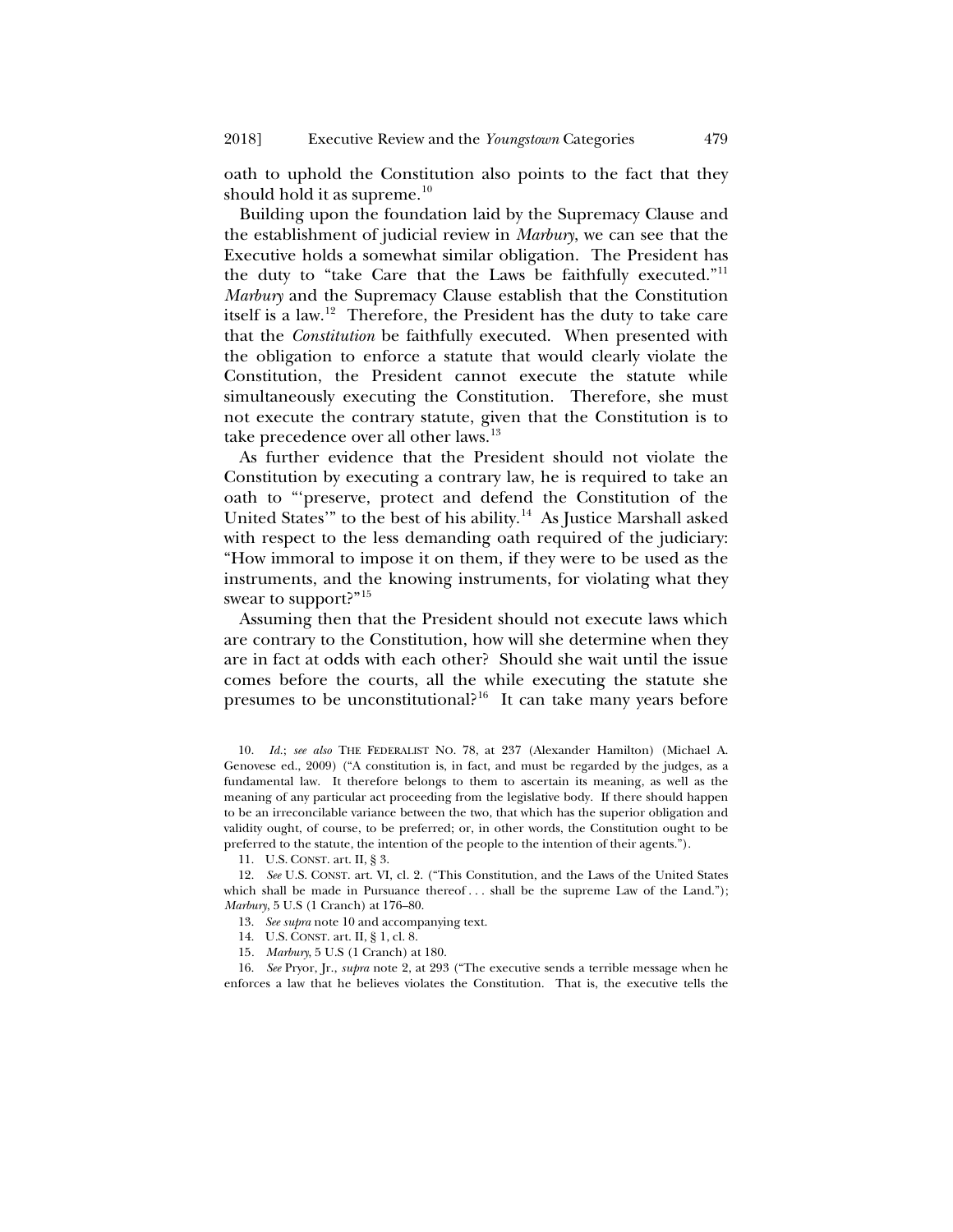the Court declares a law unconstitutional, sometimes even decades or more.[17](#page-5-0) It follows that in order to fulfill her constitutional duties, the President should be able to engage in some form of executive review, at least until the Court passes its judgment.<sup>[18](#page-5-1)</sup>

## B. Techniques from *America's Unwritten Constitution*

<span id="page-5-4"></span>In *America's Unwritten Constitution: The Precedents and Principles We Live By*, Akhil Amar offers various methods of interpreting the terse text of the Constitution through the prism of our "unwritten Constitution," which embodies the history, precedents, and traditions of the country.[19](#page-5-2) Amar offers a variety of different approaches for reaching an informed understanding of the textual meaning of the Constitution, whether it be through, *inter alia*, importing legal first principles, or recognizing the prominence of the two-party system. Of course, neither of these methods are mentioned in the text itself. However, the text of the Constitution offers us nothing in the way of self-referential instructions for its interpretation; the value of Amar's approach then lies in providing those guidelines. This Part utilizes a few of Amar's methods to better understand how executive review can be considered a legitimate part of our constitutional system without being clearly enumerated anywhere in the text of the Constitution.<sup>[20](#page-5-3)</sup>

<span id="page-5-0"></span>17. *See Acts of Congress Held Unconstitutional in Whole or in Part by the Supreme Court of the United States*, JUSTIA, https://law.justia.com/constitution/us/acts-of-congress-heldunconstitut ional.html [https://perma.cc/XH8X-ZYNJ] (last visited Jan. 21, 2018).

<span id="page-5-1"></span>18. Paulsen employs essentially this same argument, but ultimately concludes that the Executive has coequal authority and responsibility of executive review, so that the President would not be bound even by an adverse Court decision, lest the Court exert dominance over the Executive. Paulsen, *supra* not[e 3.](#page-2-0)

<span id="page-5-2"></span>19. AKHIL REED AMAR, AMERICA'S UNWRITTEN CONSTITUTION: THE PRECEDENTS AND PRINCIPLES WE LIVE BY (2012).

<span id="page-5-3"></span>20. While the provisions outlined in Part II.A offer strong support for executive review, they do not go so far as to make it a clearly enumerated power, such as the pardon power. *See* U.S. CONST. art. II, § 2, cl. 1 ("The President . . . shall have Power to grant Reprieves and Pardons for Offenses against the United States, except in Cases of Impeachment.").

person he injures that enforcing a defective law matters more than respecting the Constitution."); *see also* Dawn E. Johnsen, *What's a President to Do? Interpreting the Constitution in the Wake of Bush Administration Abuses*, 88 B.U. L. REV. 395, 408 (2008) ("It . . . is not feasible within our system to instruct Presidents simply to implement judicial precedent and never to act upon their own interpretations.").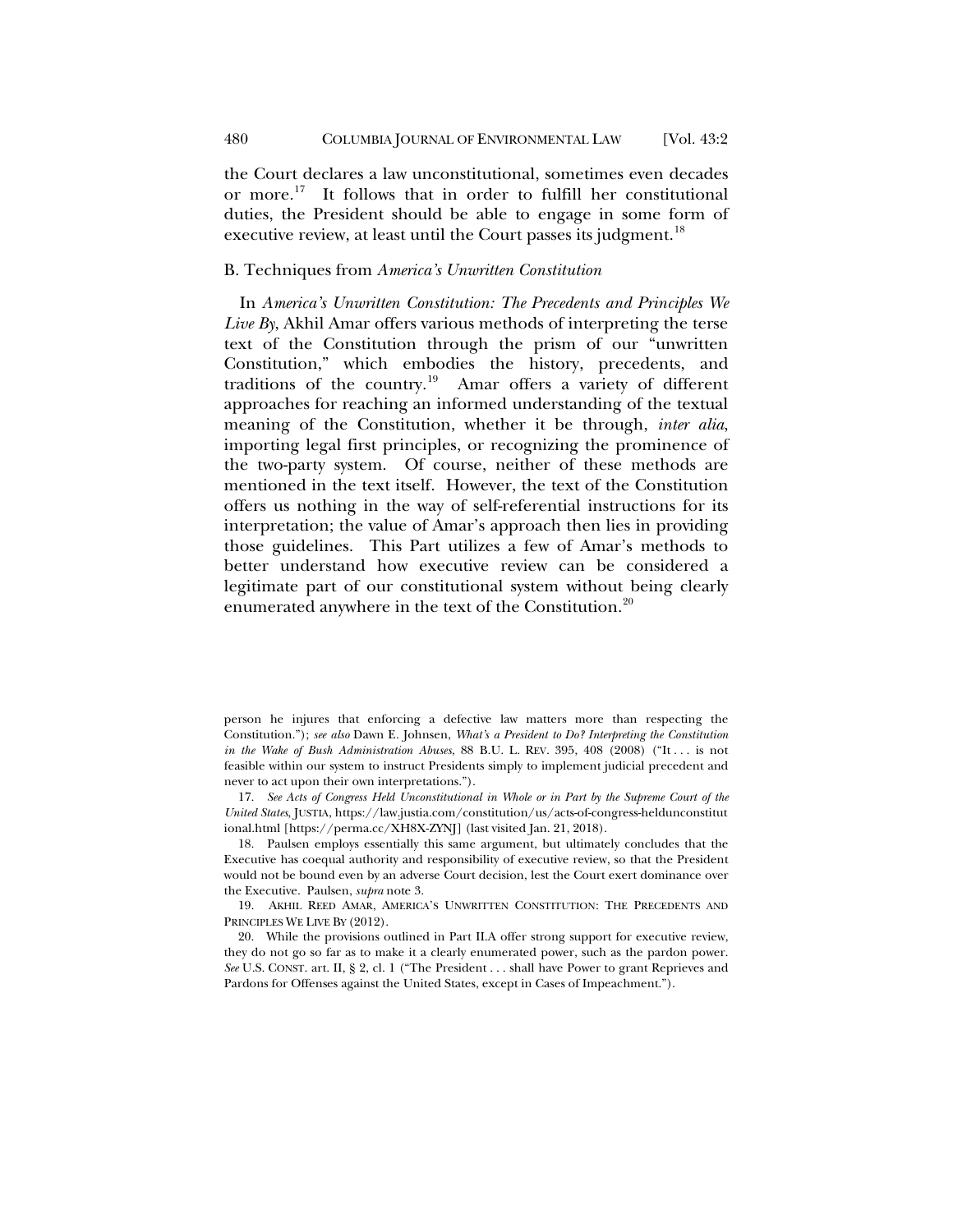# 1. "Following Washington's Lead"[21](#page-6-0)

One of the techniques that Amar employs to elucidate the powers of the Executive outlined in the Constitution is to look to the actions of President George Washington. As evidence of the merit of this approach, many if not all of the United States' presidents since Washington have done the same. $22$  One of the most immediate examples, of course, is the tradition that Washington established at the end of his time in office of the peaceful transfer of power after serving a maximum of two terms. Nevertheless, the text of the Constitution never stated a two-term maximum for presidents, at least not until after President Franklin Delano Roosevelt broke from this tradition by serving for over twelve years. Congress and the States later responded with the Twenty-Second Amendment, formally limiting the number of terms a president can serve. $23$  To many, this amendment was not the creation of a new constitutional principle of the executive branch, but a codification of something that was already there, as laid down by Washington over 150 years earlier. $24$  Therefore, if Washington exercised the power of executive review, there is a *prima facie* case for its validity. The case is even stronger where later presidents have followed suit, and stronger still where, as with the two-term tradition, many Americans considered it to be an unwritten rule.

<span id="page-6-7"></span><span id="page-6-6"></span>The first veto that Washington ever issued—one of only two during his eight years in office<sup>25</sup>—was motivated by constitutional concerns.[26](#page-6-5) Washington believed that the bill, which apportioned congressional representatives among the States, unconstitutionally

<span id="page-6-0"></span>21. The headings in this Part are borrowed from the chapters of Amar's book from which I adopt his techniques, in order to credit his work. *See* AMAR, *supra* note [19,](#page-5-4) at 307.

<span id="page-6-1"></span>22. *Id.* at 309 ("Over the ensuing centuries, the constitutional understandings that crystallized during the Washington administration have enjoyed special authority on a wide range of issues, *especially those concerning presidential power* and presidential etiquette.") (emphasis added).

23. *See* U.S. CONST. amend. XXII, § 1.

<span id="page-6-3"></span><span id="page-6-2"></span>24. *See, e.g.*, Bruce G. Peabody & Scott E. Gant, *The Twice and Future President: Constitutional Interstices and the Twenty-Second Amendment*, 83 MINN. L. REV. 565, 574 (1999) ("There seems to be something of a consensus among scholars that, starting with George Washington's refusal to run for a third term in 1796, a presidential two-term tradition was founded and continued uncontested until Roosevelt's reelection to a third term in 1940.").

<span id="page-6-4"></span>25. *See Vetoes: Summary of Bills Vetoed, 1789–Present*, U.S. SENATE, http://www.senate.gov/r eference/Legislation/Vetoes/vetoCounts.htm [https://perma.cc/NK9M-RLRN] (last visited Feb. 1, 2018).

<span id="page-6-5"></span>26. *See* George Washington, Veto Message (Apr. 5, 1792), *in* 1 COMPILATION OF THE MESSAGES AND PAPERS OF THE PRESIDENTS 116, 116 (James D. Richardson ed., 1897).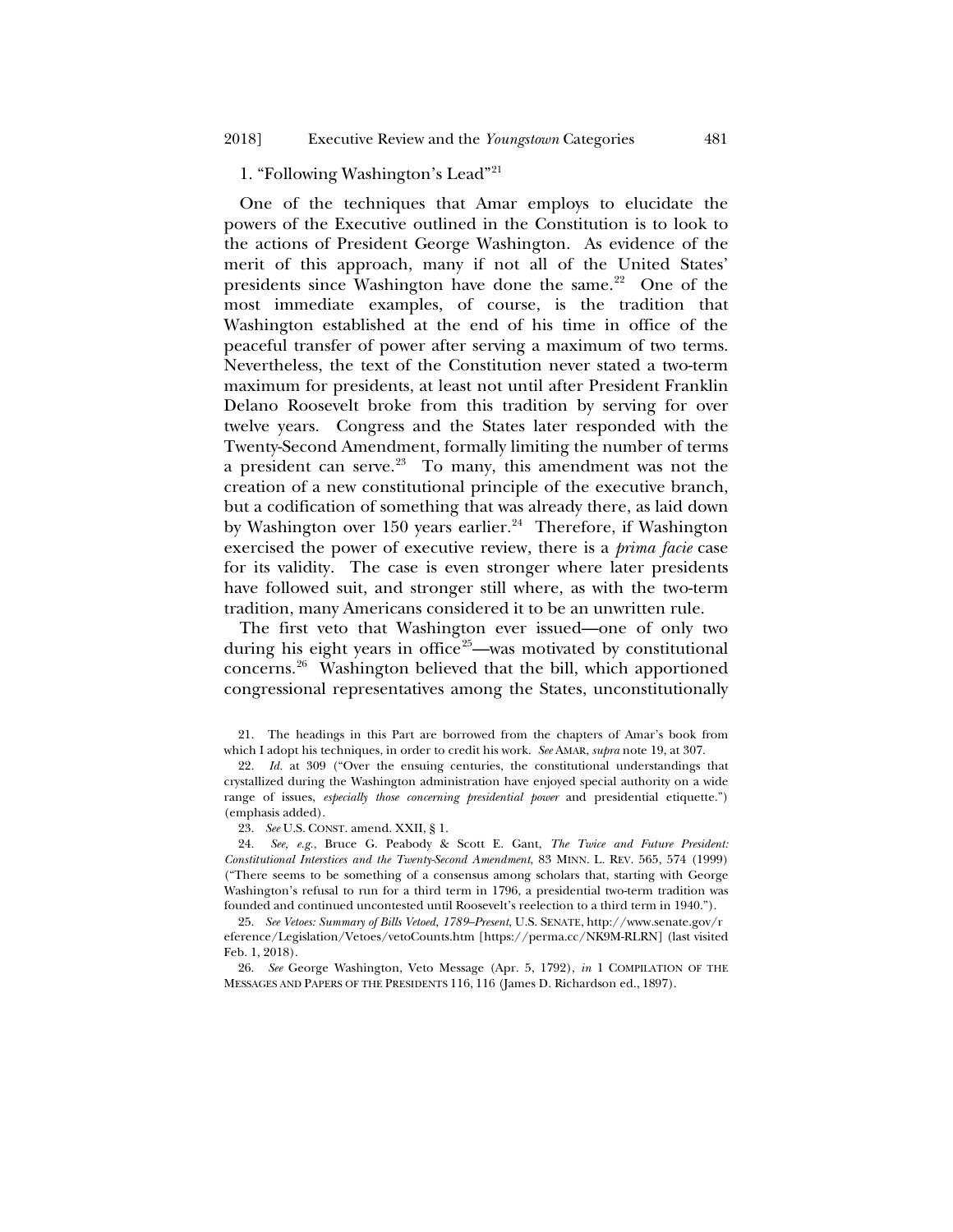overrepresented the smaller States. $27$  While this veto may not necessarily imply that Washington would have supported executive review in its most contentious forms, it does provide convincing evidence that he believed that the President should be able to evaluate the constitutionality of statutes, independent of the judiciary. Thus, Washington implicitly believed that the President should be able to wield some form of executive review.<sup>28</sup> A great many presidents have followed in his footsteps by engaging in executive review in one form or another.

In *Youngstown Sheet & Tube Co. v. Sawyer*, Justice Jackson described such practices as providing a legitimating "gloss" on the Constitution:

The Constitution is a framework for government. Therefore the way the framework has consistently operated fairly establishes that it has operated according to its true nature. Deeply embedded traditional ways of conducting government cannot supplant the Constitution or legislation, but they give meaning to the words of a text or supply them. It is an inadmissibly narrow conception of American constitutional law to confine it to the words of the Constitution and to disregard the gloss which life has written upon them. In short, a systematic, unbroken, executive practice, long pursued to the knowledge of the Congress and never before questioned, engaged in by Presidents who have also sworn to uphold the Constitution, making as it were such exercise of power part of the structure of our government, may be treated as a gloss on 'executive Power' vested in the President by § 1 of Art. II.  $^{29}$  $^{29}$  $^{29}$ 

The fact that Washington and many presidents after him implicitly endorsed the power of executive review thus lends strong support to the proposition that the power to engage in executive review is a valid constitutional power of the President. This does not, however, necessarily provide guidance on the question of when the power of executive review can be too far-reaching, if ever, to in turn become illegitimate. Such limits must be derived from elsewhere, both historically and theoretically.

<sup>27.</sup> *Id.*

<span id="page-7-1"></span><span id="page-7-0"></span><sup>28.</sup> As discussed below in Part III.B.1.ii., this action falls under what I term as Tier 1 Executive Review.

<span id="page-7-2"></span><sup>29</sup>*.* Youngstown Sheet & Tube Co. v. Sawyer, 343 U.S. 579, 610–11 (Jackson, J., concurring).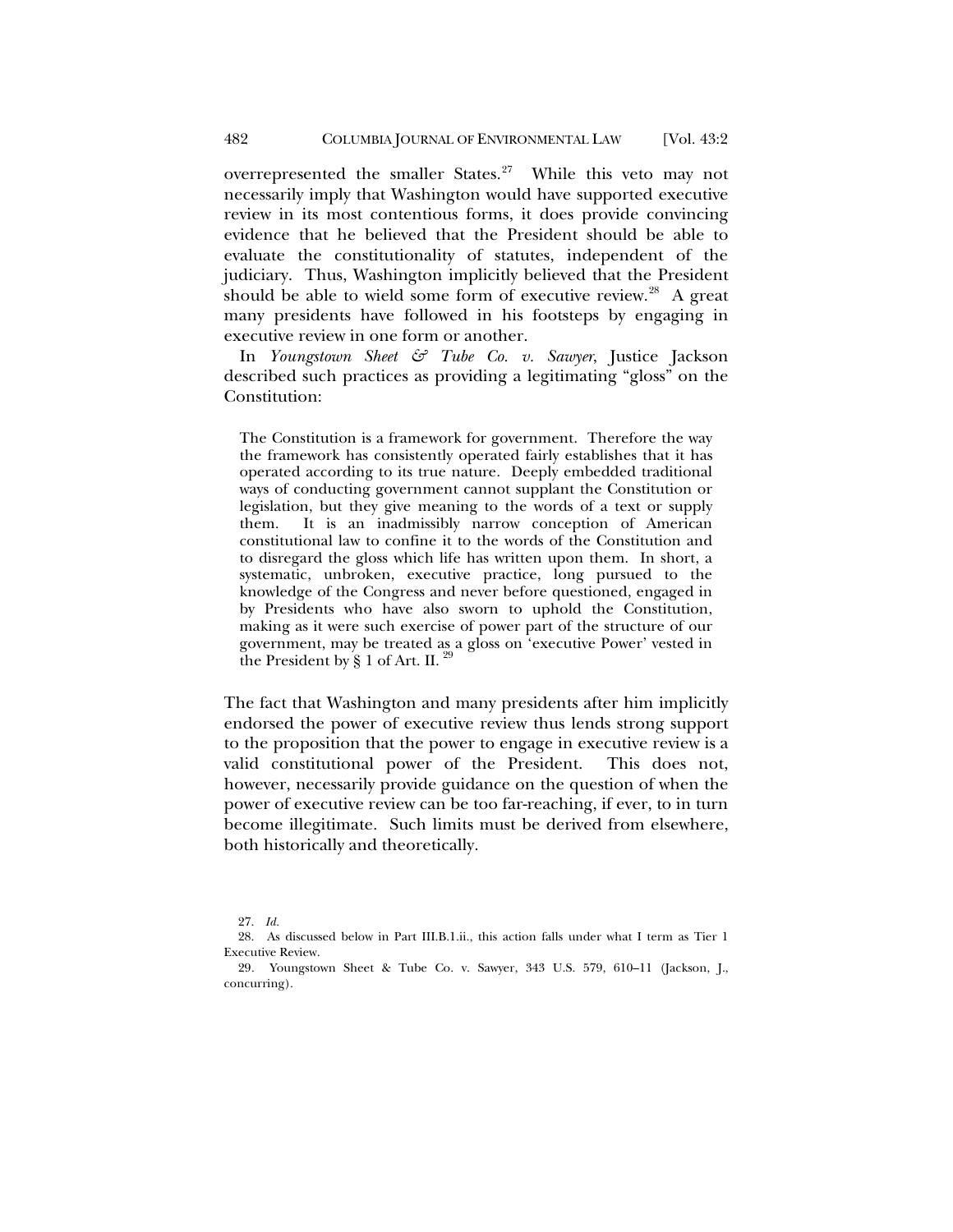# 2. "America's Symbolic Constitution"[30](#page-8-0)

Turning back to the initial question of the legitimacy of executive review, this Part looks to another one of Amar's techniques for further support. Amar argues that there is a core of canonical symbols that "set forth background principles that powerfully inform American constitutional interpretation."[31](#page-8-1) This canon includes, at least, "the Declaration of Independence, Publius's *The Federalist*, the Northwest Ordinance, Lincoln's Gettysburg Address, the Warren Court's opinion in *Brown v. Board*, and Dr. King's 'I Have a Dream' speech."<sup>32</sup> Several of these symbols touch on or relate to the validity of executive review in varying degrees.<sup>[33](#page-8-3)</sup> However, *The Federalist* offers the most germane perspective, and provides a compelling argument for the legitimacy of executive review.

While *The Federalist* does not explicitly posit that the executive branch as framed in Philadelphia would have the power of executive review, Publius surely warns against the judiciary holding all of that power independently: "[A] mere demarcation on parchment of the constitutional limits of the several departments, is not a sufficient guard against those encroachments which lead to a tyrannical concentration of all the powers of government in the same hands."<sup>[34](#page-8-4)</sup> The branches must have some ability to guard

- 30. AMAR, *supra* not[e 19,](#page-5-4) at 243.
- 31. *Id.* at 247.
- 32. *Id.*

<span id="page-8-3"></span><span id="page-8-2"></span><span id="page-8-1"></span><span id="page-8-0"></span>33. For a discussion of civil disobedience as an analogue for executive review, see *infra*  Part II.B.3. The Declaration of Independence might be considered to be a form of civilian review itself. Moreover, it certainly is intimately tied with the Boston Tea Party, a bona fide example of civil disobedience. In the same manner, Dr. King's "I Have a Dream" speech is closely related to his act of civil disobedience and civilian review. Finally, the Gettysburg Address is in large part a symbol of the Civil War and what Lincoln and the North sought to defend. Near the outset of that war Lincoln suspended the writ of habeas corpus. When Chief Justice Taney issued an order to produce Merryman, a prisoner the North had taken, Lincoln refused. *See Ex parte* Merryman, 17 F. Cas. 144 (C.C.D. Md. 1861). This was possibly the most extreme instance of executive review in American history. *See also infra* Part III.B.3.ii. However, these examples are merely supplemental to the discussion of *The Federalist*.

<span id="page-8-4"></span>34. THE FEDERALIST NO. 48, at 110 (James Madison) (Michael A. Genovese ed., 2009). For evidence that Publius supported the concept of judicial review, see *supra* note [10.](#page-4-0) There is one line in *The Federalist* which can be read to support the proposition that only the judiciary may engage in review: "The interpretation of the laws is the proper and peculiar province of the courts." THE FEDERALIST NO. 78, *supra* note [10,](#page-4-0) at 237 (Alexander Hamilton). On the whole, though, Publius seems to support executive review, at least in some instances and forms.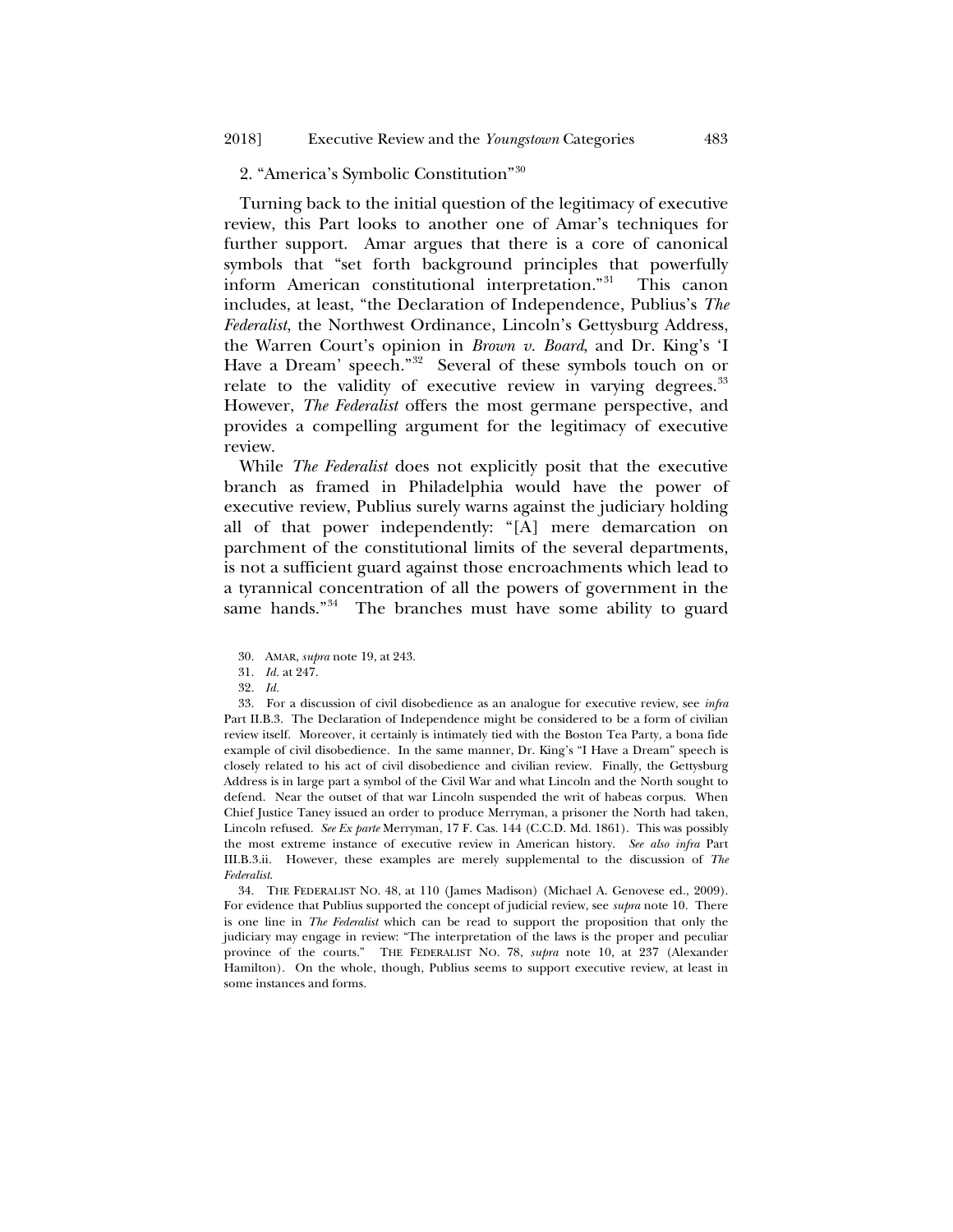against the others gathering too much power for themselves. This is at once both an argument which supports executive review, and one that would necessarily limit it at a certain point.<sup>[35](#page-9-0)</sup>

Moreover, it seems that Publius would have taken issue with the Supreme Court's dicta in cases like *Cooper v. Aaron*, which claim that the Court's rulings are law by which the Executive and the Congress are bound.<sup>[36](#page-9-1)</sup> On that issue, Publius wrote that "[t]he several departments, being perfectly co-ordinate by the terms of their common commission, none of them, it is evident, can pretend to an exclusive or superior right of settling the boundaries between their respective powers."[37](#page-9-2) Therefore, the Executive is not necessarily lacking in the power of executive review simply because the judiciary sometimes claims it to be.

Finally, Publius assured the people that:

<span id="page-9-5"></span>[T]he judiciary, from the nature of its functions, will always be the least dangerous [branch] to the political rights of the Constitution. . . . It may truly be said to have neither FORCE nor WILL, but merely judgment; and must ultimately depend upon the aid of the executive arm even for the efficacy of its judgments.<sup>[38](#page-9-3)</sup>

As Paulsen notes, Hamilton here says that the Court has "*merely* judgment."<sup>39</sup> This phrasing is important for two reasons. First, it emphasizes the fact that the judiciary relies on the Executive for the enforcement and efficacy of its judgments—a point which will become crucial in Part IV of this Note, below. Second, the fact that Publius recognizes that the judiciary holds the power of judgment does not necessarily imply that the executive branch does not also hold that power, especially when addressed within the context of the first point. Thus, this statement should not be read to imply that Publius believed that executive review was invalid.

In addition to Hamilton and Madison, it is worth briefly noting that James Wilson, another eminent framer and constitutional thinker who went on to serve as one of the original six Supreme

<sup>35.</sup> *See infra* Part IV.A.

<span id="page-9-1"></span><span id="page-9-0"></span><sup>36.</sup> Cooper v. Aaron, 358 U.S. 1, 18 (1958); *see also* Planned Parenthood v. Casey, 505 U.S. 833, 864–69 (1992); United States v. Nixon, 418 U.S. 683, 704 (1974); Powell v. McCormack, 395 U.S. 486, 549 (1969); Baker v. Carr, 369 U.S. 186, 210–11 (1962).

<span id="page-9-4"></span><span id="page-9-3"></span><span id="page-9-2"></span><sup>37.</sup> THE FEDERALIST NO. 49, at 112 (Alexander Hamilton or James Madison) (Michael A. Genovese ed., 2009).

<sup>38.</sup> THE FEDERALIST NO. 78, *supra* not[e 10,](#page-4-0) at 236 (Alexander Hamilton).

<sup>39.</sup> Paulsen, *supra* not[e 3,](#page-2-0) at 221.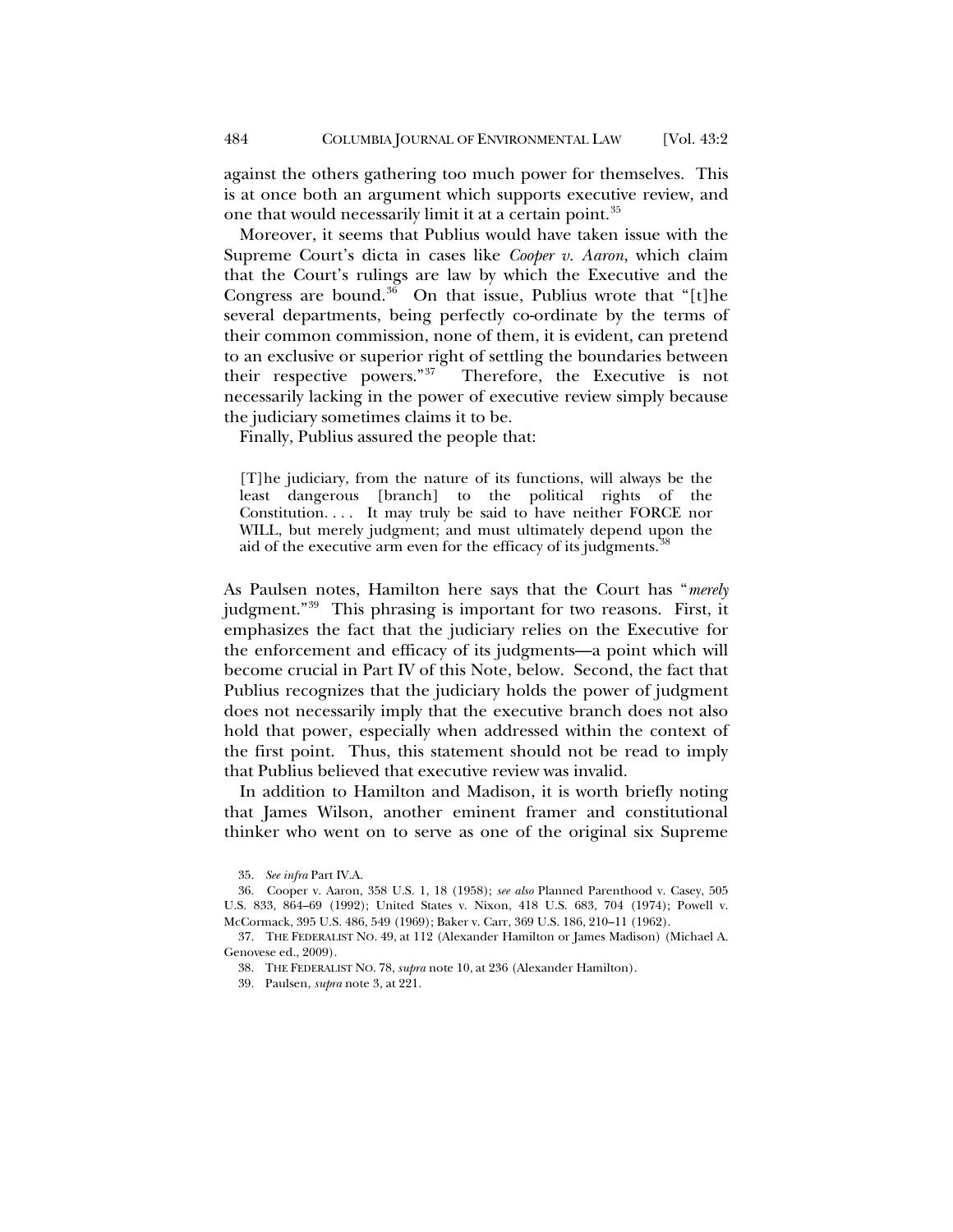Court justices, also seemed to support the concept of executive review. On this topic, during the ratification debates in Pennsylvania, Wilson said that:

[I]t is possible that the legislature . . . may transgress the bounds assigned to it, and . . . when [an act] comes to be discussed before the judges, when they consider its principles, and find it to be incompatible with the superior powers of the constitution, it is their duty to pronounce it void . . . . In the same manner the President of the United States could shield himself and refuse to carry into effect an act that violates the constitution.<sup>[40](#page-10-0)</sup>

This lends strong support to the proposition that the Constitution, in the eyes of the framers, was certainly not inimical to the concept of executive review, and may very well have implicitly endorsed it so as to balance the powers—and power—of the separate branches.<sup>[41](#page-10-1)</sup>

# 3. "America's Lived Constitution"[42](#page-10-2)

As an additional technique for interpreting the Constitution, Amar claims that "we must take account of ... how ordinary Americans have lived their lives in ordinary ways and thereby embodied fundamental rights."[43](#page-10-3) He marshals the Ninth Amendment $44$  in combination with established practices of the American people to show how various rights have come to be seen as fundamental over time, notwithstanding their lack of explicit inclusion in the text of the Constitution. $45$  Examples include the right to engage in intimate relations in one's home and the right of

<span id="page-10-0"></span>40. PENNSYLVANIA AND THE FEDERAL CONSTITUTION OF 1787–1788, at 304–05 (John Bach McMaster & Frederick D. Stone eds., 1888).

<span id="page-10-1"></span>41. *See also* Paulsen, *supra* note [3,](#page-2-0) at 241 (quoting 1 THE WORKS OF JAMES WILSON 168 (Robert Green McCloskey ed., 1967)) ("[W]hoever would be obliged to obey a constitutional law, is justified in refusing to obey an unconstitutional act of the legislature. . . . [W]hen a question, even of this delicate nature, occurs, *every one who is called to act, has a right to judge*."). This statement likely does not hold as much sway as the arguments in *The Federalist*, or Wilson's earlier statement in Pennsylvania, given that it comes from a lecture given after ratification of the Constitution. Nevertheless, it provides additional evidence of the Founders' view on the issue.

- 42. AMAR, *supra* not[e 19,](#page-5-4) at 95.
- 43. *Id.* at 97.

<span id="page-10-5"></span><span id="page-10-4"></span><span id="page-10-3"></span><span id="page-10-2"></span>44. "The enumeration in the Constitution, of certain rights, shall not be construed to deny or disparage others retained by the people." U.S. CONST. amend. IX.

<sup>45.</sup> AMAR, *supra* not[e 19,](#page-5-4) at 97–138.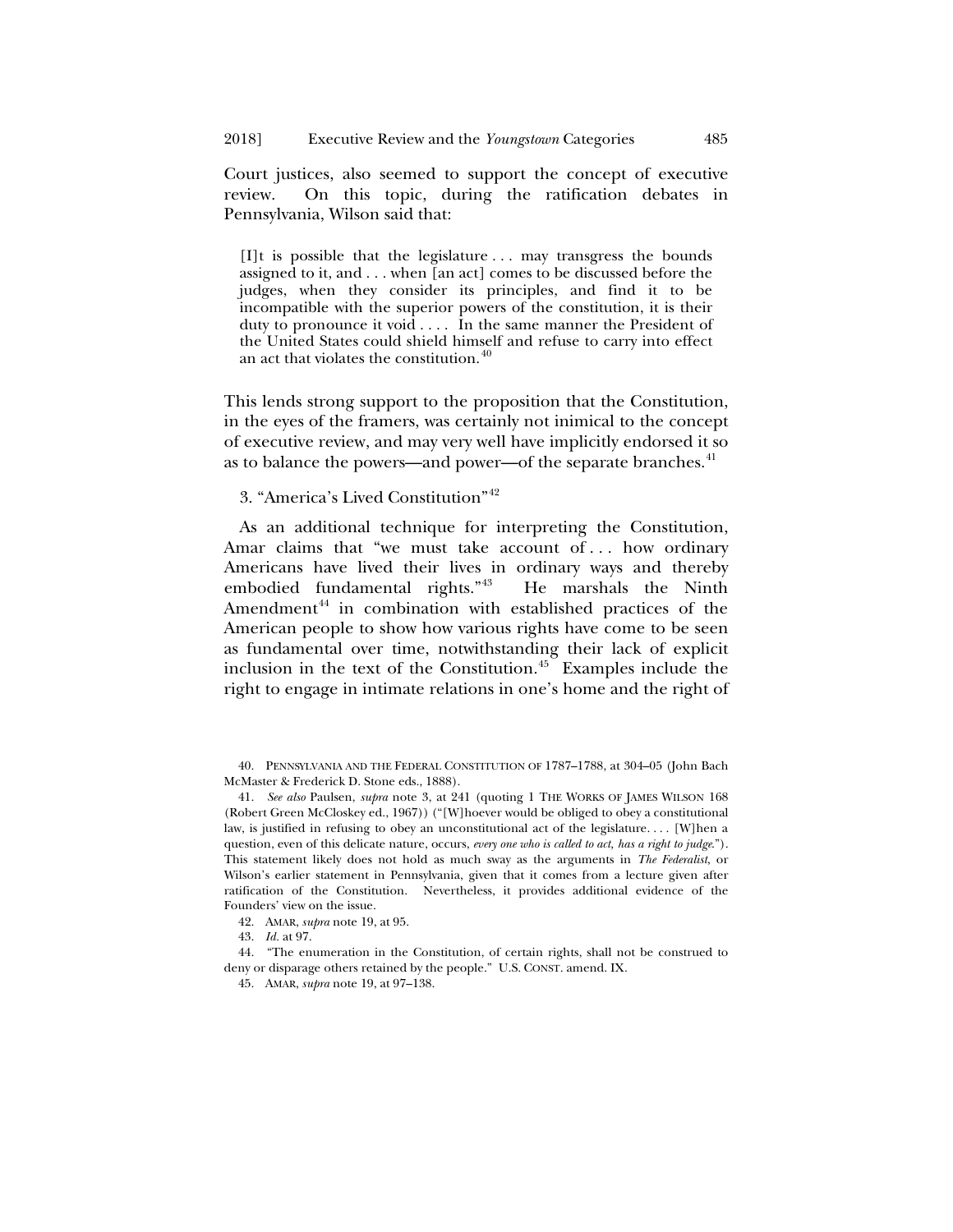a criminal defendant to present evidence and testify in his own defense.[46](#page-11-0)

While this technique can be used to lend some support to the concept of executive review, there are at least two reasons why it will not map on perfectly. The first is that although the President may retain his status as a part of the people in a private sense, executive review is clearly a governmental power and thus lies outside the ambit of the Ninth Amendment. Therefore, I will look to the idea of civil disobedience as a sort of civilian analogue to executive review. Secondly, civil disobedience is not so commonplace as to be completely ordinary, but it remains a core part of the American identity to be used when necessary, going at least all the way back to the Boston Tea Party.<sup>[47](#page-11-1)</sup>

Perhaps one of the best-known instances of American civil disobedience in more recent times is that of Dr. Martin Luther King, Jr. and his refusal to obey the Birmingham parade ordinance. Dr. King violated a temporary injunction that an Alabama court granted to preclude members of the Southern Christian Leadership Conference from participating in peaceful protests in downtown Birmingham during the Easter shopping season on the grounds that it violated a local parade ordinance.<sup>48</sup> In addition to the fact that the order was clearly a mere pretense for racist local government employees to avoid the publicity of the protest, Dr. King believed the order was unconstitutional on the grounds that it was "vague and overbroad, and restrained free speech."<sup>[49](#page-11-3)</sup> Therefore, he violated the injunction and was subsequently arrested for doing so.

While in jail he wrote a letter responding to white clergymen that opposed his actions. Dr. King wrote that:

One who breaks an unjust law must do it openly, lovingly . . . and with a willingness to accept the penalty. I submit that an individual who breaks a law that conscience tells him is unjust, and willingly accepts the penalty by staying in jail to arouse the conscience of the

<sup>46.</sup> *Id.*

<span id="page-11-3"></span><span id="page-11-2"></span><span id="page-11-1"></span><span id="page-11-0"></span><sup>47.</sup> Other prominent examples include Henry David Thoreau's imprisonment for refusing to pay a poll tax which he believed supported the Mexican-American war and the expansion of slavery, Harriet Tubman leading the underground railroad, and the many women who were arrested for disobedient action during the Women's Suffrage Movement.

<sup>48.</sup> *See* Walker v. City of Birmingham, 388 U.S. 307, 308–13 (1967).

<sup>49.</sup> *See id.* at 311.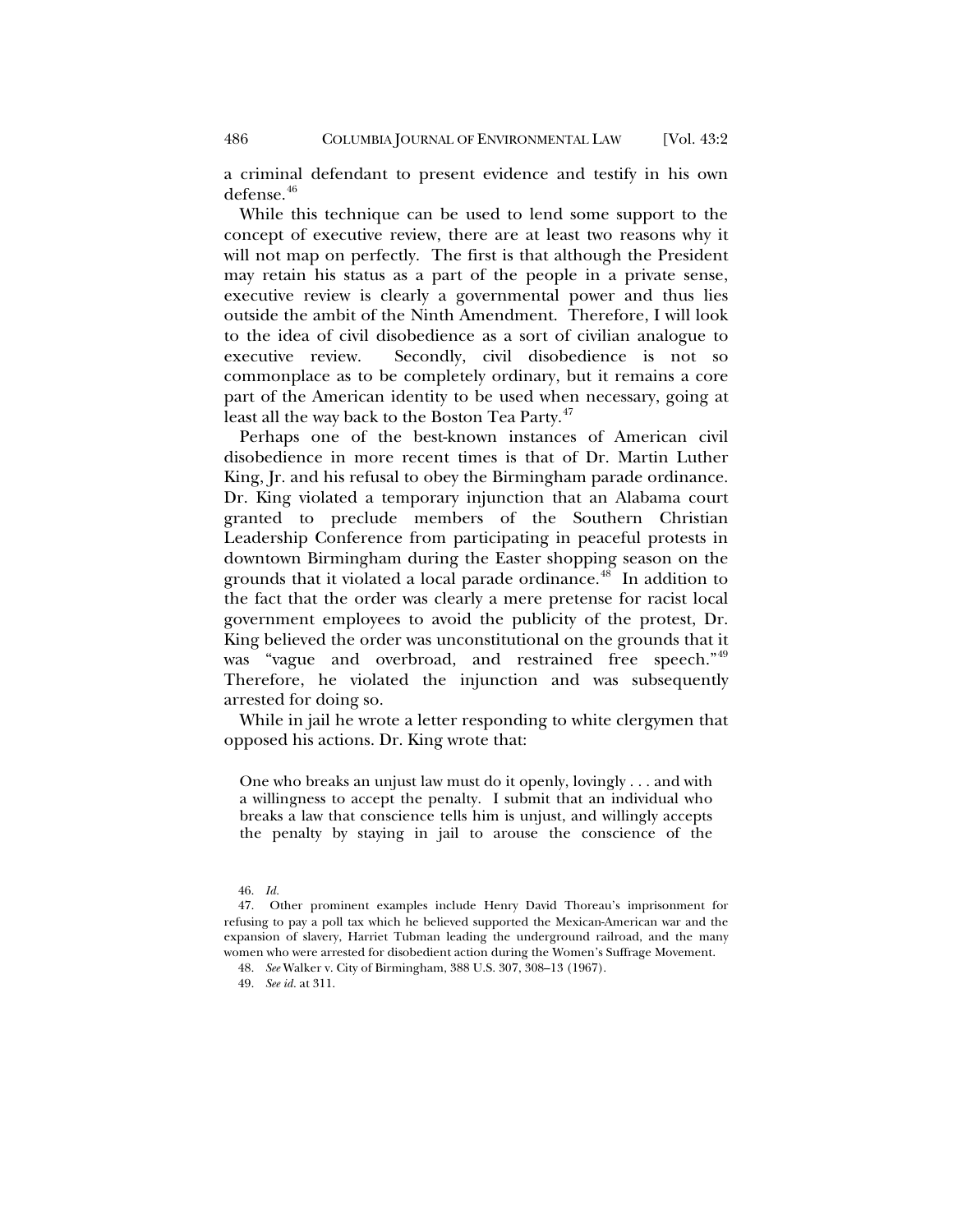#### 2018] Executive Review and the *Youngstown* Categories 487

community over its injustice, is in reality expressing the very highest respect for law.<sup>5</sup>

In addition to garnering attention towards the injustice at hand, Dr. King's civil disobedience brought the potentially unconstitutional injunction before the courts. Dr. King ultimately lost the Supreme Court case challenging his imprisonment on the grounds that "no man can be judge in his own case."<sup>[51](#page-12-1)</sup> However, there were several powerful dissents to Justice Stewart's majority opinion[,52](#page-12-2) and Stewart probably changed few minds regarding the validity of Dr. King's actions.

Similarly, Amar notes that "a president's principled refusal to enforce a law that he in good faith and after careful consideration deemed unconstitutional could often be the vehicle for bringing an issue before the courts."[53](#page-12-3) At this point we can draw a useful analogy from what we might call the power of civilian review, to that of executive review, in showing that the judiciary is not properly the only interpreter of our laws as to their constitutionality, at least in the first instance.

According to Amar, it is sometimes better to have the legislature bear the burden of bringing suit rather than a private party, which could be accomplished in many cases by executive nonenforcement.<sup>[54](#page-12-4)</sup> Moreover, there does not seem to be any penalty involved when the Executive is the one that refuses to obey/enforce the law, at least when it does so merely in the first instance. Therefore, the use of executive review in some cases can

<span id="page-12-2"></span><span id="page-12-1"></span>52. *E.g.*, *id.* at 338 (Brennan, J., dissenting) ("Under cover of exhortation that the Negro exercise 'respect for judicial process,' the Court empties the Supremacy Clause of its primacy by elevating a state rule of judicial administration above the right of free expression guaranteed by the Federal Constitution. And the Court does so by letting loose a devastatingly destructive weapon for suppression of cherished freedoms heretofore believed indispensable to maintenance of our free society. I cannot believe that this distortion in the hierarchy of values upon which our society has been and must be ordered can have any significance beyond its function as a vehicle to affirm these contempt convictions.").

53. AMAR, *supra* not[e 2,](#page-1-2) at 179. *But see* Pepper, *supra* not[e 2,](#page-1-2) at 17–20.

<span id="page-12-4"></span><span id="page-12-3"></span>54. AMAR, *supra* note [2,](#page-1-2) at 179. However, Amar notes that "[i]n other situations . . . a president's refusal to enforce an unconstitutional statute might not be judicially reviewable," e.g., Jefferson's decision not to prosecute under the Sedition Act. *Id.* In other cases, such as issues that involve political questions, the Court might not have the ability to weigh in at all, regardless of the President's choice of enforcement. Executive review in such cases thus might serve as a useful substitute for judicial review, where necessary.

<span id="page-12-0"></span><sup>50.</sup> Martin Luther King, Jr., Letter From Birmingham City Jail (Apr. 16, 1963), *in* NEW LEADER, June 24, 1963, at 3, 7.

<sup>51.</sup> *Walker*, 388 U.S. at 320.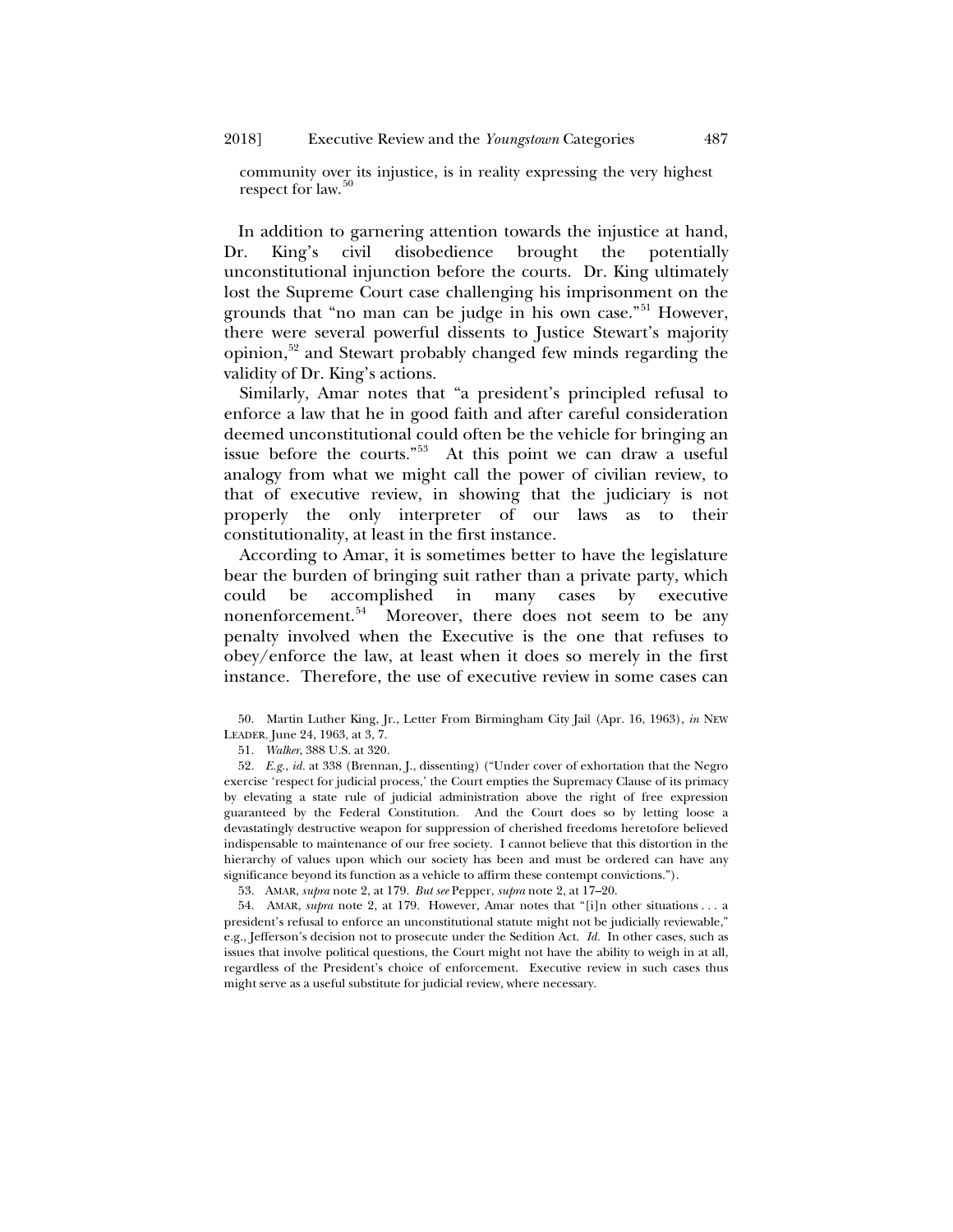actually shift the burden to the party that is both responsible for the law and most able to shoulder the costs of litigation— Congress.<sup>[55](#page-13-0)</sup>

## III. TAXONOMY OF EXECUTIVE REVIEW

Turning now from the issue as to the validity of executive review, this Part provides a comprehensive taxonomy of the different forms of executive review and the types of Executive action it undergirds. I contend that there are ten essential ways in which it is possible for a President to engage in executive review:

1. Pardoning;

2. Vetoing legislation;

3. Proposing legislation that is out of sync with Court precedent;

4. Implementing a statute differently than Congress may have intended;

5. Declining to defend a law in court;

6. Challenging the constitutionality of a law in court;

7. Refusing to enforce a law;

8. Refusing to apply a holding in similar cases;

9. Refusing to heed the judgment of the Court as to a law's constitutionality; and

10. Refusing to comply with a judicial decree. $56$ 

Additionally, a President may engage in several of these actions simultaneously, for example, by refusing to defend a law while also refusing to enforce it.<sup>[57](#page-13-2)</sup> This Part attempts to provide a framework for evaluating the relative propriety of these types of actions. To do this, it draws upon the tripartite framework established by Justice

<sup>55.</sup> *See infra* not[e 101](#page-24-0) and accompanying text.

<span id="page-13-1"></span><span id="page-13-0"></span><sup>56.</sup> These are intentionally arranged in increasing order of concern. Judge Easterbrook addresses an additional type of action that he considers to be within the scope of executive review: taking additional steps which are not explicitly authorized by Congress in implementing a statute as the Constitution may require. Easterbrook, *supra* note [2,](#page-1-2) at 908– 09. This power seems only incidentally related to executive review as I have defined it, but may in any event be folded into the framework outlined below. *See infra* note [89.](#page-21-0)

<span id="page-13-2"></span><sup>57.</sup> For a discussion of the appropriateness of this approach, see Pepper, *supra* note [2](#page-1-2) (arguing that if a President determines it is appropriate to not defend a law, he must also not enforce it).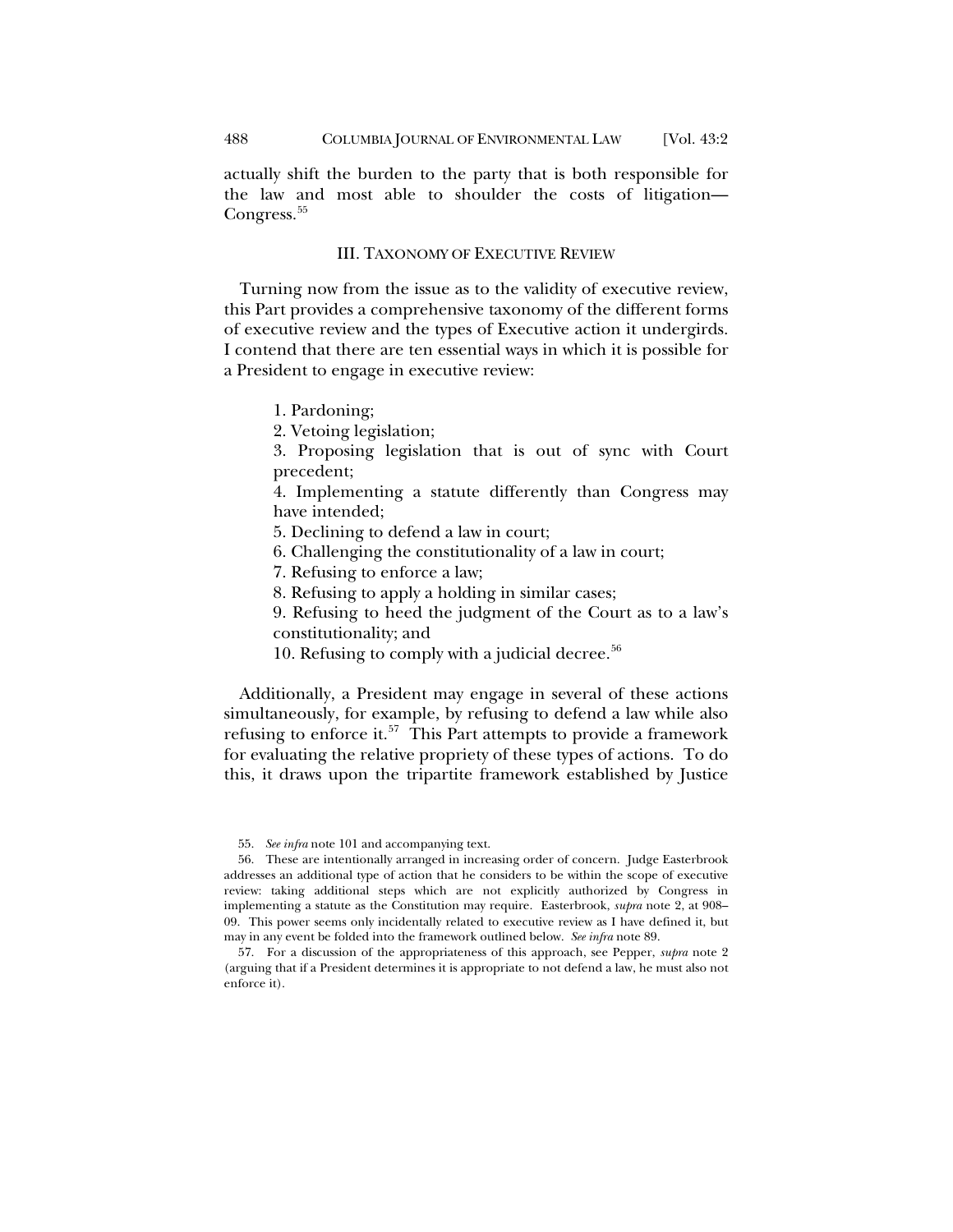Jackson in his concurrence in *Youngstown Sheet & Tube Co. v. Sawyer*. [58](#page-14-0)

# A. The *Youngstown* Categories

On April 8, 1952, in the face of an impending steel union strike, President Harry S. Truman issued an executive order seizing the steel mills in order to avoid a work stoppage and continue the supply of vital wartime materials in Korea. $59$  Such action did not seem to be expressly authorized by Congress, but Truman believed, or at least the government argued, that he could find such a power embodied in certain clauses of the Constitution, $60$  especially in the time of an emergency such as war. However, there was an alternative option available to President Truman pursuant to the Labor Management Relations Act of 1947.<sup>[61](#page-14-3)</sup> This Congresssanctioned option would have allowed him to postpone the strike for eighty days, among other measures. Furthermore, in the process of enacting that statute, Congress apparently considered and rejected the method of seizure in resolving labor disputes. $62$ The Court ultimately found that Truman's executive order was invalid and, in the face of a conflicting statute, would have required the express permission of Congress to accomplish such a seizure.<sup>[63](#page-14-5)</sup>

The case addressed head-on the powers of the President vis-à-vis the Congress. In his concurrence, Justice Jackson laid out a compelling framework for analyzing such disputes. In determining whether a President has the authority to take a specific action, Jackson said that courts should apply varying levels of scrutiny depending upon where the action falls within the following categories:

1. When the President acts pursuant to an express or implied authorization of Congress, his authority is at its maximum, for it includes all that he possesses in his own right plus all that Congress can delegate. . . .

60. *Youngstown*, 343 U.S. at 582 (majority opinion).

<span id="page-14-1"></span><span id="page-14-0"></span><sup>58.</sup> Youngstown Sheet & Tube Co. v. Sawyer, 343 U.S. 579, 634–55 (1952) (Jackson, J., concurring).

<sup>59.</sup> *See* Exec. Order No. 10,340, 17 Fed. Reg. 3,139 (Apr. 8, 1952).

<span id="page-14-5"></span><span id="page-14-4"></span><span id="page-14-3"></span><span id="page-14-2"></span><sup>61.</sup> *See* Labor Management Relations (Taft-Hartley) Act of 1947, 29 U.S.C. § 141–197 (2012).

<sup>62.</sup> *See Youngstown*, 343 U.S. at 586 (citing 93 CONG. REC. 3637–45, 3835–36 (1947)).

<sup>63.</sup> *Id.* at 582–89.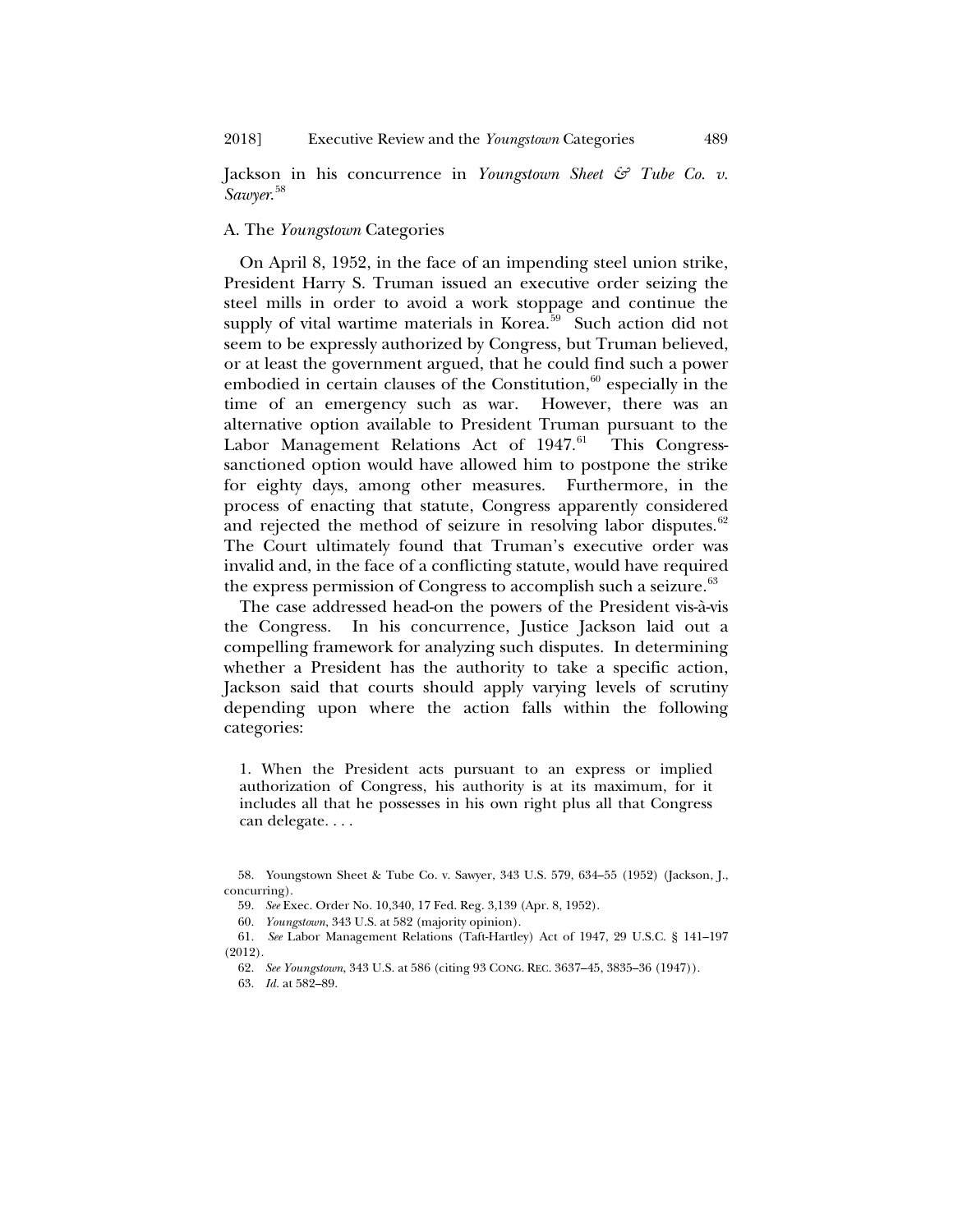2. When the President acts in absence of either a congressional grant or denial of authority, he can only rely upon his own independent powers, but there is a zone of twilight in which he and Congress may have concurrent authority, or in which its distribution is uncertain. Therefore, congressional inertia, indifference or quiescence may sometimes, at least as a practical matter, enable, if not invite, measures on independent presidential responsibility. In this area, any actual test of power is likely to depend on the imperatives of events and contemporary imponderables rather than on abstract theories of law.

3. When the President takes measures incompatible with the expressed or implied will of Congress, his power is at its lowest ebb, for then he can rely only upon his own constitutional powers minus any constitutional powers of Congress over the matter.... [A] claim to a power at once so conclusive and preclusive must be scrutinized with caution, for *what is at stake is the equilibrium established by our constitutional system*. [64](#page-15-0)

Justice Jackson found that Truman's action fell within the third category, where the court could "sustain the President only by holding that seizure of such strike-bound industries is within his domain and beyond control by Congress.["65](#page-15-1) Under this heightened level of scrutiny, Jackson subsequently found the executive order to be invalid.<sup>[66](#page-15-2)</sup>

## B. Tiers of Executive Review

I propose that Justice Jackson's *Youngstown* framework can be tailored to serve as a guide for evaluating the President's authority vis-à-vis the Court's within the context of executive review. However, it is important initially to note a few caveats to this general framework. First, this structure primarily addresses the Supreme Court's authority, rather than the judiciary as a whole, given that lower courts may have varying authority to bind the Executive or preclude it from taking certain actions. For example, the fact that one Circuit Court of Appeals has held that the actions of a government agency are unlawful or unconstitutional does not mean that the agency must refrain from acting in such a way within the jurisdiction of other circuits that have not yet ruled on the issue. An agency may do so because the holdings of one circuit are

<sup>64.</sup> *Id.* at 635–38 (Jackson, J., concurring) (emphasis added).

<span id="page-15-1"></span><span id="page-15-0"></span><sup>65.</sup> *Id.* at 640.

<span id="page-15-2"></span><sup>66.</sup> *Id.* at 638–55.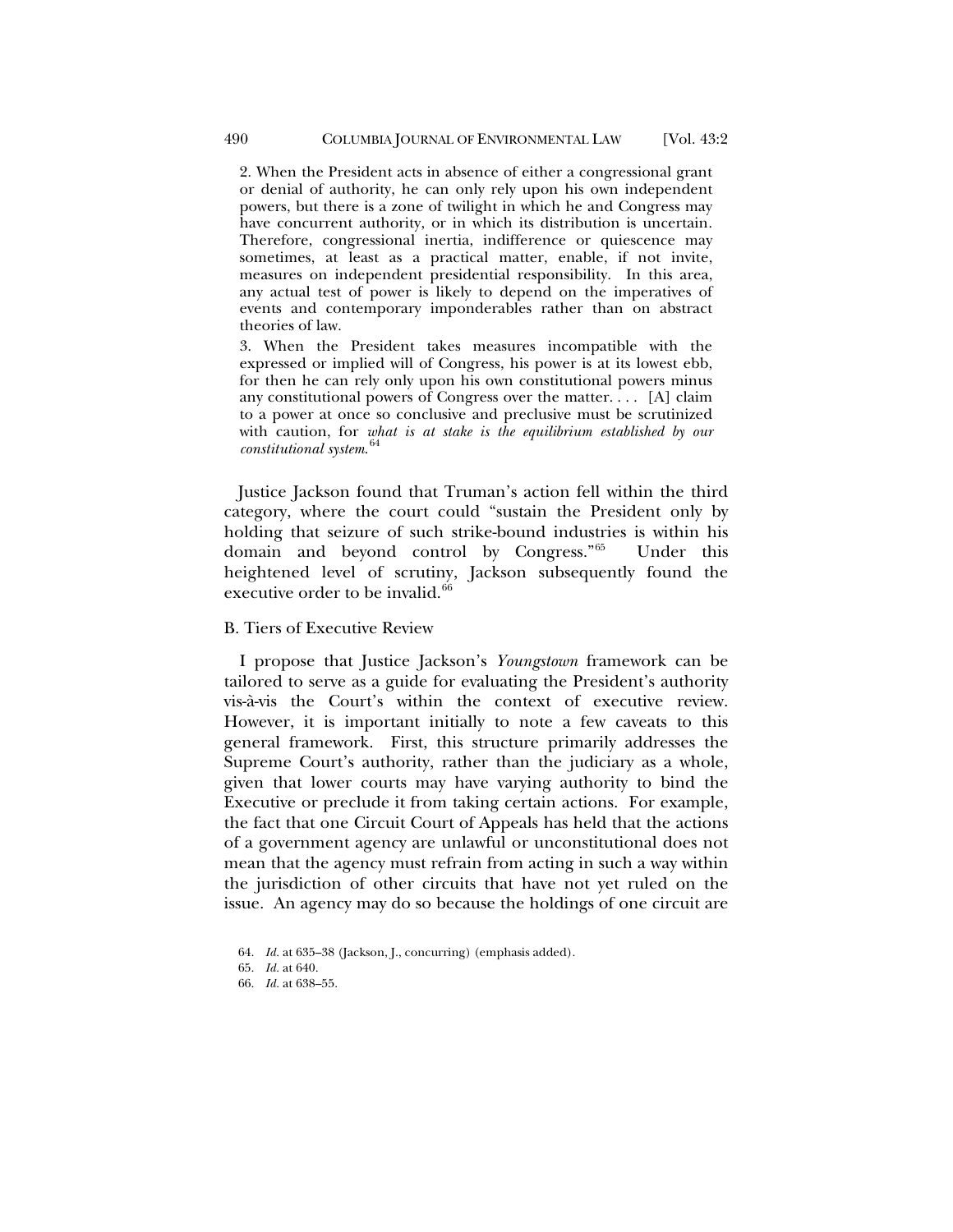<span id="page-16-6"></span>not binding on the others.[67](#page-16-0) Moreover, the Supreme Court is the closest analogue to the unitary voices of Congress and the Executive as the judiciary holds, so it is a more apt comparison.

Second, the modified executive review categories will not perfectly transpose the Court into the place of Congress. The Court's powers are different both in number and in kind to that of Congress. Congress has enumerated powers, as well as the power to "make all Laws which shall be necessary and proper for carrying [its enumerated powers] into Execution."<sup>68</sup> The Court on the other hand simply wields "[t]he judicial Power of the United States."[69](#page-16-2) Therefore, for purposes of this analysis, this Note assumes that included within this "judicial Power," is the power of judicial review.<sup>[70](#page-16-3)</sup>

Furthermore, while the *Youngstown* categories addressed explicit enumerated powers, Justice Jackson afforded the powers reasonable interpretations beyond their strict textualist reading.<sup>[71](#page-16-4)</sup> Therefore, this Note also assumes that, at least to some extent, the President wields the power of executive review, even though it is not explicitly enumerated in any single clause of the Constitution.<sup>[72](#page-16-5)</sup> With those caveats in mind, I propose the following categories, to which I will refer as the Tiers of Executive Review:

Tier 1. When the President acts pursuant to an express or implied authorization of the Court, his authority is at its maximum, for it includes all that he possesses in his own right plus all that the Court has otherwise recognized.

<span id="page-16-0"></span>67. *See* Peter L. Strauss, *The President and Choices Not to Enforce*, 63 LAW & CONTEMP. PROBS. 107, 113–14 (2000) (citing United States v. Mendoza, 464 U.S. 154 (1984) (refusing to apply the doctrine of non-mutual offensive collateral estoppel to the government)).

68. U.S. CONST. art. I, § 8, cl. 18.

69. U.S. CONST. art. III, § 1.

<span id="page-16-3"></span><span id="page-16-2"></span><span id="page-16-1"></span>70. *See* Marbury v. Madison, 5 U.S. (1 Cranch) 137 (1803) (explicitly affirming the power of judicial review).

<span id="page-16-4"></span>71. *Youngstown*, 343 U.S. at 640 (Jackson, J., concurring) ("I did not suppose, and I am not persuaded, that history leaves it open to question, at least in the courts, that the executive branch, like the Federal Government as a whole, possesses only delegated powers. The purpose of the Constitution was not only to grant power, but to keep it from getting out of hand. However, because the President does not enjoy unmentioned powers does not mean that the mentioned ones should be narrowed by a niggardly construction. Some clauses could be made almost unworkable, as well as immutable, by refusal to indulge some latitude of interpretation for changing times. I have heretofore, and do now, give to the enumerated powers the scope and elasticity afforded by what seem to be reasonable, practical implications instead of the rigidity dictated by a doctrinaire textualism.").

<span id="page-16-5"></span>72. *See supra* Part II.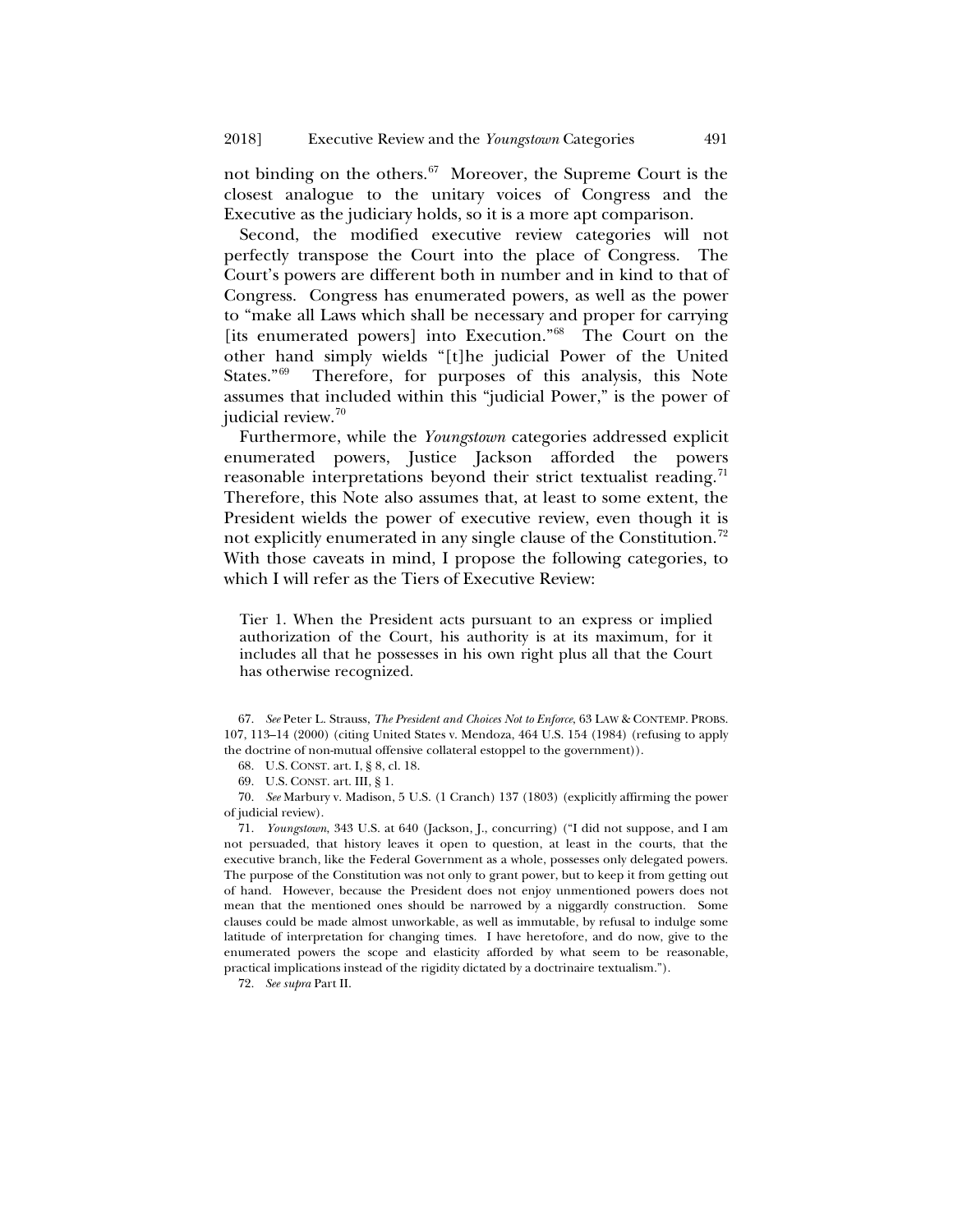Tier 2. When the President acts in absence of either a recognition or denial of authority by the Court, he can only rely upon his own independent powers, but there is a zone of twilight in which he and the Court may have concurrent authority, or in which its distribution is uncertain.<sup>7</sup>

<span id="page-17-3"></span>Tier 3. When the President takes measures incompatible with the expressed or implied will of the Court, his power is at its lowest ebb, for then he can rely only upon his own constitutional powers minus any constitutional powers of the Court over the matter.<sup>7</sup>

As a President moves from Tier 1 to Tier 3, his actions should be examined by the Court, the Congress, and the people with increasing scrutiny, as his authority to engage in executive review becomes more suspect. The following Parts sort the various forms of executive review into these three Tiers of Executive Review and, where possible, provide historical examples of the respective actions.

- 1. Tier 1 Authority
	- 1. Pardoning
	- 2. Vetoing legislation

3. Proposing legislation that is out of sync with Court precedent

I place the first three types of presidential actions together in Tier 1 because the powers of the President to pardon, veto, and propose legislation are explicitly enumerated in the Constitution.<sup>[75](#page-17-2)</sup>

<span id="page-17-1"></span>74. I note that in an article discussing presidential non-enforcement, Peter Strauss also builds upon the *Youngstown* categories to create a model of his own. Strauss, *supra* note [67,](#page-16-6)  at 118–19. I do not draw upon this model because the focus of Strauss' framework remains between the President and Congress, not between the President and the Court. Moreover, it analyzes only one type of executive review—non-enforcement—so it does not provide a taxonomy of executive review as a whole. Instead, it deals with the validity and propriety of non-enforcement on its own.

<span id="page-17-0"></span><sup>73.</sup> Given that Courts cannot pass judgment on matters that are not properly before them, or issue advisory opinions, there is less of a parallel here to the language regarding "congressional inertia, indifference or quiescence," unless of course the matter has come before the Court and it chose not to hear the case by denying certiorari. *See* Letter from the Supreme Court Justices to President George Washington, NAT'L ARCHIVES (Aug. 8, 1793), https://founders.archives.gov/documents/Washington/05-13-02-0263 [https://perma.cc/K 56M-XGDY]. There may also be less of a parallel to the language on "imperatives of events and contemporary imponderables," though there will be other types of pragmatic considerations at play. *See infra* Part III.B.2.

<span id="page-17-2"></span><sup>75.</sup> *See* U.S. CONST. art. II, § 2, cl. 1; *id.* art. I, § 7, cl. 2; *id.* art. II, § 3.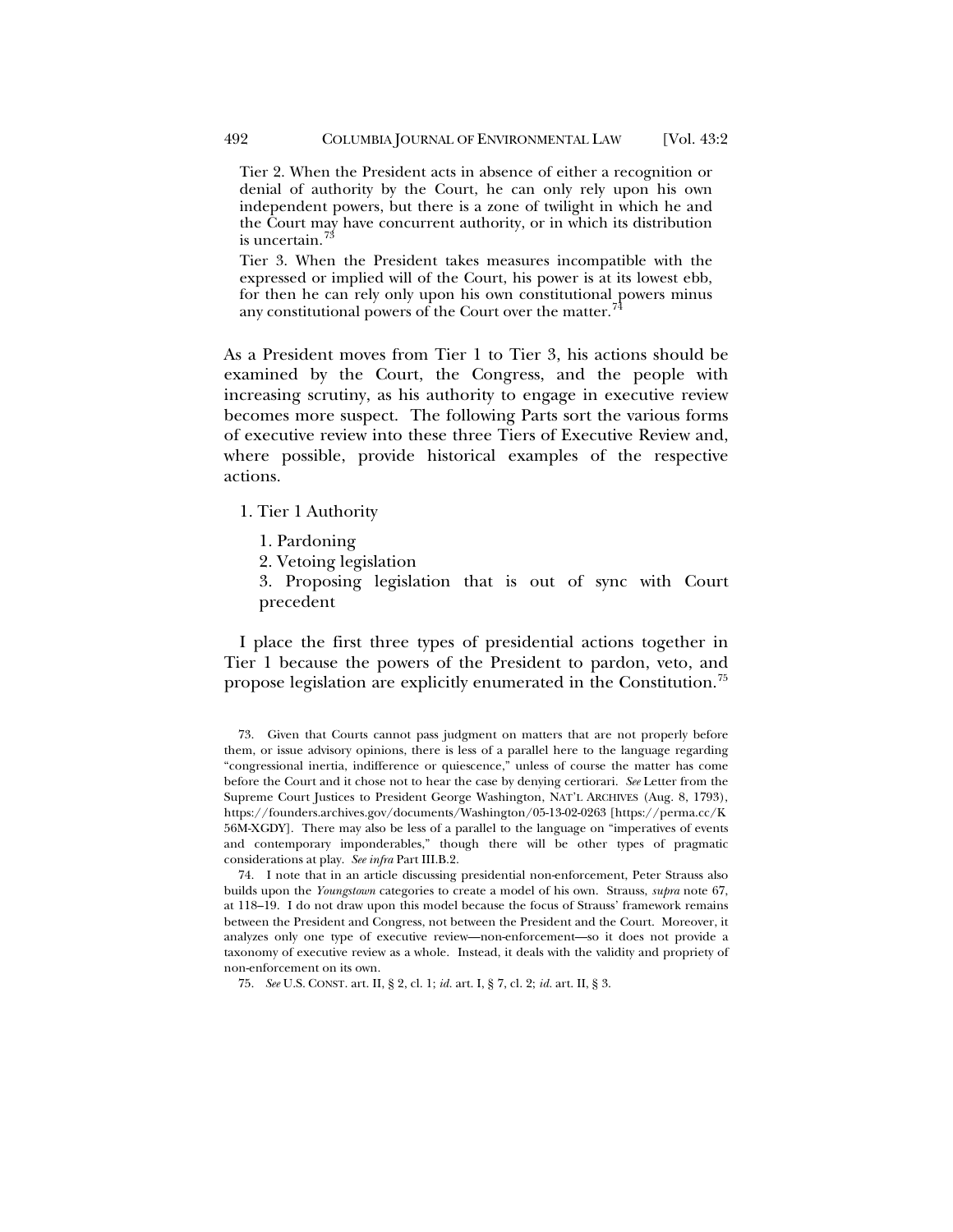Furthermore, the Court has impliedly authorized the President to do so by not questioning that authority.<sup>[76](#page-18-0)</sup> There is very little question that the President can wield these powers and there are no explicit qualifications as to his motivations for using them. This lack of qualifications may be why they are among those actions least questioned by commentators that oppose the power of executive review. Moreover, the Court does not have any sort of conflicting powers or meaningful judicial review over such actions. Therefore, these types of actions are deserving of the lowest level of scrutiny.

#### i. Pardoning

The paradigmatic example of a president exercising the pardon power on constitutional grounds is that of President Thomas Jefferson pardoning everyone convicted under the 1798 Sedition Act.<sup>77</sup> Presidential pardoning is probably the least controversial presidential action within the purview of executive review. While the pardon power itself does not necessarily entail the power of executive review, it does grant the President the power to excuse a person that the judiciary has determined to have violated a law that was duly enacted by the legislature.<sup>78</sup> If the President can do so indiscriminately where the law itself is constitutional, it follows *a fortiori* that there is no cogent reason that she cannot when she believes in good faith that the law is unconstitutional.

## ii. Vetoing Legislation

Given the fact that there have been 2,574 total presidential vetoes in American history up to the date of this writing,  $\frac{79}{11}$  $\frac{79}{11}$  $\frac{79}{11}$  it is beyond the scope of this Note to evaluate each instance in which a veto was motivated, in whole or in part, by the President's view that the bill

<span id="page-18-0"></span><sup>76.</sup> This is to be distinguished from the case of Tier 2 where the Court has in fact questioned the President's authority as a matter of principle, but has not yet addressed the specific object of the executive review action at issue.

<span id="page-18-1"></span><sup>77.</sup> *See* Easterbrook, *supra* note [2,](#page-1-2) at 909 (quoting 8 THE WRITINGS OF THOMAS JEFFERSON 310-11 (P. Ford ed., 1897) (letter to Abigail Adams dated Sept. 11, 1804)) ("[N]othing in the Constitution has given [the judiciary] a right to decide for the Executive, more than to the executive to decide for them.... [T]he executive, believing the law unconstitutional, was bound to remit the execution of it; because that power had been confided to him by the Constitution."). Jefferson also refused to enforce the act by not prosecuting anyone for violating it—another form of presidential action relying upon executive review. Paulsen, *supra* note 4, at 255; *see also infra* Part III.B.2.iii.

<span id="page-18-2"></span><sup>78.</sup> *See* U.S. CONST. art. II, § 2, cl. 1.

<span id="page-18-3"></span><sup>79.</sup> *See Vetoes: Summary of Bills Vetoed, 1789–Present*, *supra* not[e 25.](#page-6-6)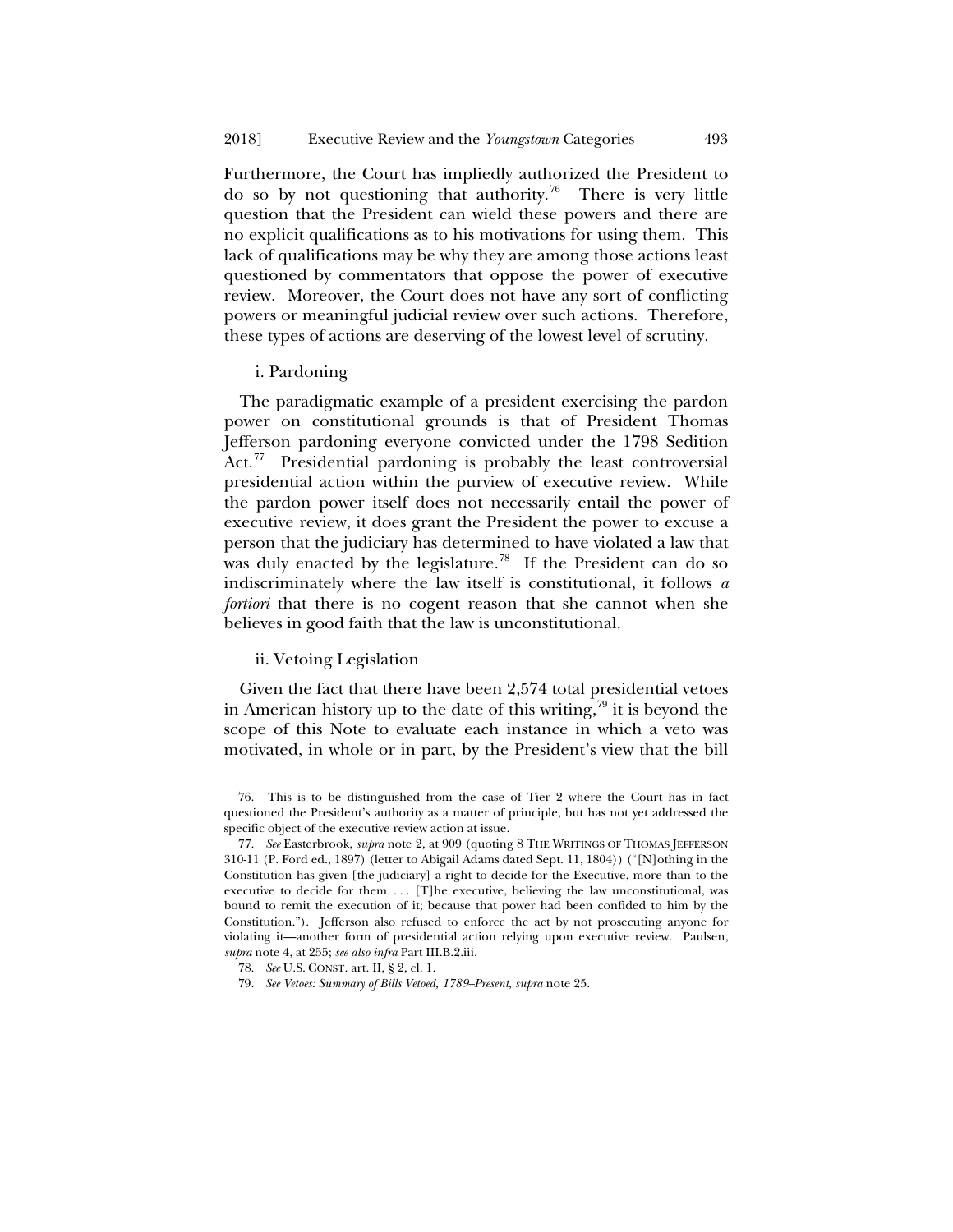was unconstitutional. However, as discussed previously, Washington issued the very first presidential veto on constitutional grounds.<sup>80</sup> President Andrew Jackson provided another notable example from the early years of the office when he vetoed the bill to renew the charter of the Second National Bank. Jackson vetoed the bill notwithstanding the fact that the Court had already determined, at least for itself, that the national bank was constitutional.<sup>[81](#page-19-1)</sup> Within his veto message Jackson declared it his opinion that:

The Congress, the Executive, and the Court must each for itself be guided by its own opinion of the Constitution. Each public officer who takes an oath to support the Constitution swears that he will support it as he understands it, and not as it is understood by others. It is as much the duty of the House of Representatives, of the Senate, and of the President to decide upon the constitutionality of any bill or resolution which may be presented to them for passage or approval as it is of the supreme judges when it may be brought before them for judicial decision.<sup>[82](#page-19-2)</sup>

While many would question this principle in its application to other forms of executive review, like refusing to enforce a statute held to be constitutional, most would probably hold that it is a valid reason to veto a bill. Even those that disagree with the statement entirely in its application to a veto probably would not seriously contest the veto itself, given that the President has the authority to do so for seemingly any reason she likes. Therefore, vetoes are deserving of Tier 1 low-level scrutiny.

In cases where Congress overrides the President's veto, the President is not necessarily precluded from continuing to engage in executive review in other forms, for example, by refusing to defend that statute if challenged in court, or refusing to enforce it altogether.<sup>[83](#page-19-3)</sup> However, such executive acts would fall under other

<span id="page-19-2"></span>82. Andrew Jackson, Veto Message (July 10, 1832), *in* 3 A COMPILATION OF THE MESSAGES AND PAPERS OF THE PRESIDENTS, *supra* not[e 26,](#page-6-7) at 1139, 1145.

<span id="page-19-3"></span>83. Attorney General Benjamin Civiletti took the opposite position in an opinion of the Office of Legal Counsel in 1980 and claimed that the President would have to enforce legislation that he was unwilling to veto. *See* The Attorney General's Duty to Defend and Enforce Constitutionally Objectionable Legislation, 4A OP. O.L.C. 55, 58 (1980) (citing Myers v. United States, 272 U.S. 52 (1926); Nat'l League of Cities v. Usery, 426 U.S. 833, 841

<span id="page-19-4"></span><sup>80.</sup> *See* Washington, *supra* not[e 26.](#page-6-7)

<span id="page-19-1"></span><span id="page-19-0"></span><sup>81.</sup> *See* McCulloch v. Maryland, 17 U.S. (4 Wheat.) 316 (1819); Osborn v. Bank of the United States, 22 U.S. (9 Wheat) 738 (1824).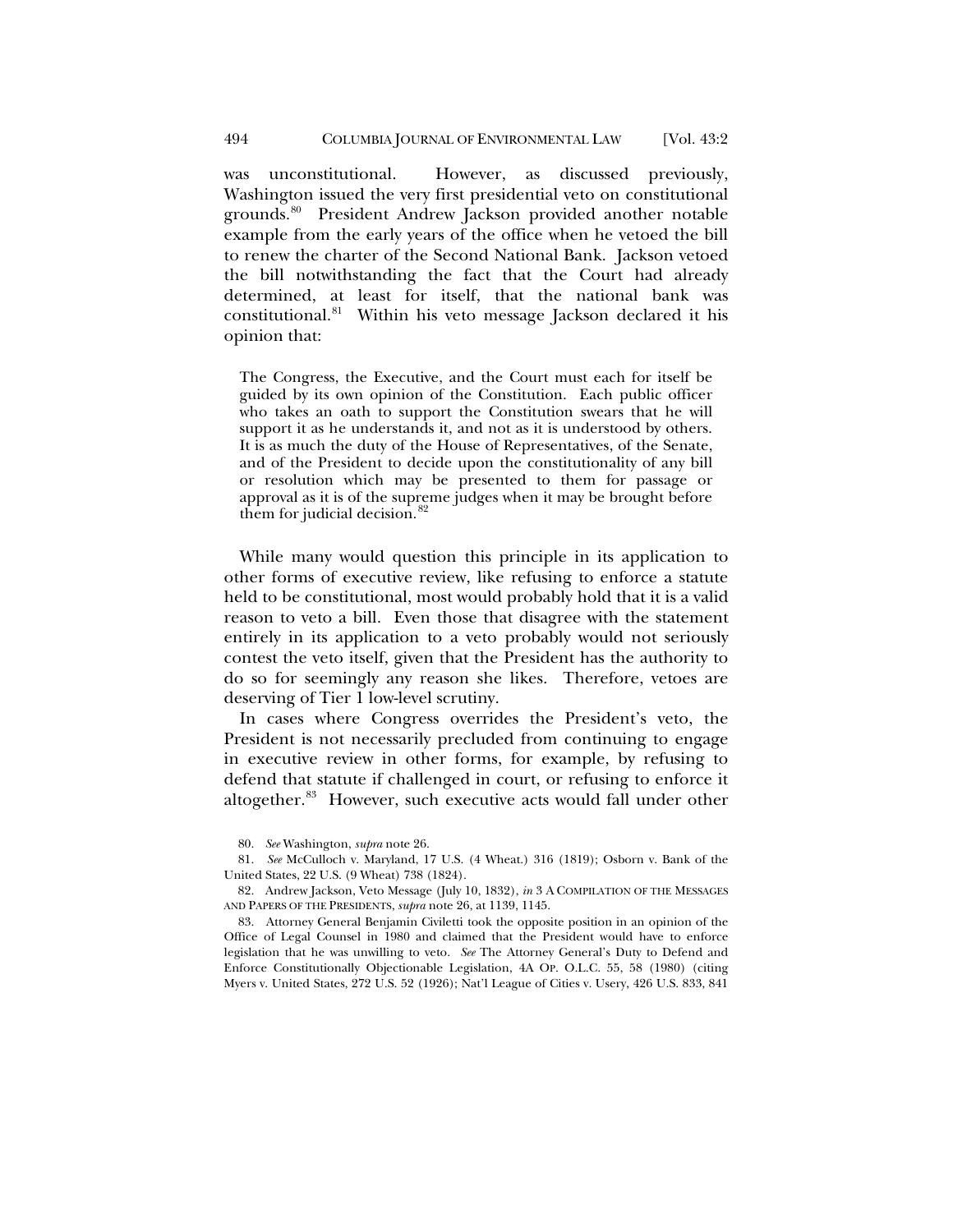Tiers of Executive Review, discussed below in Parts III.B.2 and III.B.3.

# iii. Proposing Legislation That Is Out of Sync with Court Precedent

President Franklin Delano Roosevelt provides an example of the final Tier 1 form of executive review—proposing legislation that is out of sync with Court precedent. Roosevelt disagreed with the premise behind the holding in *Lochner v. New York*, and proposed legislation to Congress that ran contrary to its findings.<sup>[84](#page-20-0)</sup> Assuming that this was entirely intentional,<sup>85</sup> this, and similar presidential actions, implicate executive review in two ways. First, the President determines that a Court decision holding that a statute is unconstitutional is incorrect. Second, on some level the President must engage in executive review to determine that the law he is proposing is in fact contrary to that holding. Judge Easterbrook also recognizes this type of presidential action as a form of executive review, and groups it with presidential pardons and vetoes.<sup>[86](#page-20-2)</sup> I do the same because the President has an enumerated power to recommend that Congress consider "such Measures as he shall judge necessary and expedient.["87](#page-20-3)

To declare that the President cannot propose such legislation would be a rather contradictory view. It would hold that the President is constrained in his ability to propose new legislation that he determines to be contrary to established judicial precedent (a determination he necessarily made by engaging in executive review), because he does not hold the power of executive review at all. Or rather, that the President has the power but cannot use it.

n.12 (1976)). Nonetheless, Civiletti believed that the President was not required to enforce statutes that were "transparently inconsistent" with the Constitution. *Id.* It is difficult to reconcile the two positions, and in practice it might be impossible to draw the line between transparent inconsistency and non-transparent inconsistency.

<sup>84.</sup> *See* Easterbrook, *supra* not[e 2,](#page-1-2) at 908.

<span id="page-20-1"></span><span id="page-20-0"></span><sup>85.</sup> *See id.* at 908 n.13 (quoting Franklin D. Roosevelt, Proposed Speech on the Gold Clause Cases (Feb. 1935), *in* F.D.R.—HIS PERSONAL LETTERS 1928–1945, at 459–60 (Eleanor Roosevelt ed., 1950)) ("To stand idly by and to permit the decision of the Supreme Court to be carried through to its logical, inescapable conclusion would . . . imperil the economic and political security of this nation . . . .").

<span id="page-20-3"></span><span id="page-20-2"></span><sup>86.</sup> Easterbrook, *supra* note [2,](#page-1-2) at 908–09. Judge Easterbrook addresses them together "because they do not subvert the take care clause," and therefore "are not problematic." *Id.* at 908.

<sup>87.</sup> U.S. CONST. art. II, § 3.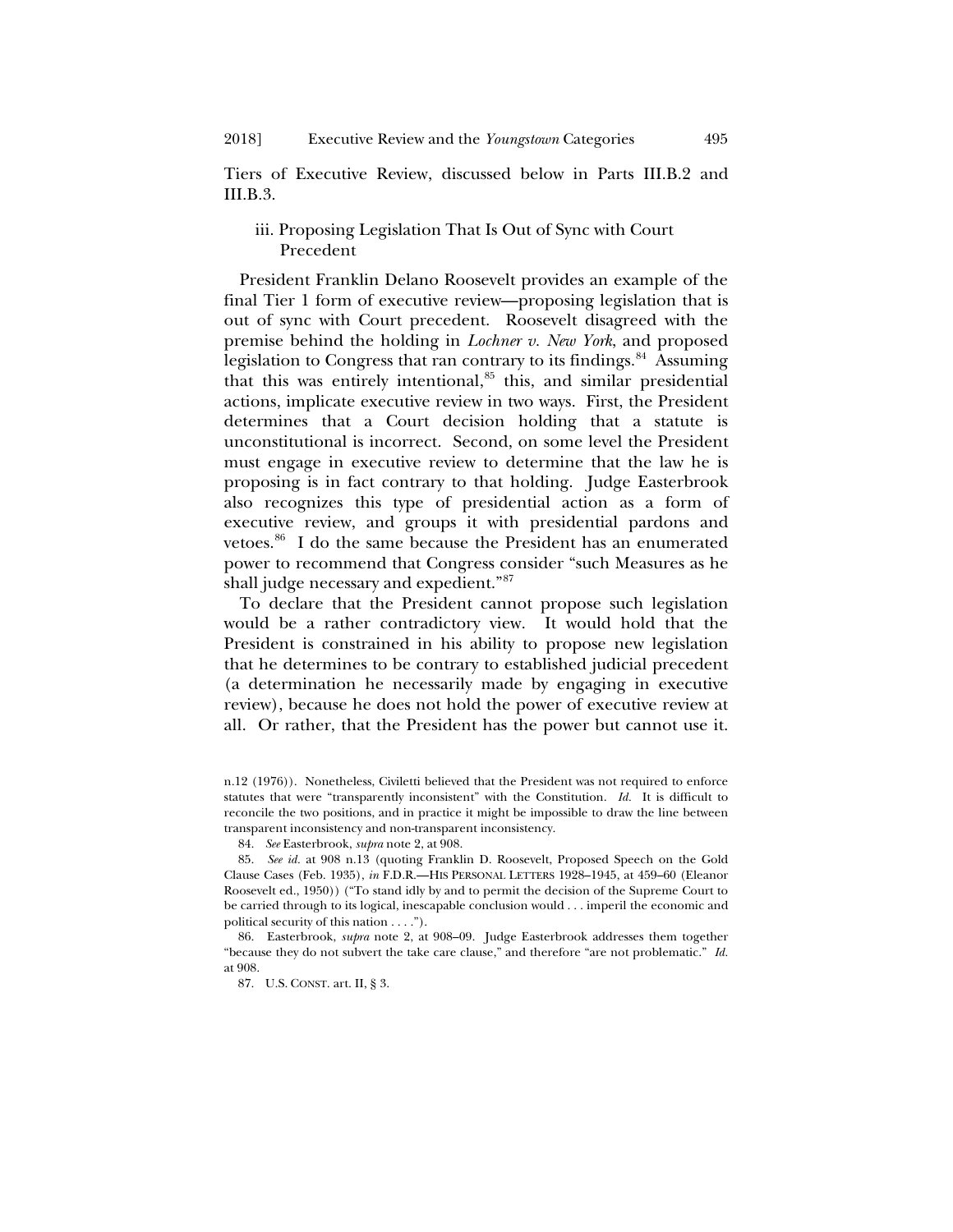If the President does have the power, then the logical remedy for an inappropriate application lies not in holding that he cannot propose the legislation, but in bringing the proposed legislation (assuming it eventually takes the form of enacted legislation) before the Court for an ultimate determination as to its constitutionality. In that case, any further contrary action by the President with respect to that legislation would be scrutinized under Tier 3.[88](#page-21-1) Therefore, this type of executive review should be subject to the least demanding Tier 1 scrutiny.

2. Tier 2 Authority

4. Implementing a statute differently than Congress may have intended

- 5. Declining to defend a law in court
- 6. Challenging the constitutionality of a law in court
- 7. Refusing to enforce a law
- 8. Refusing to apply a holding in similar cases

Unlike the instances of executive review in Tier 1, above, in Tier 2 the Court will have some ability to scrutinize the law and the presidential action and pass its own judgment. Therefore, there is a "zone of twilight" where the distribution of power between the President and the Court is concurrent. Tier 2 essentially deals with executive review where the Court can also engage in judicial review, but has not yet done so with respect to the law or provision directly at issue, or at least not yet done so and come to a contrary conclusion.

# i. Implementing a Statute Differently than Congress May Have Intended

If we assume that the President must engage in some form of executive review in order to implement any statute, i.e. that she must interpret a statute in order to apply it, it is readily possible that she may interpret it in a way that is not entirely germane to Congress' intentions. <sup>89</sup> This assumption need not entail that it

<span id="page-21-0"></span><sup>88.</sup> *See infra* Part III.B.3.

<span id="page-21-2"></span><span id="page-21-1"></span><sup>89.</sup> This type of action may also include what Judge Easterbrook refers to as "additions." *See* Easterbrook, *supra* note [2,](#page-1-2) at 908 ("If a statute says 'do at least X,' the President may decide to do more because he believes the Constitution requires more. This is a common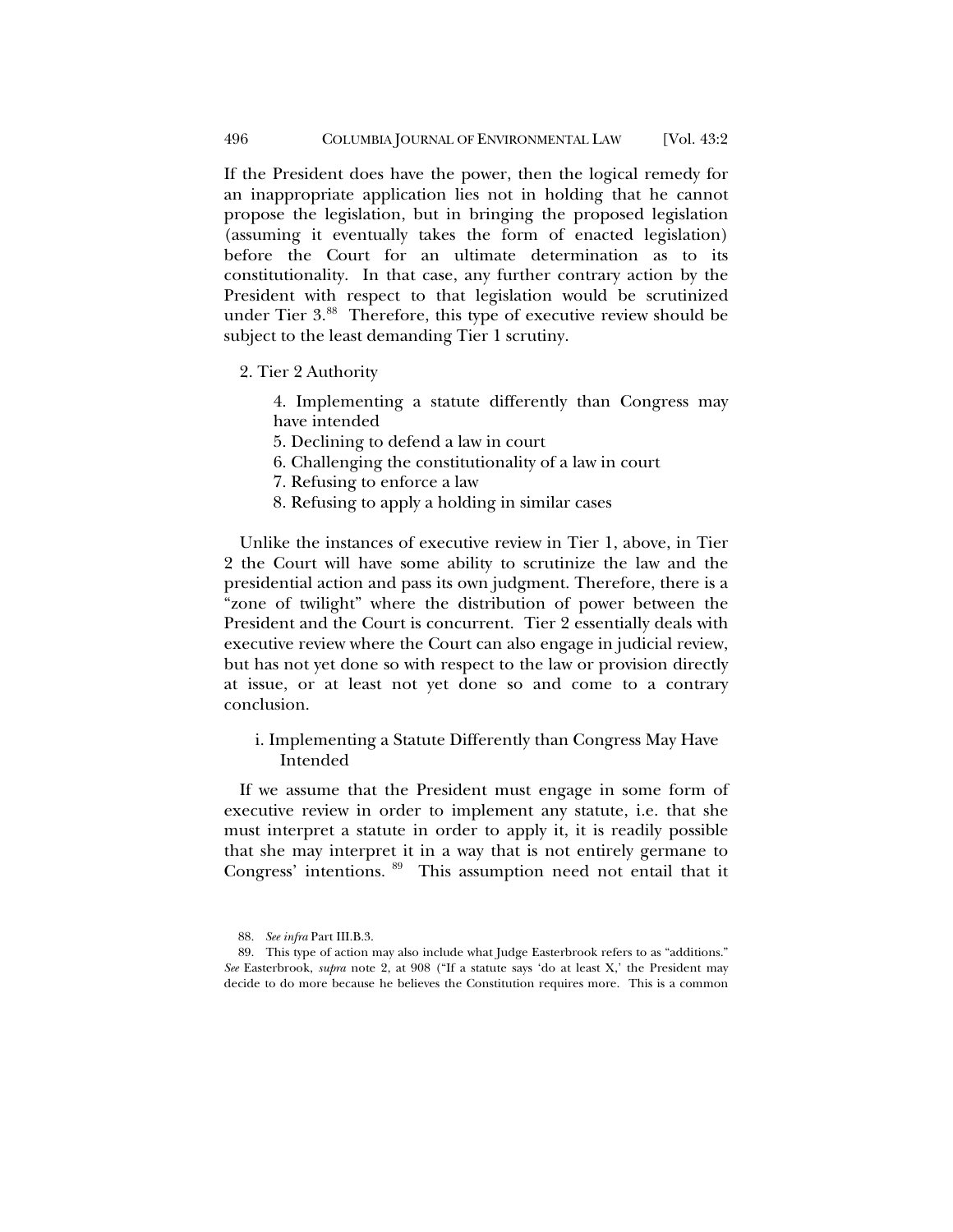would be acceptable under such a guise to implement the antithesis of the statute and then claim that it was a reasonable interpretation—there are obviously bounds. But such action should be entitled to a good deal of deference so long as the interpretation is in fact a good-faith reading.

In *Chevron, U.S.A., Inc. v. NRDC, Inc.*, the Court espoused this very principle.<sup>90</sup> The Court held that if Congress' intent is unambiguous, then the Executive must implement the statute in that manner. When there is some level of uncertainty, however, the Executive is entitled to deference so long as the interpretation is reasonable.<sup>91</sup> The facts underlying *Chevron* itself offer a fitting example of this type of executive review. In implementing the Clean Air Act Amendments of 1977, the Environmental Protection Agency ("EPA"), i.e. the Executive, determined that it would permit States to treat pollution-emitting devices that were grouped together as if they were in a bubble, and would thus only be considered one source. The Court found that Congress had not expressed any intent with respect to this issue and that this interpretation was reasonable given that it allowed for economic growth—one of the core goals of the statute.<sup>[92](#page-22-2)</sup>

This kind of approach provides the Executive with the ability to engage in executive review when necessary, and bounds its interpretations by reasonability. It allows the Executive to interpret a statute in the first instance and implies that the Court will be the ultimate arbiter in cases where deference is unwarranted.<sup>[93](#page-22-3)</sup> Ultimately, it offers an ideal balance between the branches and fits perfectly within the framework advanced in this Note.

# ii. Declining to Defend a Law in Court

Declining to defend a law before the courts is becoming an increasingly commonplace practice by the Executive.<sup>94</sup> The case of

<span id="page-22-0"></span>response to procedural shortcomings."). This would likely be the least controversial form of this type of action, as well as of any within Tier 2.

<sup>90.</sup> Chevron, U.S.A., Inc. v. Nat. Res. Def. Council, Inc., 467 U.S. 837 (1984).

<sup>91.</sup> *Id.* at 842–43.

<sup>92.</sup> *Id.* at 866.

<span id="page-22-3"></span><span id="page-22-2"></span><span id="page-22-1"></span><sup>93.</sup> Again, while it is possible that the President might choose to continue to enforce his own interpretation of the statute even after the Court has found it to be invalid, to the extent that the President's interpretation is found to be unconstitutional, this continued enforcement would move the action into Tier 3. *See infra* Part III.B.3.i.

<span id="page-22-4"></span><sup>94.</sup> *See* Waxman, *supra* note [2,](#page-1-2) at 1086 (noting its occurrence twelve times in a recent year).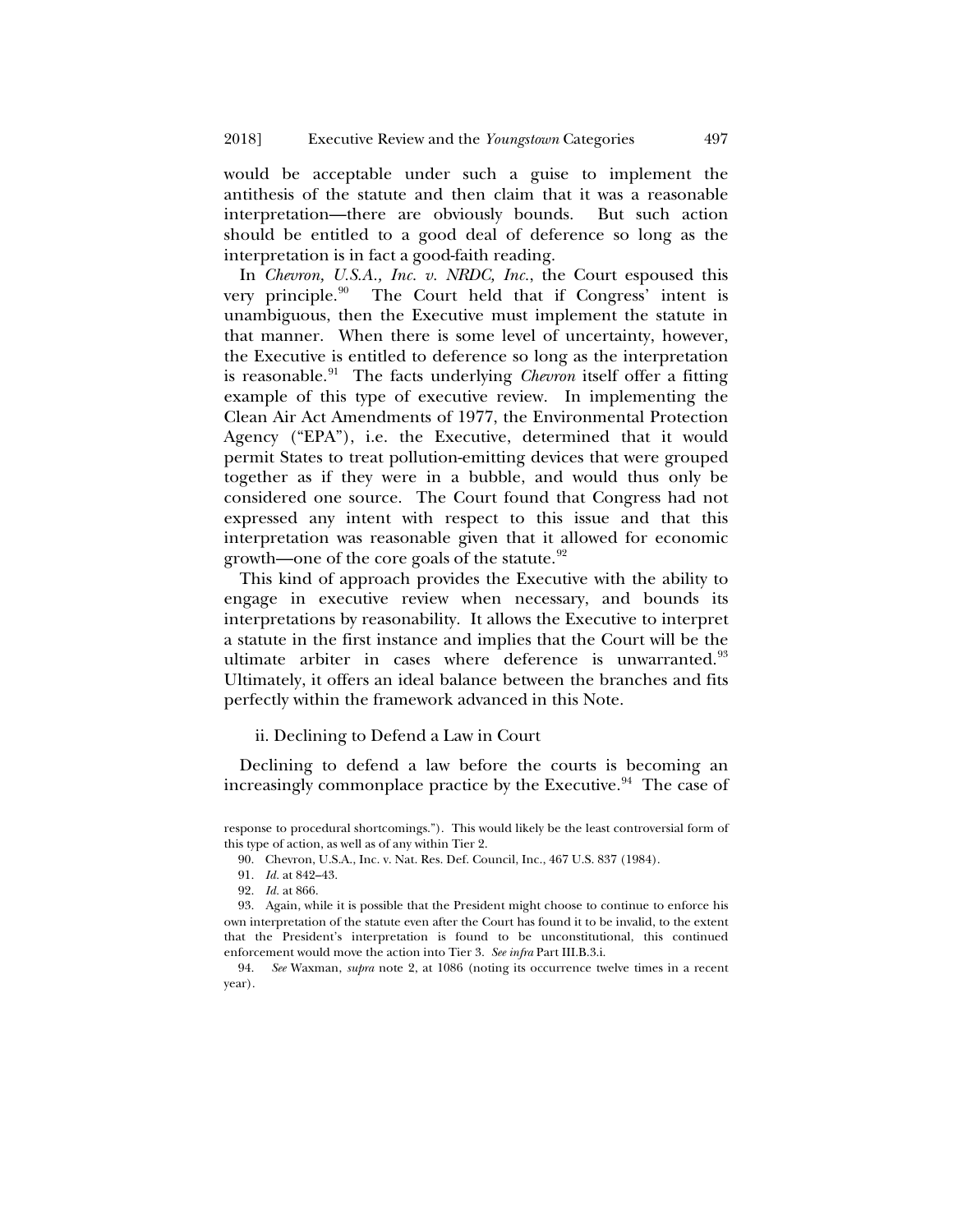*United States v. Windsor* provides one of the most prominent recent examples of the executive branch declining to defend a federal statute.<sup>95</sup> President Obama believed that the Defense of Marriage Act, enacted in 1996, was unconstitutional and directed the Department of Justice not to defend the law. $96$  The Court ultimately agreed and found that the statute was unconstitutional on the grounds that its definition of marriage denied persons of their Fifth Amendment-protected liberty.<sup>[97](#page-23-2)</sup>

Interestingly, while President Obama decided not to defend the statute, he did not directly challenge its constitutionality by bringing suit or even ceasing to enforce the statute.<sup>98</sup> Even though the Executive declined to defend the statute, meaning that the opposing parties were essentially in agreement with respect to the issue in the case, the Court found that it retained jurisdiction and was able to decide the case on the merits.<sup>[99](#page-23-4)</sup> *United States v. Windsor* thus shows that this form of executive review does not preclude the Court from rendering a final decision, which is important because otherwise this exercise of Tier 2 Executive Review would effectively render the Executive's decision on the issue final, irrespective of the Court. Such an outcome would much more closely resemble Tier 3 Executive Review, discussed below.<sup>[100](#page-23-5)</sup>

Ultimately, this type of executive review seems to represent a deference to the Court, and even somewhat of a deference to

<span id="page-23-1"></span>96. Press Release, U.S. Dep't of Justice, Office of Pub. Affairs, Statement of the Attorney General on Litigation Involving the Defense of Marriage Act (Feb. 23, 2011), https://www.justice.gov/opa/pr/statement-attorney-general-litigation-involving-defense-mar riage-act [https://perma.cc/D8HN-LGPR].

97. *Windsor*, 570 U.S. at 774.

<span id="page-23-3"></span><span id="page-23-2"></span>98. During oral argument, Chief Justice John Roberts Jr. chastised the Obama administration for continuing to enforce the statute while declining to defend it. *See*  Transcript of Oral Argument at 12, *Windsor*, 570 U.S. 744 (No. 12-307) ("I would have thought your answer would be that the Executive's obligation to execute the law includes the obligation to execute the law consistent with the Constitution. And if he has made a determination that executing the law by enforcing the terms is unconstitutional, I don't see why he doesn't have the courage of his convictions and execute not only the statute, but do it consistent with his view of the Constitution, rather than saying, oh, we'll wait till the Supreme Court tells us we have no choice.").

<span id="page-23-5"></span><span id="page-23-4"></span>99. *Windsor*, 570 U.S. at 755–63.

100. *See infra* Part III.B.3.

<span id="page-23-0"></span><sup>95.</sup> United States v. Windsor, 570 U.S. 744 (2013). For another iconic example of a President deciding to decline to defend a statute as constitutional, see INS v. Chadha, 462 U.S. 919 (1983). For an argument that *Marbury v. Madison* was the first time a President declined to defend a statute on constitutional grounds, see The Attorney General's Duty to Defend and Enforce Constitutionally Objectionable Legislation, *supra* not[e 83,](#page-19-4) 60–61.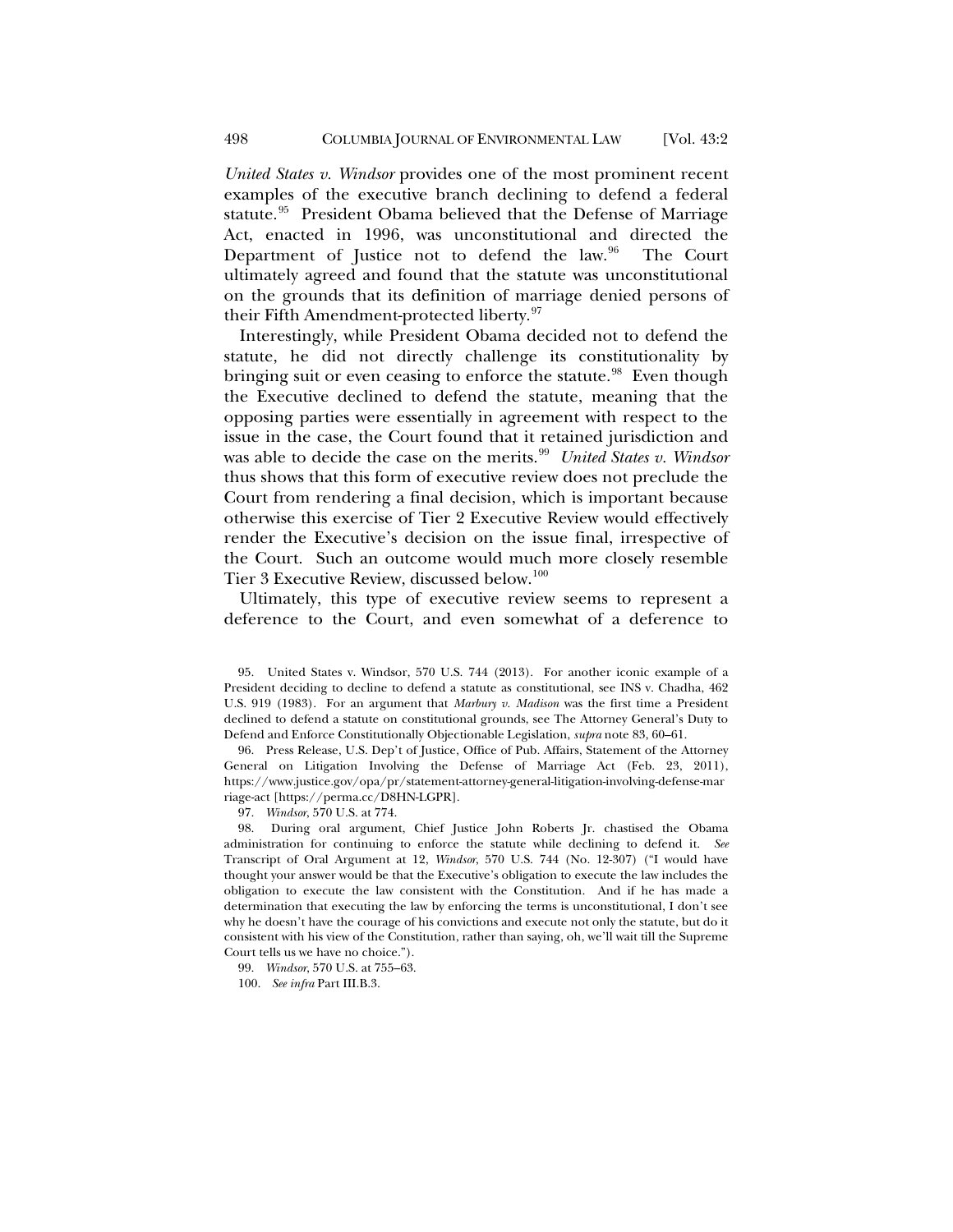<span id="page-24-0"></span>Congress by stopping short of challenging it openly. Moreover, it might not necessarily be the duty of the Executive to defend Congress' legislation.<sup>[101](#page-24-1)</sup> Nonetheless, it retains the conviction that the President may pass some form of judgment as to the constitutionality of statutes. Declining to defend a statute, without more, does not take full advantage of the practicality of the power of executive review because it simply allows the Court to decide the issue in the usual course. The lack of further actions of executive review may "sen[d] a terrible message,"[102](#page-24-2) or protect against "grave dangers"<sup>[103](#page-24-3)</sup> depending upon the situation. However, in either case the propriety of declining to defend the statute before the Court has ruled it to be constitutional, in and of itself, is a relatively benign form of Tier 2 Executive Review and is not deserving of much scrutiny in most cases.

## iii. Challenging the Constitutionality of a Law in Court

Openly challenging a statute before the Court is essentially a heightened version of declining to defend a statute. The first time the United States openly challenged a statute was in the case of *Myers v. United States*, where the Department of Justice sided with Postmaster Myers in arguing that the statute at issue was unconstitutional.<sup>[104](#page-24-4)</sup> The statute required that the President receive Senate approval before removing postmasters. The Executive argued that it had the authority to appoint and therefore the authority to remove the postmaster, and so the statute unconstitutionally imposed upon the President's power—the Court ultimately agreed.[105](#page-24-5)

While in principle challenging a statute is similar to the decision not to enforce a statute, in practice it may have different consequences.[106](#page-24-6) However, from the perspective of the power of the President vis-à-vis the Court, challenging a statute is less

103. *See supra* note [1](#page-1-3) and accompanying text.

105. Myers v. United States, 272 U.S. 52, 106 (1926).

<span id="page-24-6"></span><span id="page-24-5"></span>106. *Cf.* Pepper, *supra* note [2,](#page-1-2) at 20–34 (discussing the differing impacts of the president's refusal to defend a law and the president's refusal to enforce a law).

<span id="page-24-1"></span><sup>101.</sup> *See* Simon P. Hansen, *Whose Defense Is It Anyway? Redefining the Role of the Legislative Branch in the Defense of Federal Statutes*, Comment, 62 EMORY L.J. 1159, 1161 (2013) (arguing that "the duty to defend federal statutes in litigation should rest predominantly with the Legislative Branch").

<sup>102.</sup> *See* Pryor, Jr., *supra* not[e 2,](#page-1-2) at 293; *see also supra* not[e 16](#page-4-8) and accompanying text.

<span id="page-24-4"></span><span id="page-24-3"></span><span id="page-24-2"></span><sup>104.</sup> "'[T]he Government, through the Department of Justice, questions the constitutionality of its own act*.*'"Waxman, *supra* note 3, at 1085 (citation omitted).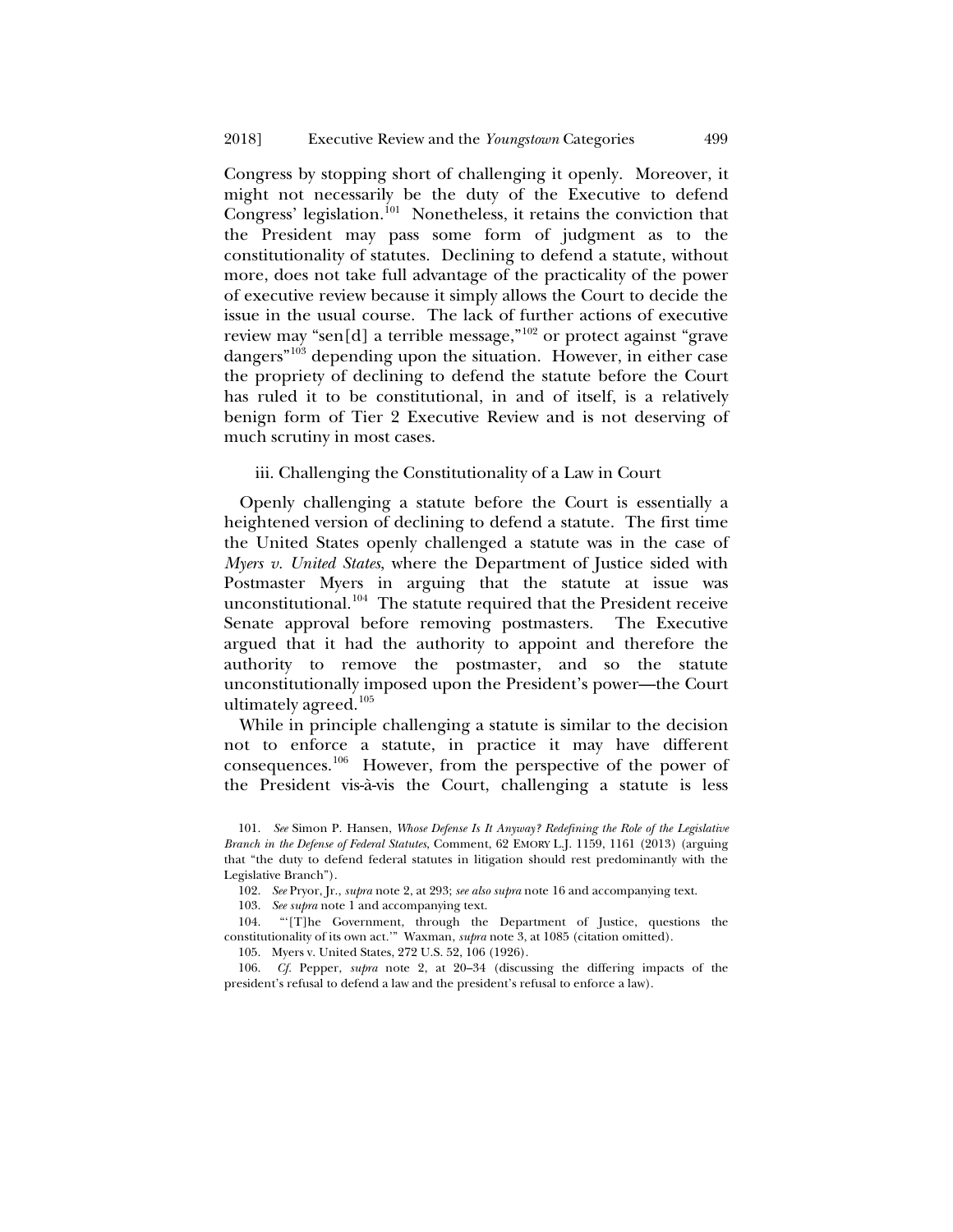concerning than nonenforcement. Without additional types of executive review action post hoc, this type of presidential action merely leaves review to the Executive in the first instance and implies that the Executive will abide by the Court's decision.<sup>[107](#page-25-0)</sup> Otherwise, the Executive would have little incentive to expend resources on bringing litigation.<sup>[108](#page-25-1)</sup>

iv. Refusing to Enforce a Law<sup>[109](#page-25-2)</sup>

If a President believes that a law is unconstitutional, but it has not yet come before the Court on such grounds, he will sometimes choose not to enforce the law at all, or at least not enforce the provisions that he finds to be at odds with the Constitution. The actions of President George W. Bush provide an apt example of this scenario. Historically, the official policy of the United States was that it would not recognize any country as having sovereignty over Jerusalem.<sup>110</sup> In 2002, Congress passed the Foreign Relations Authorization Act, which required the Secretary of State to list the place of birth on the passport of a United States Citizen born in Jerusalem as Israel, upon request.<sup>[111](#page-25-4)</sup>

President Bush signed the bill but claimed that if that section of the act were to be interpreted as mandatory it would be unconstitutional, so he declared that he would read it as advisory

<span id="page-25-2"></span>109. Included within this type of action, but likely at the least controversial end of its spectrum, is the case where the President refuses to enforce a law that resembles one already held to be unconstitutional. For example, the Executive's non-enforcement of statutes with gender-based rules following such cases as Califano v. Westcott, 443 U.S. 76 (1979), and Califano v. Goldfarb, 430 U.S. 199 (1977).

<span id="page-25-3"></span>110. *See* Zivotofsky v. Kerry, 135 S. Ct. 2076, 2081 (2015). However, President Trump recently officially recognized Jerusalem as the capital of Israel. *See* Julian Borger & Peter Beaumont, *Defiant Donald Trump Confirms US Will Recognise Jerusalem as Capital of Israel*, GUARDIAN (Dec. 7, 2017, 7:20 AM), https://www.theguardian.com/us-news/2017/dec/06/d onald-trump-us-jerusalem-israel-capital [https://perma.cc/J73T-QU6S].

<span id="page-25-4"></span>111. *See* Foreign Relations Authorization Act, Fiscal Year 2003, Pub. L. No. 107-228, § 214(d), 116 Stat. 1350, 1366 (2002).

<span id="page-25-0"></span><sup>107.</sup> In *Myers v. United States*, not only did President Woodrow Wilson challenge the statute in court, he chose not to enforce it in the first place. *Myers*, 272 U.S. at 106–08. This does not necessarily imply, though, that he would have continued to do so in the wake of an adverse ruling.

<span id="page-25-1"></span><sup>108.</sup> One potential, though perhaps tenuous, reason to do so might be that the Executive wishes to avoid a clear and public disagreement among the branches and he believes that the Court will also find the law to be unconstitutional. In that case, the President might view expending the resources on litigation as a sort of wager that the Court will agree, and such a public disagreement might be avoided.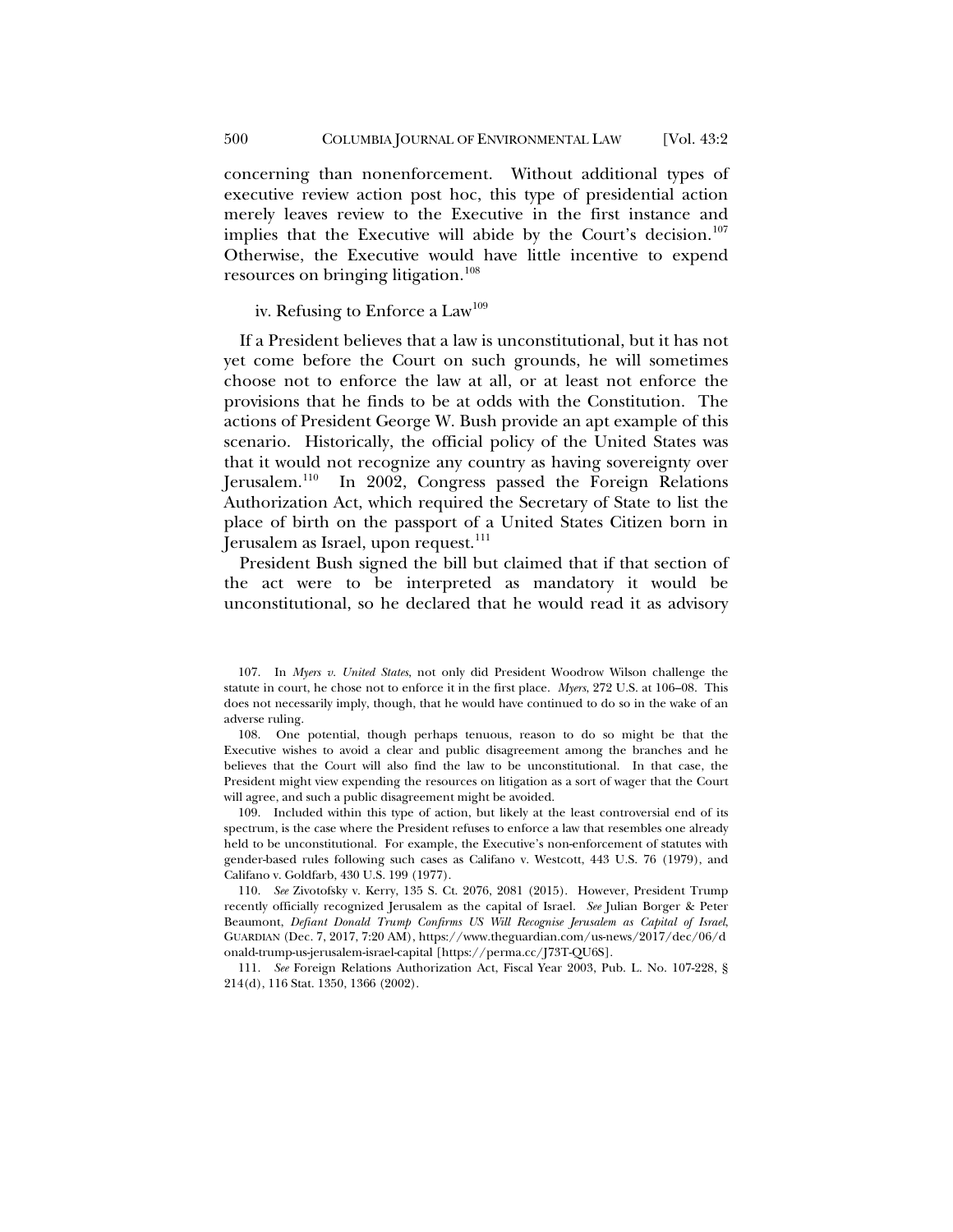and therefore not enforce it.<sup>[112](#page-26-0)</sup> In *Zivotofsky v. Kerry*, the Court examined the issue and found that the President had the exclusive power to grant formal recognition to a foreign sovereign, and that Congress could not command the Executive to issue a formal statement that contradicts its earlier decision on the matter. Therefore, the Court found the provision to be unconstitutional.<sup>[113](#page-26-1)</sup>

Refusing to enforce a law altogether, or at least some salient provision thereof, can begin to raise questions of validity. However, it is merely the President engaging in executive review in the first instance. Therefore, again assuming that the President later acquiesces to the Court's judgment should it be to the contrary, this form of executive review may serve as an important and expeditious check on congressional legislative power. Such presidential action should be scrutinized, both by the Court and the public, with more caution than simple vetoes, pardons and legislative proposals, but ultimately may stand as valid in many cases, as in the case of *Zivotofsky*.

# v. Refusing to Apply a Holding in Similar Cases<sup>[114](#page-26-2)</sup>

At the most dangerous side of the Tier 2 spectrum lies the refusal of the Executive to apply a previous Court holding in similar cases. There is a thin line between this type of action and ignoring the holding of the Court with respect to the particular matter directly before it—the hallmark of Tier 3 actions. However, because there is always some room for interpretation as to the similarity of future cases, and *stare decisis* is not an inexorable mandate, it does not quite rise to that level of concern.

President Abraham Lincoln provides an example of openly refusing to apply a Court holding in arguably similar contexts

113. *Zivotofsky*, 135 S. Ct. at 2094–96.

<span id="page-26-0"></span><sup>112.</sup> *See Zivotofsky*, 135 S. Ct. at 2082. Such signing statements are now common practice. *See* Pepper, *supra* note [2,](#page-1-2) at 14 n.56 (quoting CHRISTOPHER N. MAY, PRESIDENTIAL DEFIANCE OF "UNCONSTITUTIONAL" LAWS xiii (1998))("[B]etween 1974 and 1996, Presidents Ford, Carter, Reagan, George H.W. Bush, and Clinton 'signed but objected to the constitutionality of approximately 250 laws.'"); *see also* Presidential Authority to Decline to Execute Unconstitutional Statutes, 18 OP. O.L.C. 199, 202–03 (1994) ("In our view, the President has the authority to sign legislation containing desirable elements while refusing to execute a constitutionally defective provision.").

<span id="page-26-2"></span><span id="page-26-1"></span><sup>114.</sup> This is essentially the mirror image of the case where a President chooses to apply a Court holding that a law is unconstitutional to similar statutes. It is therefore fitting that it also lies within Tier 2, but on the more dangerous end of the spectrum for actions of its kind. *See supra* Part III.B.2.iii.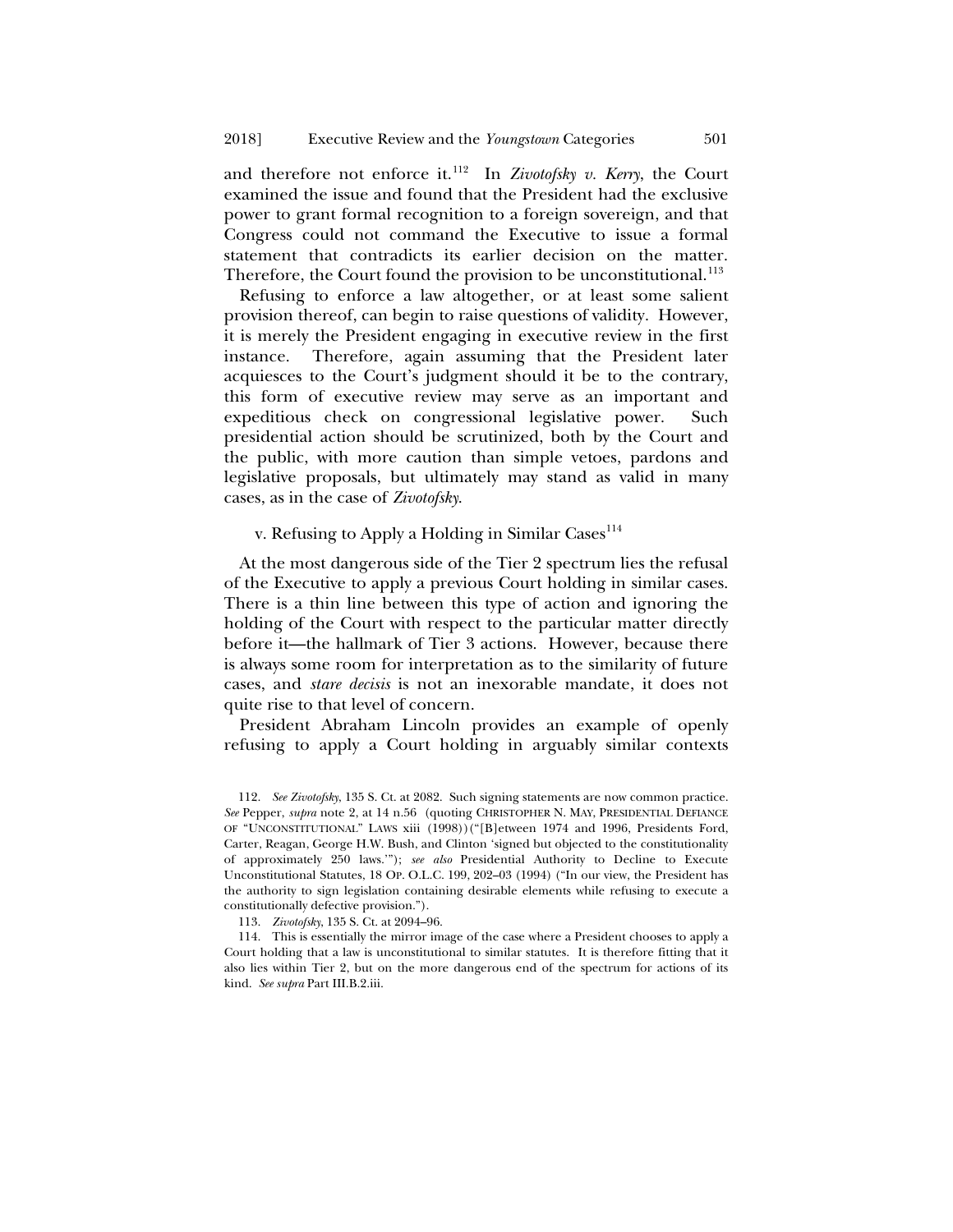going forward through his stance on the invidious *Dred Scott* opinion. Lincoln claimed that he accepted the ruling as binding on the parties, but believed it bound him no further.<sup>115</sup> Despite the holding that African-Americans could not be citizens, he ordered his Executive to treat them as such whenever possible, allowing African-Americans to obtain "passports, patents, and other recognition available only to citizens."[116](#page-27-1)

There is clearly some tension here among basic legal principles, the realities of the Court, and real-world practicality. Technically, a Court decision is only binding upon the parties involved and upon the lower courts in future analogous cases. However, there is almost always room to argue that there is a meaningful difference in such a future case that justifies a departure. Although the principle of *stare decisis* motivates the Court to follow its own precedent in most cases, $117$  ultimately the Court is not bound by itself. $118$ 

In reality, decisions most often serve as guiding precedent, which is desirable from a practical perspective both as a way to reduce information costs and create legal certainty. But does this mandate that the President be bound by the Court's holding in similar cases? In certain circumstances, such as the one addressed by Lincoln, contrary actions may be warranted and necessary, but they should clearly be subject to an exacting level of scrutiny.<sup>[119](#page-27-4)</sup>

<span id="page-27-0"></span>115. *See* Easterbrook, *supra* note [2,](#page-1-2) at 910 (quoting Abraham Lincoln, Sixth Lincoln-Douglas Debate at Quincy (Oct. 13, 1858), *in* 3 THE COLLECTED WORKS OF ABRAHAM LINCOLN 255 (R. Basler ed., 1953)) ("If I were in Congress, and a vote should come up on a question whether slavery should be prohibited in a new Territory, in spite of the *Dred Scott* decision, I would vote that it should.").

<span id="page-27-1"></span>116. Easterbrook, *supra* note [2,](#page-1-2) at 926 (citing THE WORKS OF CHARLES SUMNER 497-98 (D. Donald ed., 1880))*.*

117. *See, e.g.*, Planned Parenthood of Se. Pa. v. Casey, 505 U.S. 833 (1992).

<span id="page-27-3"></span><span id="page-27-2"></span>118. *See, e.g.*, Adkins v. Children's Hosp. of the D.C., 261 U.S. 525 (1923), *overruled in part by* W. Coast Hotel Co. v. Parrish, 300 U.S. 379 (1937). Paulsen argues that the fact that decisions may be overruled by later courts "decisively undermines any claim that judicial precedents are, in fact, *law*." Paulsen, *supra* note [3,](#page-2-0) at 274. However, such an argument would seem to imply that statutes are not law either, since they can be amended or repealed by later Congresses. For a discussion of the contrasting views of opinions as binding on future parties, including the Executive, versus merely the current parties, see generally Thomas W. Merrill, *Judicial Opinions As Binding Law and As Explanations for Judgments*, 15 CARDOZO L. REV. 43 (1993).

<span id="page-27-4"></span>119. Any decision to disregard the Court if the law were to come directly before it would move the action into Tier 3.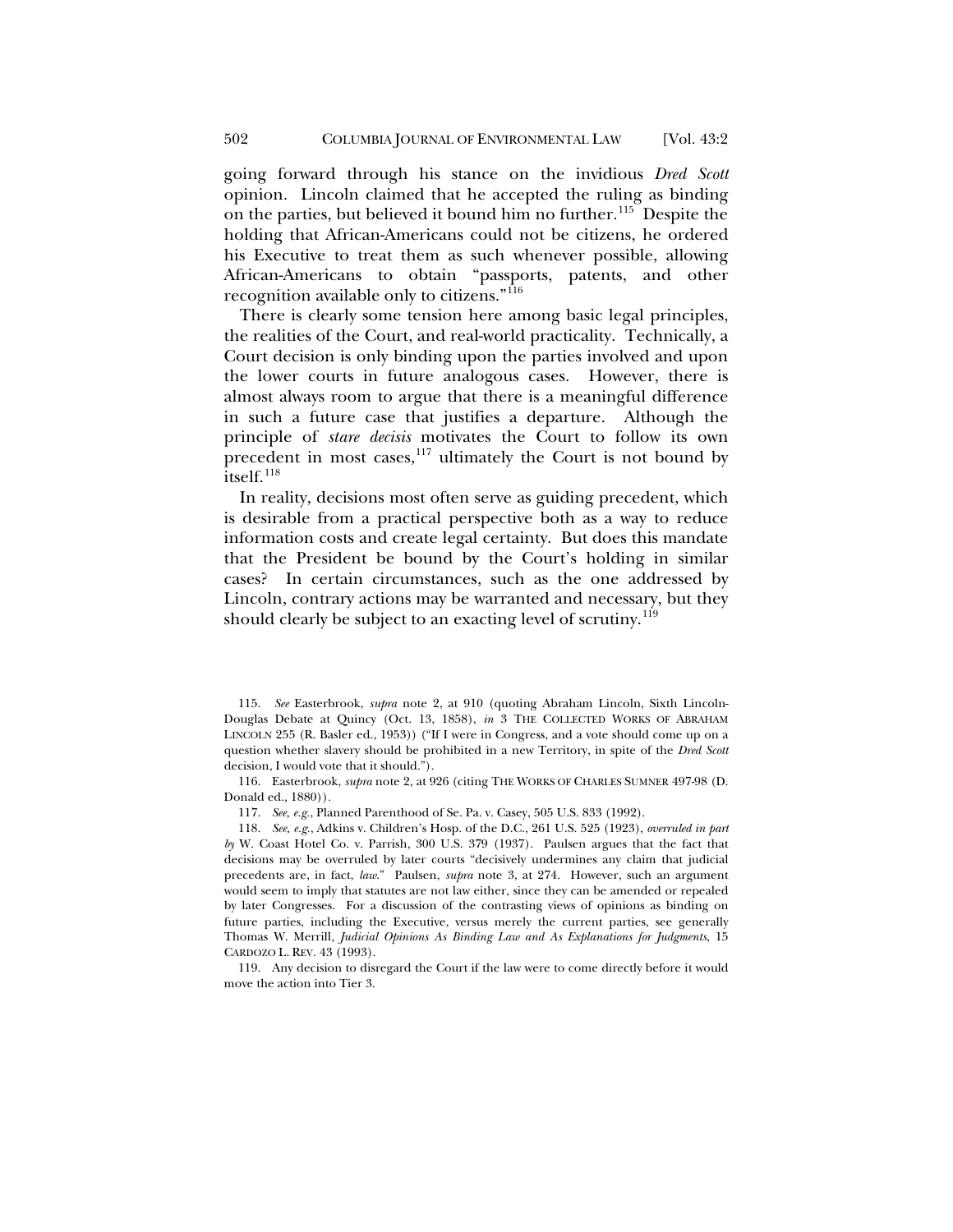#### 3. Tier 3 Authority

9. Refusing to heed the judgment of the Court as to a law's constitutionality

10. Refusing to comply with a judicial decree

A President engages in Tier 3 Executive Review when he "takes measures incompatible with the expressed or implied will of the Court."[120](#page-28-0) Thus, the President challenges head-on the authority of the Court as to either determining the ultimate constitutionality of a law or, in the most extreme form of executive review, the power to bind the Executive as a party to a case.

# i. Refusing to Heed the Judgment of the Court as to a Law's Constitutionality<sup>[121](#page-28-1)</sup>

If we accept that, at least for the case at bar, the Court's ruling is in fact binding law, it becomes extremely problematic for the President to act to the contrary. Of course, presidents must always execute the Constitution as a law first, but in these types of cases there are two clearly conflicting interpretations of what that entails. On the one hand, if we stress the importance of the oath clause, especially in light of its gravity during the time of the ratification, forcing the President to execute a law that he believes to be unconstitutional seems ironic and "immoral."[122](#page-28-2) And yet on the other hand, "a President free to disregard the will of the Court and Congress is dangerously tantamount to a king." $123$  In situations where the President refuses to enforce a law, passed by Congress and validated under scrutiny by the Court, he necessarily exercises just such a disregard.

<span id="page-28-3"></span>123. Pepper, *supra* not[e 2,](#page-1-2) at 11.

<sup>120.</sup> *Supra* not[e 74](#page-17-3) and accompanying text.

<span id="page-28-1"></span><span id="page-28-0"></span><sup>121.</sup> I have distinguished this form of executive review from a pure refusal to comply with a judicial decree, discussed below. It appears, though, there is no historical precedent for an action that falls directly in this category, as distinct from the more extreme category. *See* Easterbrook, *supra* note [2,](#page-1-2) at 926. I believe it is nonetheless possible, as well as logically distinct from an outright refusal to comply with a judicial decree.

<span id="page-28-2"></span><sup>122.</sup> *See supra* note [15](#page-4-9) and accompanying text. For an argument based upon the Take Care Clause, see Arthur S. Miller, *The President and Faithful Execution of the Laws*, 40 VAND. L. REV. 389, 400 (1987) ("As 'laws' . . . Supreme Court decisions surely fall within the ambit of the faithful-execution clause. The Presidential duty, therefore, becomes utterly clear—to faithfully execute those laws. Do not ignore them and do not seek to have them overturned in subsequent litigation: this seems to be the command of the Constitution.").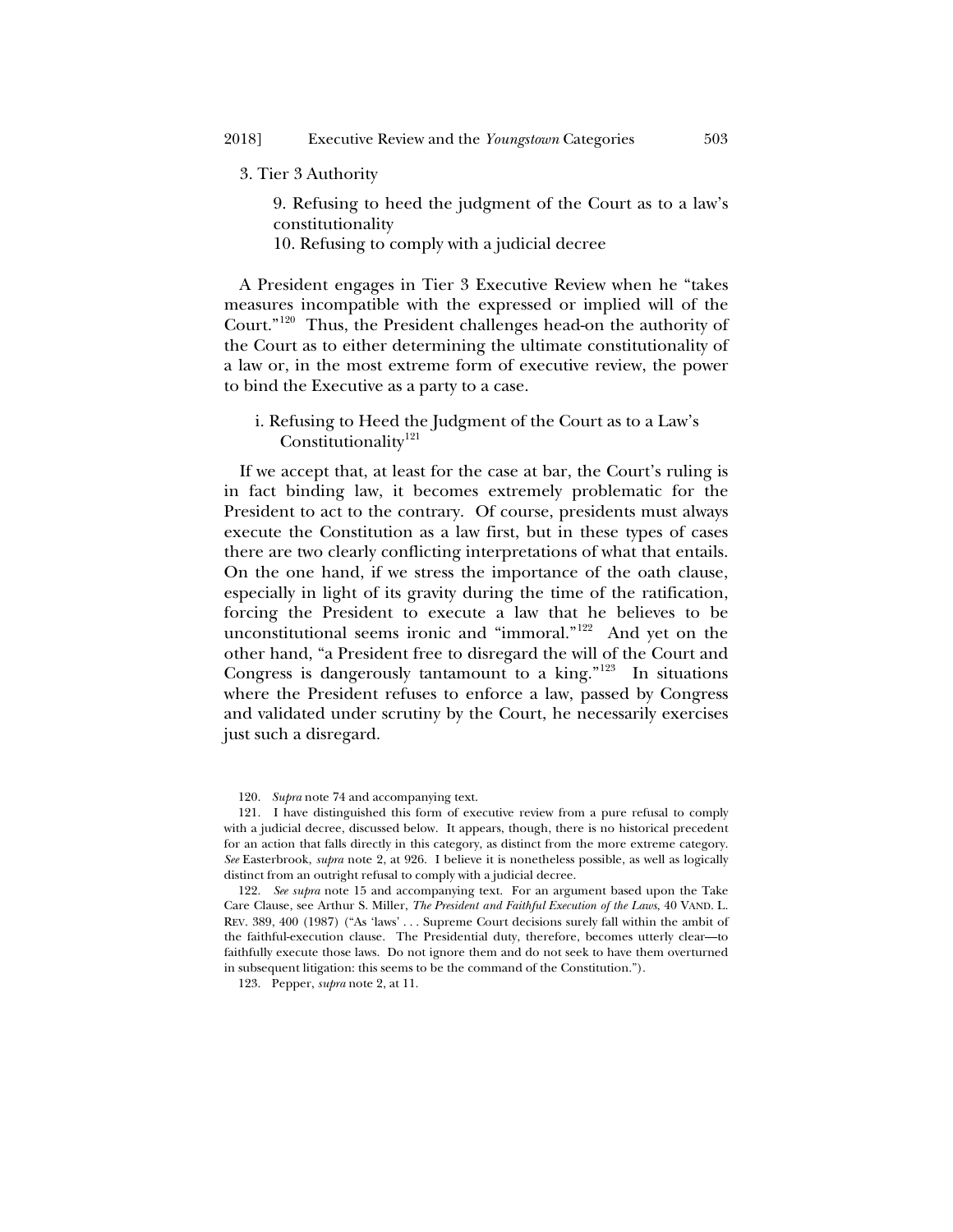#### ii. Refusing to Comply with a Judicial Decree

The most extreme form of executive review is the refusal by the Executive to comply with a direct judicial decree. President Lincoln again supplies an example here—possibly the only one in American presidential history. During the Civil War, Lincoln suspended the writ of habeas corpus in cases of civil resistance along a key supply route. John Merryman, a secessionist supporter, was arrested and denied the right pursuant to Lincoln's order.<sup>[124](#page-29-0)</sup> Chief Justice Taney issued an order to produce Merryman, but the order was refused, again pursuant to Lincoln's demand.<sup>[125](#page-29-1)</sup> In such cases not only does the President disregard the findings of the Court as to the constitutionality of a matter properly before it, he decries the authority of the Court over the Executive when the Executive is itself a party to the case. This is the very pinnacle of the threat of tyranny of a single branch and the demise of our balanced system of government.<sup>[126](#page-29-2)</sup> Thus, Tier 3 Executive Review is inherently suspect and deserving of the most exacting level of scrutiny by the Court, the Congress, and the people.

#### <span id="page-29-4"></span>IV. LIMITING THE POWER OF EXECUTIVE REVIEW

To leave all forms of review exclusively in the hands of the judiciary would be both impractical and unwise. However, to place all power to interpret laws in the hands of the President would clearly be worse. As Paulsen notes, "[w]hoever hath an absolute authority to interpret any written or spoken laws, it is he who is truly the lawgiver, to all intents and purposes, and not the person who first wrote or spoke them."<sup>[127](#page-29-3)</sup> It would therefore effectively collapse all legislative and executive power into the hands of the

<span id="page-29-2"></span><span id="page-29-1"></span><span id="page-29-0"></span>126. Most commentators agree that executive review should not extend this far. *See, e.g.*, AMAR, *supra* note [19,](#page-5-4) at 429 ("[I]f the Supreme Court later rules against the president's constitutional objections and orders him to carry out the law as written, any continued presidential refusal to enforce the statute would be virtually unprecedented, and might well merit presidential impeachment and removal."); *see also* Easterbrook, *supra* not[e 2,](#page-1-2) at 916–26. *But see* Eisgruber, *supra* note [2,](#page-1-2) at 359 (arguing that "in very rare instances, the President's special competence with respect to national security issues *may* entitle him to substitute his judgment for the Court's, even to the extent of disobeying a mandate in a case to which he is a party").

<span id="page-29-3"></span>127. Paulsen, *supra* note [3,](#page-2-0) at 220 (quoting Benjamin Hoadley, Bishop of Bangor, Sermon Preached Before the King of England (March 31, 1717)).

<sup>124.</sup> *See* Paulsen, *supra* not[e 3,](#page-2-0) at 278.

<sup>125.</sup> *See Ex parte* Merryman, 17 F. Cas. 144, 147–48 (C.C.D. Md. 1861).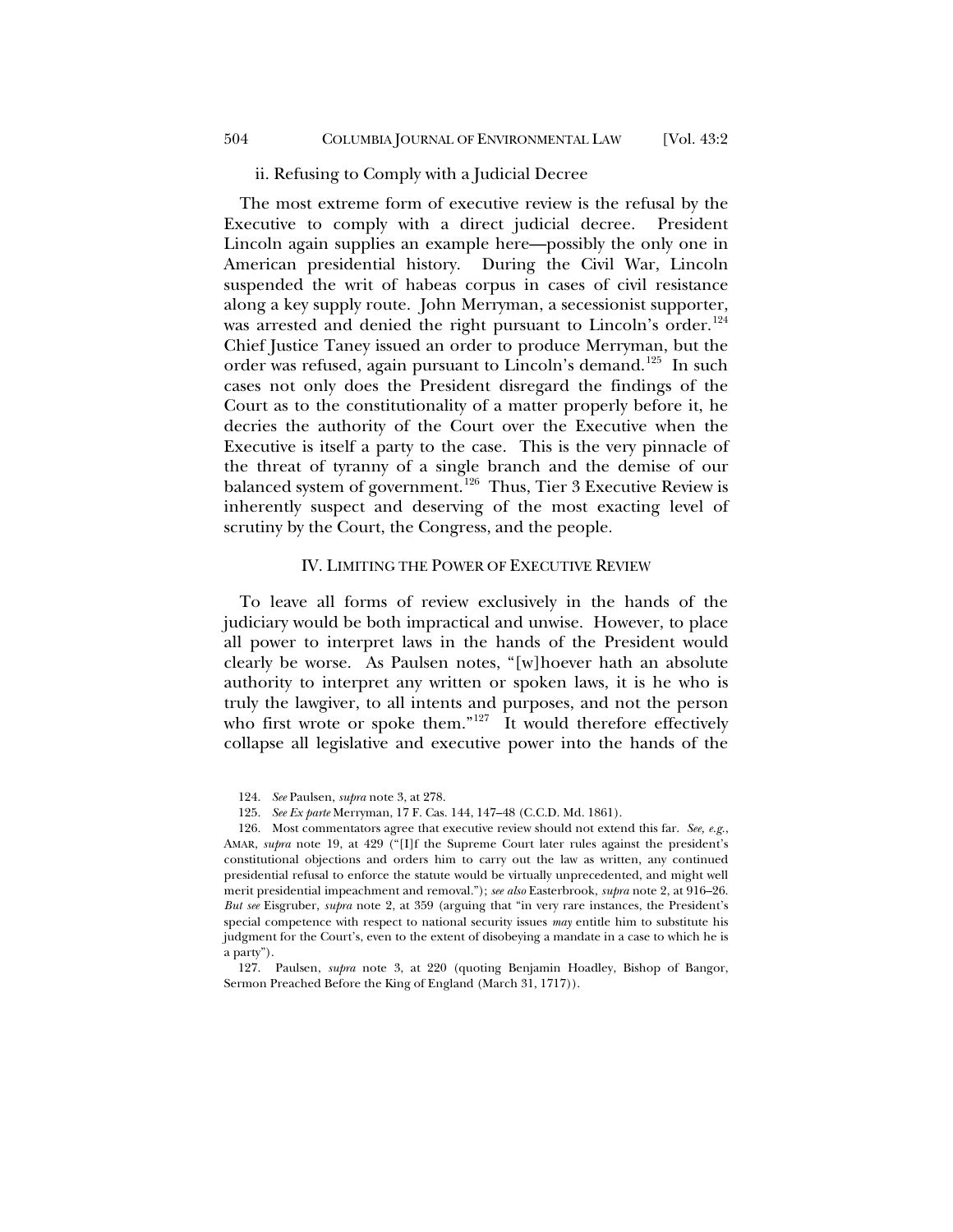President. If the scope of executive review is so unbridled that it empowers the Executive to virtually rewrite the laws while simultaneously ignoring the reasoning and decisions of the Court, then the power would truly hold grave dangers for the country. We should reject this conclusion and heed the warnings of Publius, no less Montesquieu: "The accumulation of all powers legislative, executive, and judiciary, in the same hands, whether of one, a few, or many, and whether hereditary, self-appointed, or elective, may justly be pronounced the very definition of tyranny."[128](#page-30-0)

Moreover, in such situations it seems that the Court is left with virtually no power whatsoever. After all, it relies on the Executive for the "efficacy of its judgments."[129](#page-30-1) Paulsen argues that presidents are not bound by the Court on any matter because that would imply that the Court has power *over* the Executive—an unacceptable consequence for Paulsen.<sup>[130](#page-30-2)</sup> While phrasing the situation in that light may make it seem undesirable or somehow antithetical to our tripartite system of government, is it not also antithetical to collapse that system into a bipartite system by excluding the judiciary altogether? Even that description would not quite go far enough though, given that the interpreter of the law is in a way the lawgiver. $131$  If such is the case, we are left with only one, all-powerful branch.

<span id="page-30-1"></span><span id="page-30-0"></span>129. *See* THE FEDERALIST NO. 78, *supra* note [10,](#page-4-0) at 236 (Alexander Hamilton); *see also supra* note [38](#page-9-5) and accompanying text. The refusal of the Executive to implement a judgment of the judiciary is not merely theoretical. For example, after Judge Ann Donnelly of the Eastern District of New York placed a temporary stay on President Trump's travel ban, the Department of Homeland Security issued a statement declaring that it would continue to enforce the travel ban in its entirety. Press Release, U.S. Dep't of Homeland Sec., Department of Homeland Security Response to Recent Litigation (Jan. 29, 2017), https://www.dhs.gov/news/2017/01/29/department-homeland-security-response-recent-li tigation [https://perma.cc/X87B-PSDX] ("The Department of Homeland Security will continue to enforce all of President Trump's Executive Orders in a manner that ensures the safety and security of the American people. President Trump's Executive Orders remain in place—prohibited travel will remain prohibited, and the U.S. government retains its right to revoke visas at any time if required for national security or public safety."). There were also reports of border agents continuing to detain persons after the temporary stay was issued. *See* Edward Helmore & Alan Yuhas, *Border Agents Defy Courts on Trump Travel Ban, Congressmen and Lawyers Say*, GUARDIAN (Jan. 30, 2017, 3:57 AM), https://www.theguardian.com/us-news /2017/jan/29/customs-border-protection-agents-trump-muslim-country-travel-ban [https:// perma.cc/TTT5-G37C].

<span id="page-30-3"></span><span id="page-30-2"></span>130. Paulsen, *supra* not[e 3,](#page-2-0) at 228–92. Paulsen does claim that there may be some limited enumerated exceptions where the Executive is bound by juries and possibly judges in the criminal context. *Id.*

131. *See supra* note [127](#page-29-4) and accompanying text.

<sup>128.</sup> THE FEDERALIST NO. 47, at 101 (James Madison) (Michael A. Genovese ed., 2009).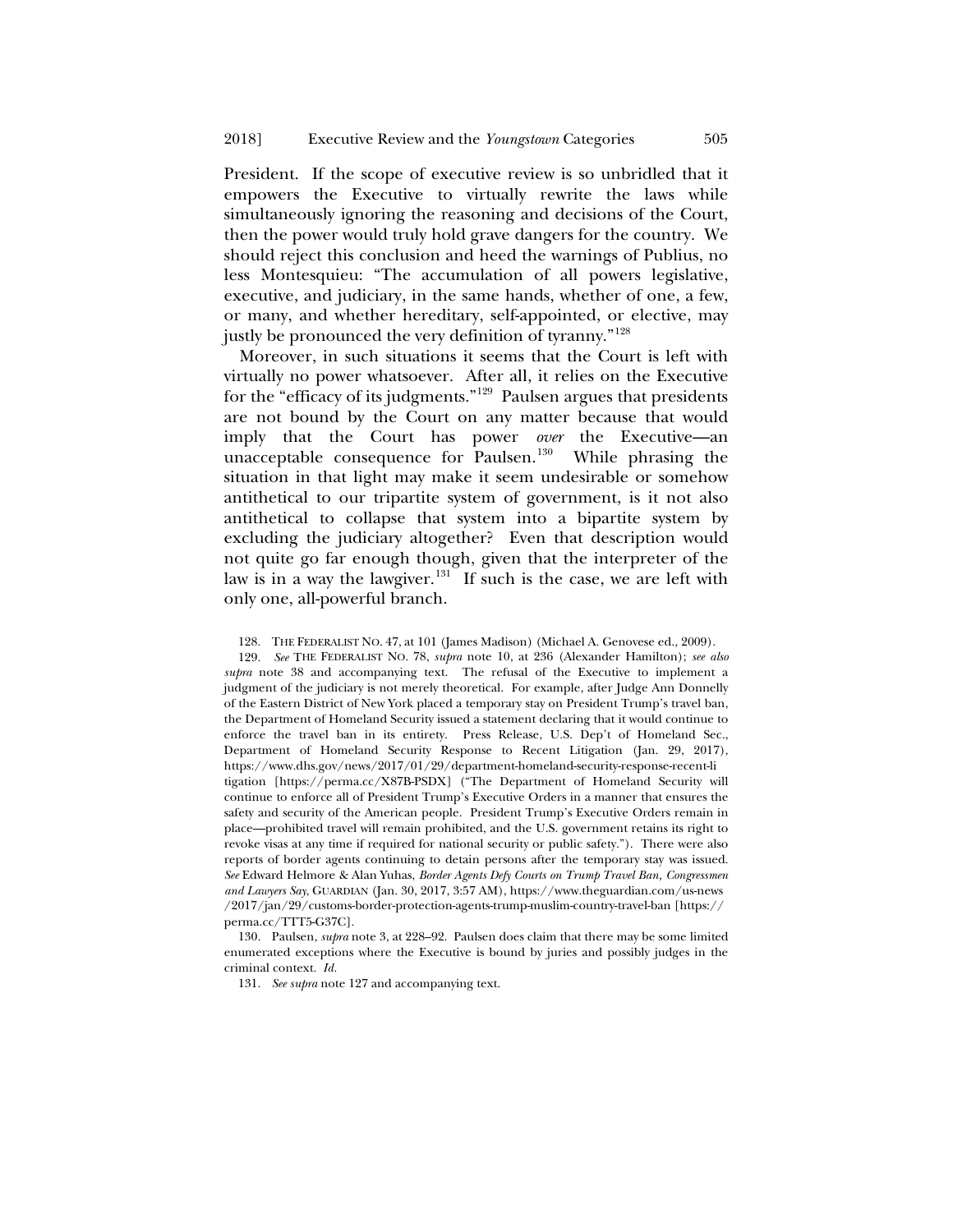#### A. Paulsen's Arguments for Unbounded Executive Review

According to Paulsen, we should not be so concerned about such a possibility for a few reasons, all of which I find to be ultimately unsatisfactory given the gravity of the situation.<sup>[132](#page-31-0)</sup> As an initial matter, Paulsen argues, we can expect the President to exercise this discretion in good faith and give due deference to the other branches.<sup>[133](#page-31-1)</sup> That is of course true, simply until it is not. We may hope and expect that this will be the case, but it is an odd reading of the Constitution to say that it establishes a system of limitations on the federal government, at least one of which relies upon the expectation that those who would be limited by it if they so choose would in fact always so choose. Ironically, Paulsen comes to a similar conclusion in arguing that undesirable consequences could flow from allowing the Court to bind the Executive.<sup>[134](#page-31-2)</sup>

Paulson also argues that Congress retains a lot of power(s) in its own right, and can provide checks against such executive overreaching, whether it be through declining appointments, tightening the purse strings, or even impeachment if Congress determines that the presidential action in question constitute a high crime or misdemeanor.<sup>135</sup> I concede that these points are not nugatory, and may even in some cases provide sufficient incentive for the President not to engage in the conduct at all. However, it only addresses half of the potential problem—a point to which I will return momentarily.

Paulsen then uses game theory to argue that no two branches would ever collude and divide up the power of the other.<sup>[136](#page-31-4)</sup> He claims that any time a single branch gains a majority of the power

<span id="page-31-4"></span><span id="page-31-3"></span>135. *Id.* at 321–22. Note that Congress also holds such impeachment power over federal judges but has never executed it for what it believed to constitute a misinterpretation of the Constitution. Pryor, Jr., *supra* note [2,](#page-1-2) at 295.

136. Paulsen, *supra* not[e 3,](#page-2-0) at 325.

<sup>132.</sup> *See infra* Part IV.B.

<span id="page-31-1"></span><span id="page-31-0"></span><sup>133.</sup> Paulsen, *supra* note [3,](#page-2-0) at 321. Paulsen argues for what he calls a "'reverse-*Chevron*' deference" whereby there is a presumption that the Court's interpretation is correct. *Id.* at 336.

<span id="page-31-2"></span><sup>134.</sup> *Id.* at 286 ("[T]he judiciary might, in its wisdom, not actually exercise all of the interpretive supremacy to which it logically could lay claim as a consequence of its authority to bind the other branches by its final judgments. . . . it might, as a matter of beneficence, bestow upon the executive a sphere of interpretive pseudo-autonomy in certain areas . . . . But it would be a mistake to confuse this with any actual limitation on judicial supremacy. . . . Any limitation exists only as a matter of judicial grace. And what the courts giveth the courts can taketh away.").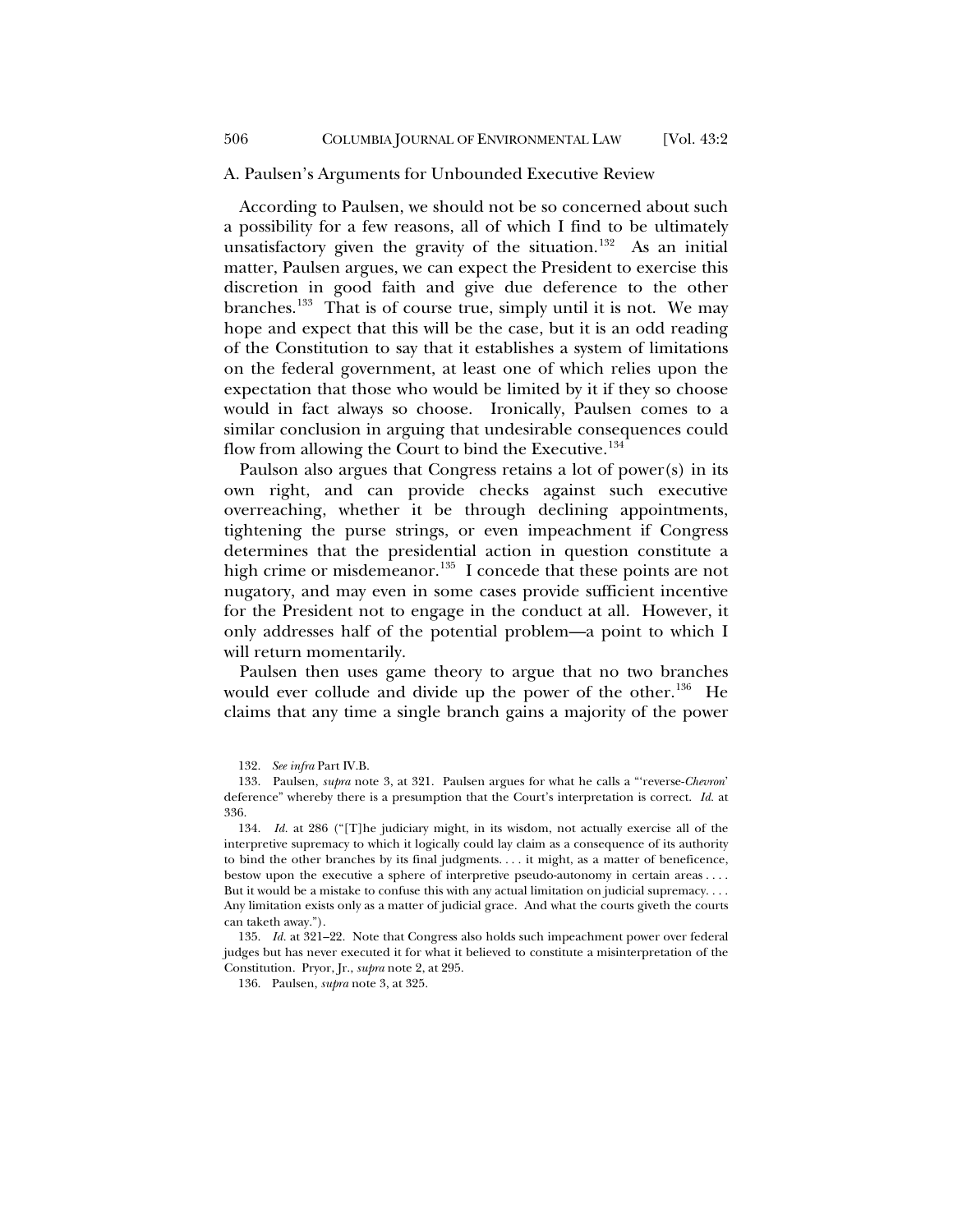through collusion, the other two branches will try and strike a better deal by carving up that power. If the Executive gains too much power, Congress and the judiciary will join together to take it back. Since all of the actors are expected to know that this is the case, or learn through repeated iterations of the game, they will not collude to try to gain more power. $137$ 

That solution may be true under those rules, but the game can be played in other ways. Paulsen only analyzes situations in which the Court has affirmed that a statute is constitutional and the President refuses to enforce it. In such cases the Executive is at odds with Congress and each actor arguably retains some selfinterest to try to grab as much power as possible. But what about cases where the Court has determined that a law is unconstitutional, but the President wishes to continue to enforce it? Here, if we assume this sort of self-interest, Congress may actually side with the President, as joining forces with the judiciary would in fact decrease its own power. Moreover, there is no need to join forces to "carve up" the power of the judiciary<sup>[138](#page-32-1)</sup> because the Executive *already has the power*—this is the consequence of allowing the Executive to disregard the Court.

In situations where partisan politics comes into play, and it is essentially Congress and the President against the Court, nothing remains of the Court's power. Congress need not take defensive measures against the President, and it will not give up its position to try to take more power from the President. The question, after all, is not one of the division of power between Congress and the President, but between Congress and the President acting cooperatively, and the Court. In such situations, it seems the only real recourse would be the ballot box.<sup>[139](#page-32-2)</sup>

However, it is possible that the presidential action will quite often not serve as a deciding issue against the President in the next election. Perhaps even more important though, is the fact that the ballot box may have little to no effect on presidents if at the expiration of their term they either do not wish to run for office again or they will have exhausted their allowable time in the office

<span id="page-32-0"></span><sup>137.</sup> *Id.* at 325–31. Paulsen argues that this conclusion holds true "[a]s long as no one branch has a majority of the interpretive power." *Id.* at 326.

<sup>138.</sup> *Id.* at 325.

<span id="page-32-2"></span><span id="page-32-1"></span><sup>139.</sup> The fact that the President may in other cases be more accountable than the judiciary is a point in favor of executive review. However, even this accountability has its limits.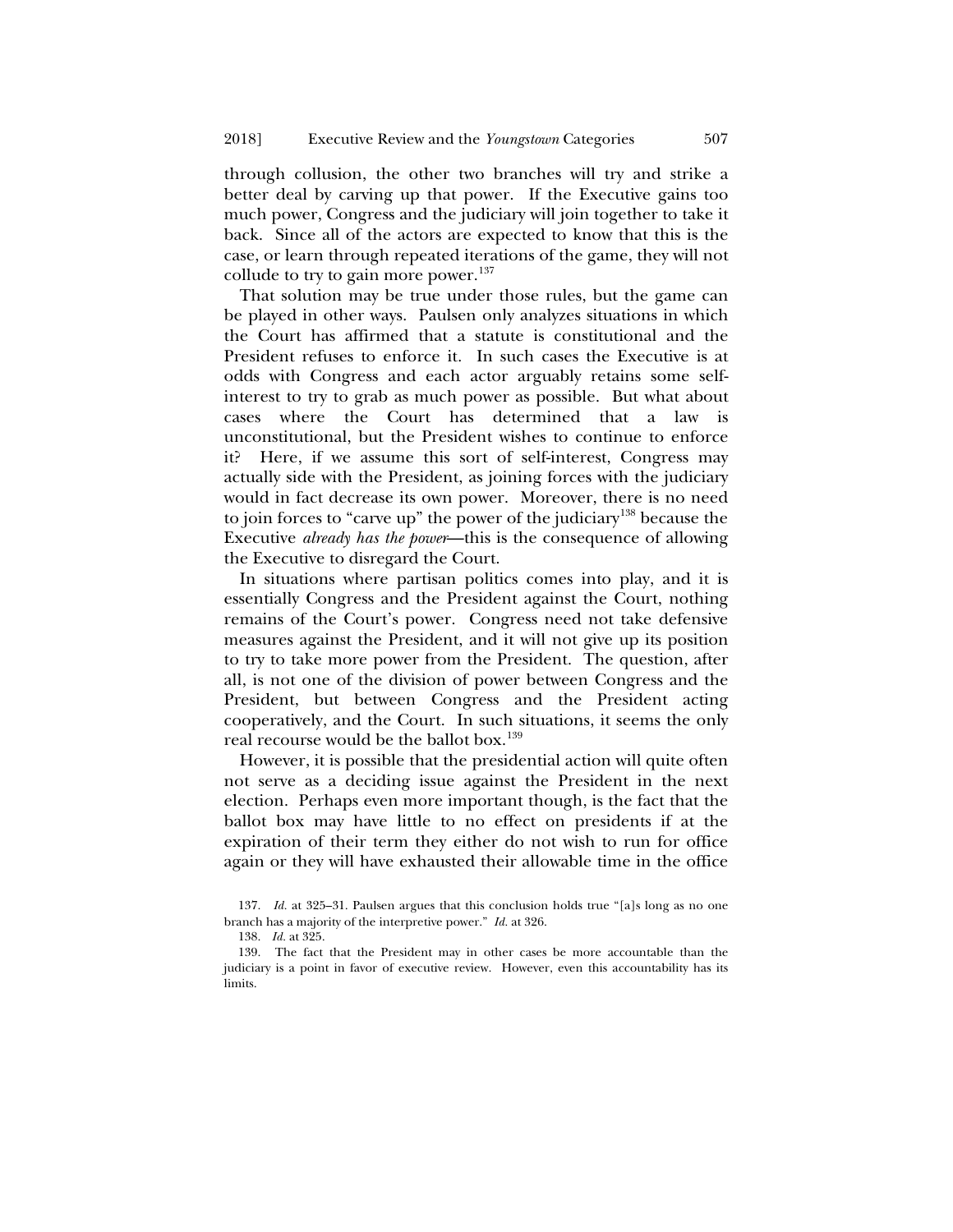pursuant to the Twenty-Second Amendment.<sup>140</sup> Since the Twenty-Second Amendment became operative in 1951, five of the thirteen total presidents spent the last four years of their presidency (and the last two years in the case of President Truman) knowing that they would be unable to run again at the expiration of their second term.<sup>[141](#page-33-1)</sup> Therefore, the ballot box would have been a completely ineffective tool for curbing the power of executive review during at least twenty-two of the last sixty-six years.<sup>142</sup> The ballot box thus cannot stand on its own as an effective limit against Tier 3 Executive Review—meaning that we are left with no effective limit whatsoever.

Moreover, it is worth noting that even under Paulsen's rules, where the President chooses not to execute a law which the Court has determined to be constitutional, Paulsen's argument only applies if fighting against such action is in Congress' own selfinterest. However, this seems to assume either that each session of Congress would always wish to defend the statutes passed by previous sessions, an assumption which is obviously false in practice, or that even if the current Congress did not support the statute as a matter of policy, it would *always* seek to protect its legislative domain as a matter of principle. These are at best rather shaky grounds to constitute meaningful limitations of executive authority.

Finally, it might be argued that the paucity of historical examples of Tier 3 Executive Review may even lend support to Paulsen's relative lack of concern. However, it would be unwise to completely overlook so dangerous a tool simply because it has only been sparingly used in the past. The following Part thus seeks to instantiate the risks of unbounded Tier 3 Executive Review in the field of environmental law, in light of the particular vulnerability to abuse of such executive review in this field.

<sup>140.</sup> U.S. CONST. amend. XXII, § 1.

<span id="page-33-1"></span><span id="page-33-0"></span><sup>141.</sup> *See id.*; *Chronological List of Presidents, First Ladies, and Vice Presidents of the United States*, LIBR. CONGRESS, https://www.loc.gov/rr/print/list/057\_chron.html [https://perma.cc/3Z DE-7MHC] (last updated March 22, 2017).

<span id="page-33-2"></span><sup>142.</sup> This view of the ballot box only encompasses the office of the Presidency, and thus may not apply to situations where the President is concerned with potential spillover effects to the party at large. Nevertheless, relying on presidential concern for the party as a structural limit on the power of the President is less than satisfying.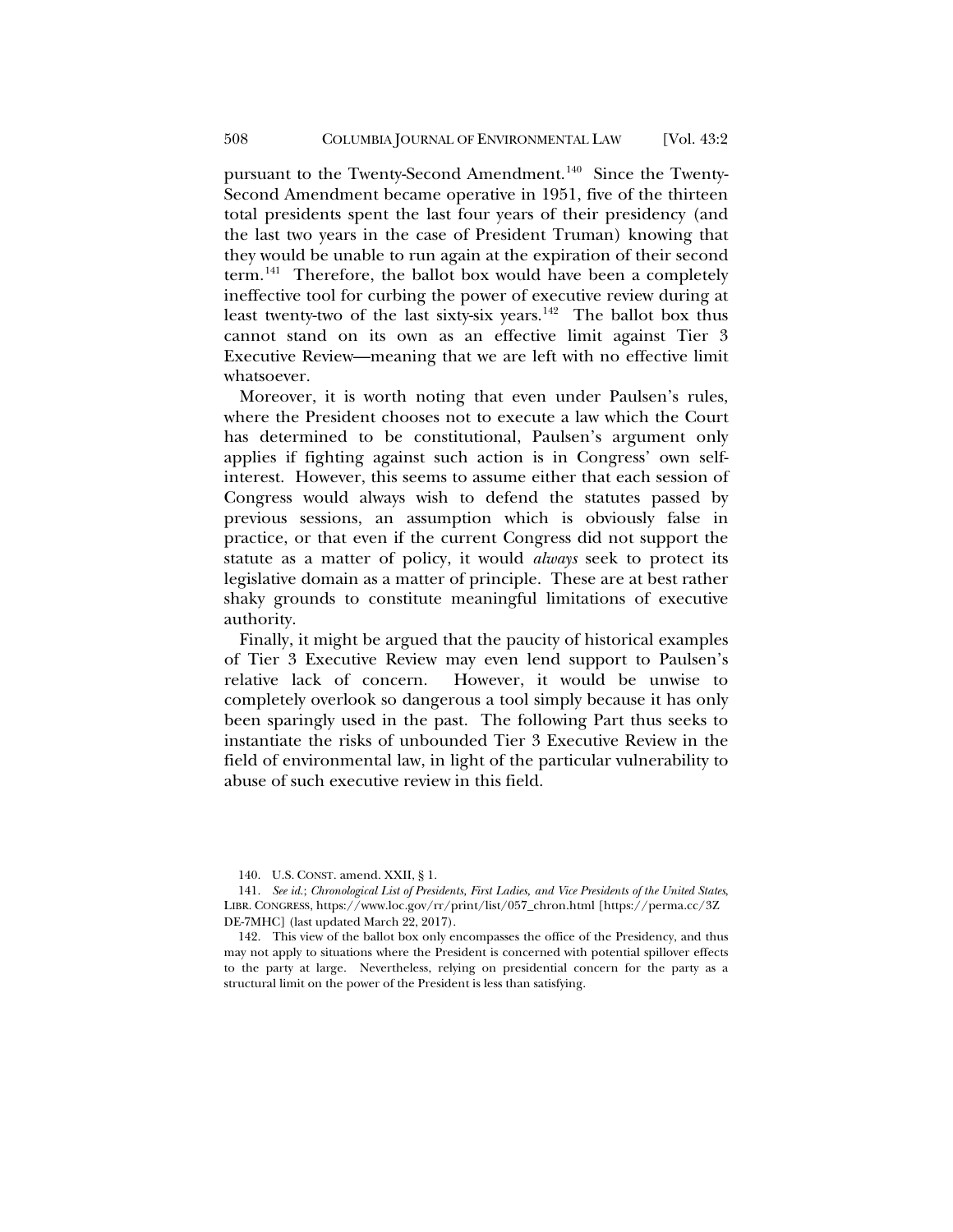B. Applications of Unbounded Executive Review in Environmental Law

The dangers of the most extreme form of Tier 3 Executive Review—refusing to comply with a judicial decree—are readily apparent and need not be illustrated at length here. However, in order to fully appreciate the depth and breadth of the potential consequences of the President engaging in the less extreme form of Tier 3 Executive Review—refusing to heed the judgment of the Court as to a law's constitutionality—it is necessary to consider the scope of the laws and decisions that are at stake. Additionally, if it can be shown that the less extreme form of Tier 3 Executive Review is too problematic to be valid, then it stands to reason *a fortiori* that the more extreme form of Tier 3 Executive Review is also invalid.

Of course in theory, any and every law is vulnerable and subject to executive review if the President wishes not to enforce it. But it is more realistic to look at laws for which there is an arguably rational and reasonable basis for claiming that they are unconstitutional. At some point, the people will not stand for unilateral decisions by the President to take actions against laws with which she does not agree absent an arguably legal grounding. Eventually the power of ballot box, even acting alone, will be sufficient in some cases to curb the use of executive review.<sup>143</sup>

This is not to say, though, that Tier 3 Executive Review cannot be extremely dangerous from both a theoretical and a practical standpoint. If the law is arguably unconstitutional, the President may be able to use such power without sufficient checks and recourse. The field of environmental law is particularly vulnerable to the abuse of Tier 3 Executive Review because there are a variety of potentially viable foundations for claiming that environmental statutes are unconstitutional—many of which are laid out in the following Part. Additionally, the goals of environmental protection are almost ubiquitously characterized as being inimical to business and commercial interests<sup>[144](#page-34-1)</sup> and/or private property rights.<sup>[145](#page-34-2)</sup>

<span id="page-34-2"></span><span id="page-34-0"></span><sup>143.</sup> However, it is crucial to remember that the ballot box is in many cases structurally ineffective at curbing presidential overreaching. *See supra* Part IV.A*.*

<span id="page-34-1"></span><sup>144.</sup> Not only are environmental concerns often pitted against economic interests, but environmental values are often comparatively understated when analyzed in economic terms. *See* Frank Ackerman & Lisa Heinzerling, *Pricing the Priceless: Cost-Benefit Analysis of Environmental Protection*, 150 U. PA. L. REV. 1553 (2002); *see also* Sean M. Kammer & Sarah E. Christopherson, *Reserving a Place for Nature on Spaceship Earth: Rethinking the Role of*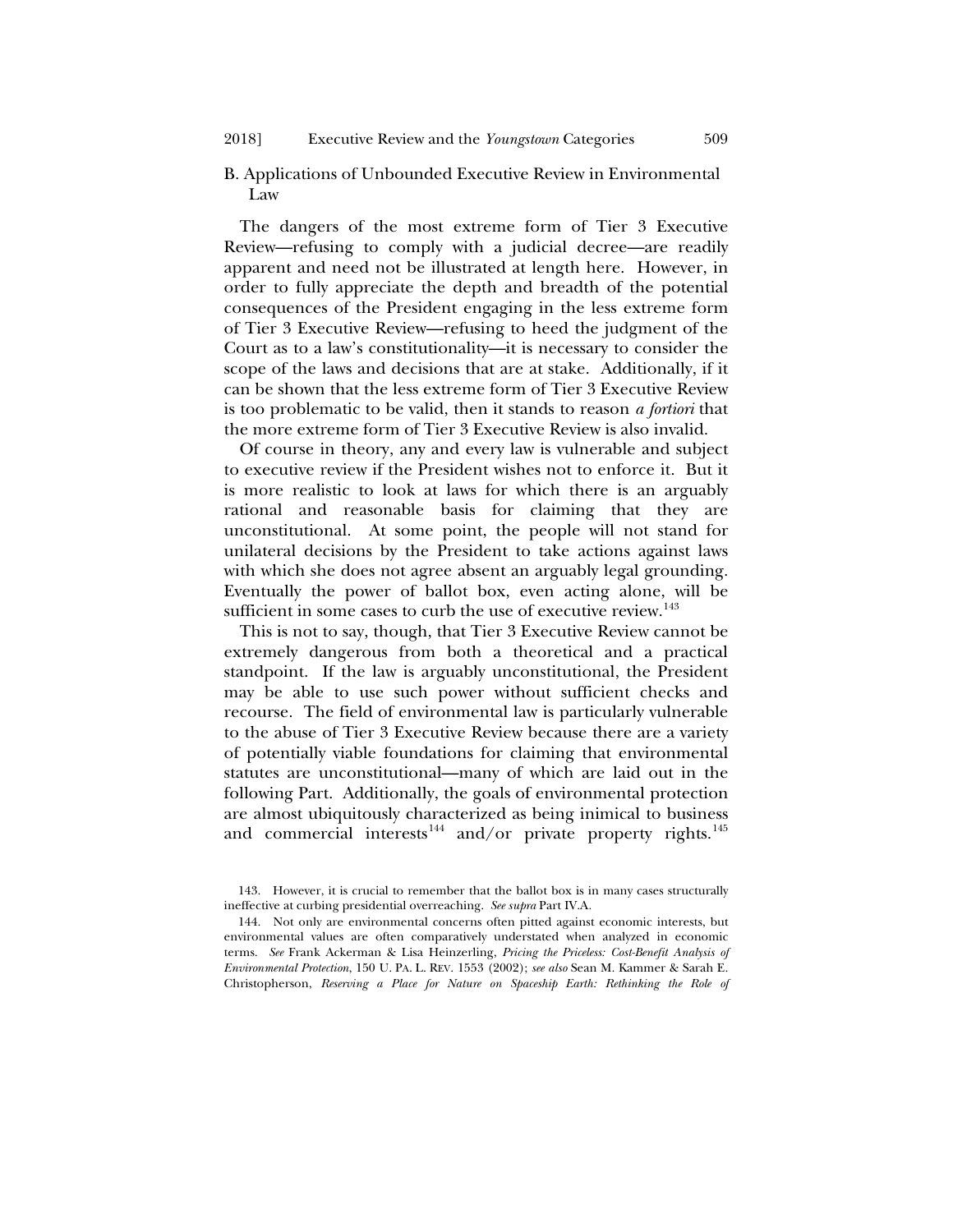These other interests can provide strong political motivations to restrict or even eliminate certain environmental laws.<sup>[146](#page-35-0)</sup> Therefore, Tier 3 Executive Review has the potential to pose a real-world danger to the integrity of environmental laws. This Part outlines some of the potential constitutional arguments which could be used against a variety of environmental statutes regulating air and water pollution, wetlands protection, and endangered species habitat, in order to elucidate the importance of limiting executive review.

#### <span id="page-35-2"></span>1. Lack of Commerce Clause Authority to Regulate

Congress most often regulates in the environmental arena by relying on its Commerce Clause authority.<sup>[147](#page-35-1)</sup> Such power is often challenged when the object of the regulation is intrastate in nature, like land or certain bodies of water. Given that environmental statutes often regulate things that are intrastate in nature, they are often the subject of constitutional challenges on these grounds. The following Part addresses federal regulations which sometimes suffer from these challenges in the context of air and water pollution, endangered species, and wetlands protection; it then briefly evaluates non-federal intrastate regulations as a possible alternative.

# i. Air and Water Pollution

In 1977, Congress passed the Surface Mining Control and Reclamation Act in order to "establish a nationwide program to protect society and the environment from the adverse effects of

*Conservation Easements*, 43 COLUM. J. ENVTL. L. 1 (2018) (outlining the undervaluing of ecological services in the context of conservation easements).

<sup>145.</sup> For example, the court in *Gibbs v. Babbitt* described the protection of the red wolf under the ESA as a matter "involv[ing] a rather traditional struggle between property owners on the one hand and environmentalists on the other." Gibbs v. Babbitt, 214 F.3d 483, 505 (4th Cir. 2000).

<span id="page-35-0"></span><sup>146.</sup> There was even a bill introduced in the House of Representatives in March of 2017, which sought to eliminate EPA entirely. H.R. 861, 115th Cong. (2017); *see also* Arthur Neslen, *Donald Trump 'Taking Steps to Abolish Environmental Protection Agency*,' GUARDIAN (Feb. 1, 2017, 8:13 PM), https://www.theguardian.com/us-news/2017/feb/02/donald-trumpplans-to-abolish-environmental-protection-agency [https://perma.cc/KB5N-H9LQ].

<span id="page-35-1"></span><sup>147.</sup> *See* U.S. CONST. art. I, § 8, cl. 3 ("The Congress shall have Power . . . To regulate Commerce with foreign Nations, and among the several States, and with the Indian Tribes."); *see also* JAMES SALZMAN & BARTON H. THOMPSON, JR., ENVIRONMENTAL LAW AND POLICY 74–75 (4th ed. 2014).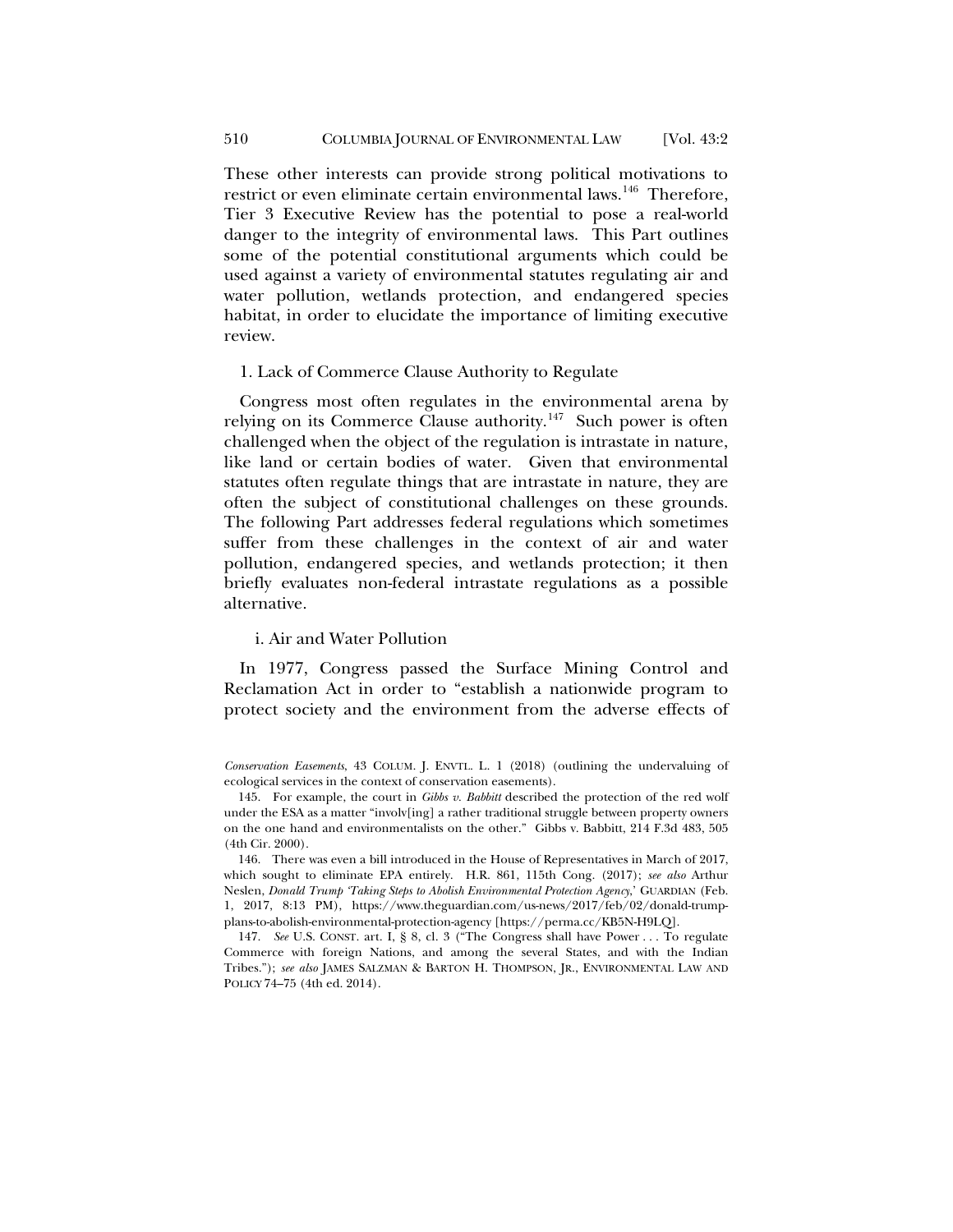surface coal mining operations."<sup>148</sup> Before the Secretary of the Interior could enforce the act, the Virginia Surface Mining and Reclamation Association, some of its members, the Commonwealth of Virginia, the town of Wise, Virginia, and private landowners brought suit against him in his professional capacity.<sup>149</sup> The plaintiffs alleged that the act was unconstitutional on the grounds that it violated the Commerce Clause because its primary goal was the regulation of private lands that did not cross state lines.<sup>150</sup> The Court outlined an extremely deferential standard for review of such issues under which a rational finding by Congress that the activity affects interstate commerce will settle the matter.<sup>[151](#page-36-3)</sup> The Court found that Congress had made such a rational finding,  $152$  and went on to state that "we agree with the lower federal courts that have uniformly found the power conferred by the Commerce Clause broad enough to permit congressional regulation of activities causing air or water pollution, or other environmental hazards that may have effects in more than one State."[153](#page-36-5)

If the President can validly exercise Tier 3 Executive Review, she may disagree with this proposition, however well-founded within the judiciary, and decline to enforce such laws as the Clean Air  $Act^{154}$  $Act^{154}$  $Act^{154}$  ("CAA") and Clean Water Act<sup>[155](#page-36-7)</sup> ("CWA"). Such a decision

148. 30 U.S.C. § 1202(a) (2012).

149. Hodel v. Va. Surface Mining & Reclamation Ass'n, 452 U.S. 264 (1981).

<span id="page-36-2"></span><span id="page-36-1"></span><span id="page-36-0"></span>150. *Id.* at 275. The plaintiffs also argued that the act violated the Tenth Amendment, the Just Compensation Clause of the Fifth Amendment, and Due Process Clause of the Fifth Amendment. *Id.* at 273–74. The Court rejected the takings issue as not yet ripe, the due process claim as unpersuasive and premature in part, and the Tenth Amendment claim as unfounded. *Id.* at 293, 297–304. For a more detailed discussion of the Tenth Amendment issue, see *infra* Part IV.B.4.

<span id="page-36-3"></span>151. *Hodel*, 452 U.S. at 275–78; *see also* Peter F. Habein, Note, *Constitutional Challenges to the Surface Mining Control and Reclamation Act*, 43 MONT. L. REV. 235, 236–40 (1982) (discussing Justice Rehnquist's and Justice Marshall's differing articulations of review of Congress' Commerce Clause determinations).

<span id="page-36-4"></span>152. *See* 30 U.S.C. § 1201(c) (2012) ("[M]any surface mining operations result in disturbances of surface areas that burden and adversely affect commerce and the public welfare by destroying or diminishing the utility of land for commercial, industrial, residential, recreational, agricultural, and forestry purposes, by causing erosion and landslides, by contributing to floods, by polluting the water, by destroying fish and wildlife habitats, by impairing natural beauty, by damaging the property of citizens, by creating hazards dangerous to life and property by degrading the quality of life in local communities, and by counteracting governmental programs and efforts to conserve soil, water, and other natural resources.").

<span id="page-36-5"></span>153. *Hodel*, 452 U.S. at 282.

<span id="page-36-6"></span>154. 42 U.S.C. §§ 7401–7671q (2012).

<span id="page-36-7"></span>155. 33 U.S.C. §§ 1251–1388 (2012).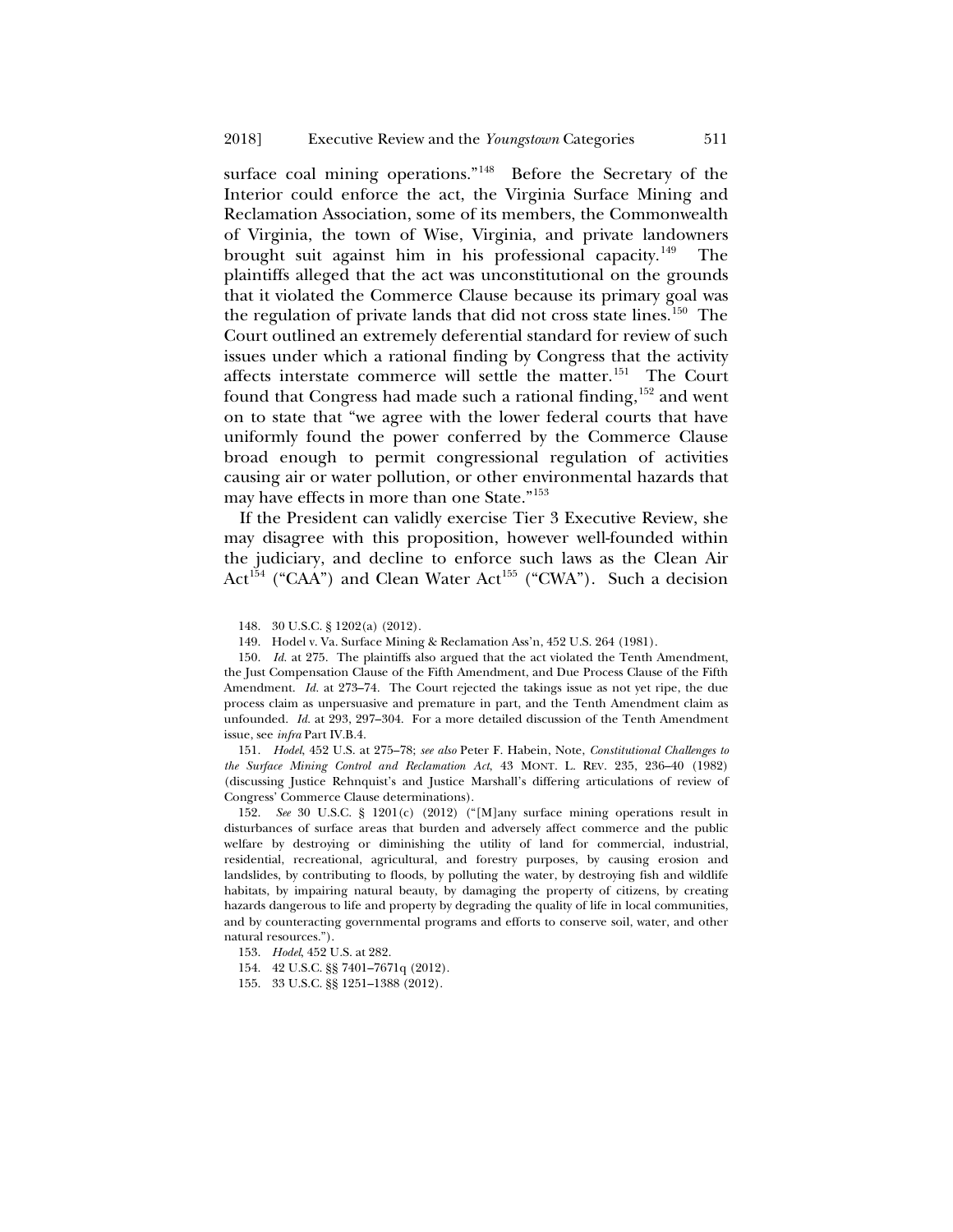could be devastating for the environment, and would go against the express intent of Congress and approval by the judiciary.<sup>[156](#page-37-0)</sup> Nonetheless, the President could advance a constitutional argument for such a decision, and that is all that such power requires.

Since the Court's decision in *Hodel*, more recent cases have clarified and potentially narrowed Congress' authority pursuant to the Commerce Clause. In *United States v. Lopez*, the Court announced a tripartite framework for analyzing questions of Commerce Clause authority.[157](#page-37-1) Under *Lopez*, Congress has the authority to regulate:

[1] the use of the channels of interstate commerce . . .

[2] the instrumentalities of interstate commerce, or persons or things in interstate commerce, even though the threat may come only from intrastate activities . . . [and]

<span id="page-37-4"></span>[3] those activities having a substantial relation to interstate commerce . . . *i.e.,* those activities that substantially affect interstate commerce. [158](#page-37-2)

This new analysis may cast some doubt as to the Court's earlier holdings with respect to Congress' authority to regulate air and water pollution. It likely does so to an even greater extent though with respect to the other types of environmental protection laws discussed in the following Part.

## ii. Land Use Laws

<span id="page-37-5"></span>Environmental statutes that regulate the use of nonfederal land<sup>[159](#page-37-3)</sup> may have even less of a firm grounding in the Commerce Clause, both because they affect decisions which have historically

<span id="page-37-0"></span><sup>156.</sup> While this is of course true for the Congress that passed these acts and the Court that approved of them, this might not always hold true and thus Paulsen's game theory argument might not apply. *See supra* Part IV.A. As a practical matter though, it may be unlikely that any Congress or Court would actually support such a drastic wholesale abandonment of these core environmental protection statutes on such grounds.

<sup>157.</sup> United States v. Lopez, 514 U.S. 549, 558 (1995).

<span id="page-37-2"></span><span id="page-37-1"></span><sup>158.</sup> *Id.* at 558–59; *see also* United States v. Morrison, 529 U.S. 598 (2000) (further clarifying the third *Lopez* category).

<span id="page-37-3"></span><sup>159.</sup> Where the activity takes place on federal lands, Congress may rely upon a different font of constitutional power—the Property Clause. *See* U.S. CONST. art. IV, § 3, cl. 2 ("The Congress shall have Power to dispose of and make all needful Rules and Regulations respecting the Territory or other Property belonging to the United States").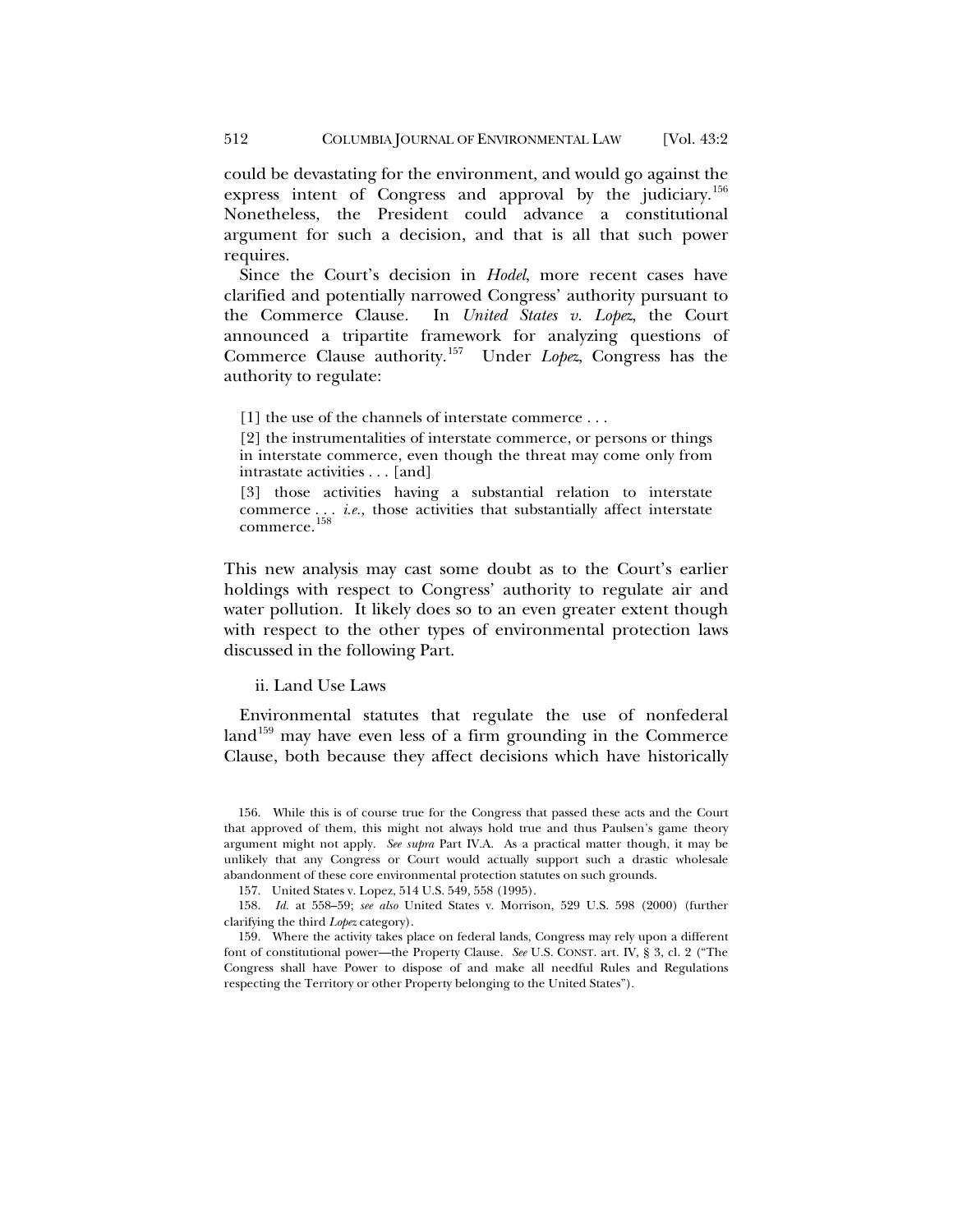been reserved for state and local governments, and because their link to interstate commerce is more attenuated.<sup>160</sup> For example, in some cases a species that would otherwise unquestionably be eligible for listing as endangered pursuant to the Endangered Species Act ("ESA")<sup>161</sup> is located entirely within a single state. In such cases, the decision of the Fish and Wildlife Service, or the National Marine Fisheries Service for marine species,<sup>[162](#page-38-2)</sup> to place the species on the list can attract challenges from groups such as developers that are precluded from taking certain actions that would further endanger the species.

#### a. Endangered Species Act

In 1995 the National Association of Home Builders of the United States, among others, challenged the listing of the Delhi Sands flower loving fly on the endangered species list because its protection under the ESA affected the construction of a local hospital.<sup>163</sup> The parties alleged that there were fewer than 300 breeding flies remaining, and that their habitat was located entirely within an eight-mile radius near San Bernardino County, California.[164](#page-38-4) The plaintiffs challenged the listing of the fly due to a lack of authority pursuant to the Commerce Clause because the species was entirely intrastate.

In a disjointed opinion, the three D.C. Circuit judges each independently applied the framework outlined in *Lopez* and came up with largely varying results. Judge Wald authored the plurality opinion and began by noting that the second *Lopez* category<sup>[165](#page-38-5)</sup> was inapplicable to the case—seemingly the only point on which all

<span id="page-38-2"></span><span id="page-38-1"></span><span id="page-38-0"></span>162. The ESA generally designates implementation authority to the Secretary of the Interior and the Secretary of Commerce. *See* 16 U.S.C. § 1532(15) (2012). That authority has subsequently been delegated to the Fish and Wildlife Service and the National Marine Fisheries Service, respectively. *See* 50 C.F.R. § 402.01(b) (2018).

<span id="page-38-3"></span>163. Nat'l Ass'n of Home Builders v. Babbitt, 130 F.3d 1041 (D.C. Cir. 1997). The construction of the hospital would have violated the "take" provision of the ESA. *See* 16 U.S.C. §§ 1532(19), 1538(a)(1)(B) (2012). In addition to acts which intentionally injure or kill protected species, the Secretary of the Interior has validly construed the term "harm," which is included within the statutory definition of the word "take," to include "significant habitat modification or degradation where it actually kills or injures wildlife." Babbitt v. Sweet Home Chapter of Cmtys. for a Great Or*.*, 515 U.S. 687, 708 (1995).

<sup>160.</sup> SALZMAN & THOMPSON, JR., *supra* not[e 147,](#page-35-2) at 75.

<sup>161.</sup> 16 U.S.C. §§ 1531–1544 (2012).

<span id="page-38-4"></span><sup>164.</sup> *Nat'l Ass'n of Home Builders*, 130 F.3d at 1060.

<span id="page-38-5"></span><sup>165.</sup> *See supra* note [158](#page-37-4) and accompanying text.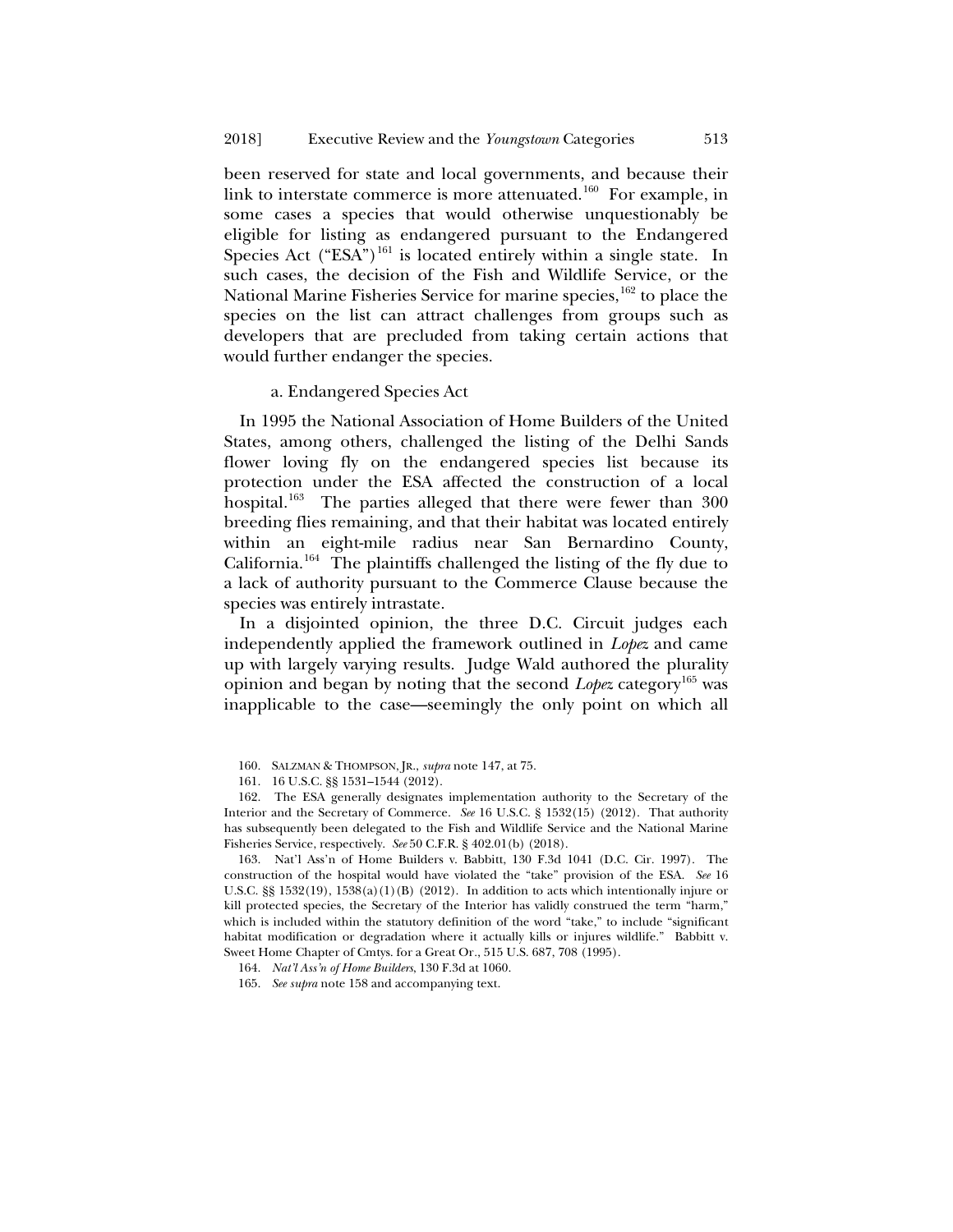three judges agreed.<sup>[166](#page-39-0)</sup> She went on to find that the action was justified under both the first and third *Lopez* categories.<sup>[167](#page-39-1)</sup>

As to "the use of the channels of interstate commerce,"<sup>[168](#page-39-2)</sup> Judge Wald found that "the prohibition against takings of an endangered species is necessary to enable the government to control the transport of the endangered species in interstate commerce . . . [and] falls under Congress' authority 'to keep the channels of interstate commerce free from immoral and injurious uses.'"[169](#page-39-3) Judge Wald then argued that since the construction of the hospital used out-of-state materials, and it would employ workers from outside the state, Congress could use such a regulation to stop the taking of the fly.[170](#page-39-4) Neither Judge Henderson nor Judge Sentelle endorsed this reasoning.<sup>171</sup>

Judge Wald also found that the Fish and Wildlife Service validly applied the ESA take provision to the fly because its taking would substantially affect interstate commerce. She supplied two primary justifications for this finding: the prevention of 1) the loss of biodiversity and 2) improper interstate competition.<sup>[172](#page-39-6)</sup> Judge Wald claimed that biodiversity is an important source of medicine and genes, and that in the aggregate biodiversity will affect interstate commerce.[173](#page-39-7) Her final argument in support of the provision's validity was that it would help to prevent States from adopting less stringent standards in order to attract development.<sup>[174](#page-39-8)</sup>

Judge Henderson concurred with the result, thereby providing enough support for the provision to stand; however, she disagreed almost entirely with the reasoning supplied by Judge Wald.<sup>[175](#page-39-9)</sup> Although Judge Henderson relied on biodiversity to find that the take would substantially affect interstate commerce, she rejected Judge Wald's argument regarding the anthropocentric valuing of the commercial medical or economic benefit of biodiversity, and instead argued that biodiversity is inherently valuable given the

168. United States v. Lopez, 514 U.S. 549, 558 (1995).

<sup>166.</sup> *See Nat'l Ass'n of Home Builders*, 130 F.3d at 1046; *id*. at 1062 (Sentelle, J., dissenting).

<sup>167.</sup> *See id.* at 1046–57 (plurality opinion); *supra* note [158](#page-37-4) and accompanying text.

<span id="page-39-7"></span><span id="page-39-6"></span><span id="page-39-5"></span><span id="page-39-4"></span><span id="page-39-3"></span><span id="page-39-2"></span><span id="page-39-1"></span><span id="page-39-0"></span><sup>169.</sup> *Nat'l Ass'n of Home Builders*, 130 F.3d at 1046 (plurality opinion) (quoting Heart of Atlanta Motel, Inc. v. United States, 379 U.S. 241, 256 (1964)).

<sup>170.</sup> *Id.* at 1048.

<sup>171.</sup> *Id.* at 1058 (Henderson, J., concurring); *id*. at 1063 (Sentelle, J., dissenting).

<sup>172.</sup> *Id.* at 1052 (plurality opinion).

<sup>173.</sup> *Id.* at 1052–54.

<sup>174.</sup> *Id.* at 1054–57.

<span id="page-39-9"></span><span id="page-39-8"></span><sup>175.</sup> *Id.* at 1057 (Henderson, J., concurring).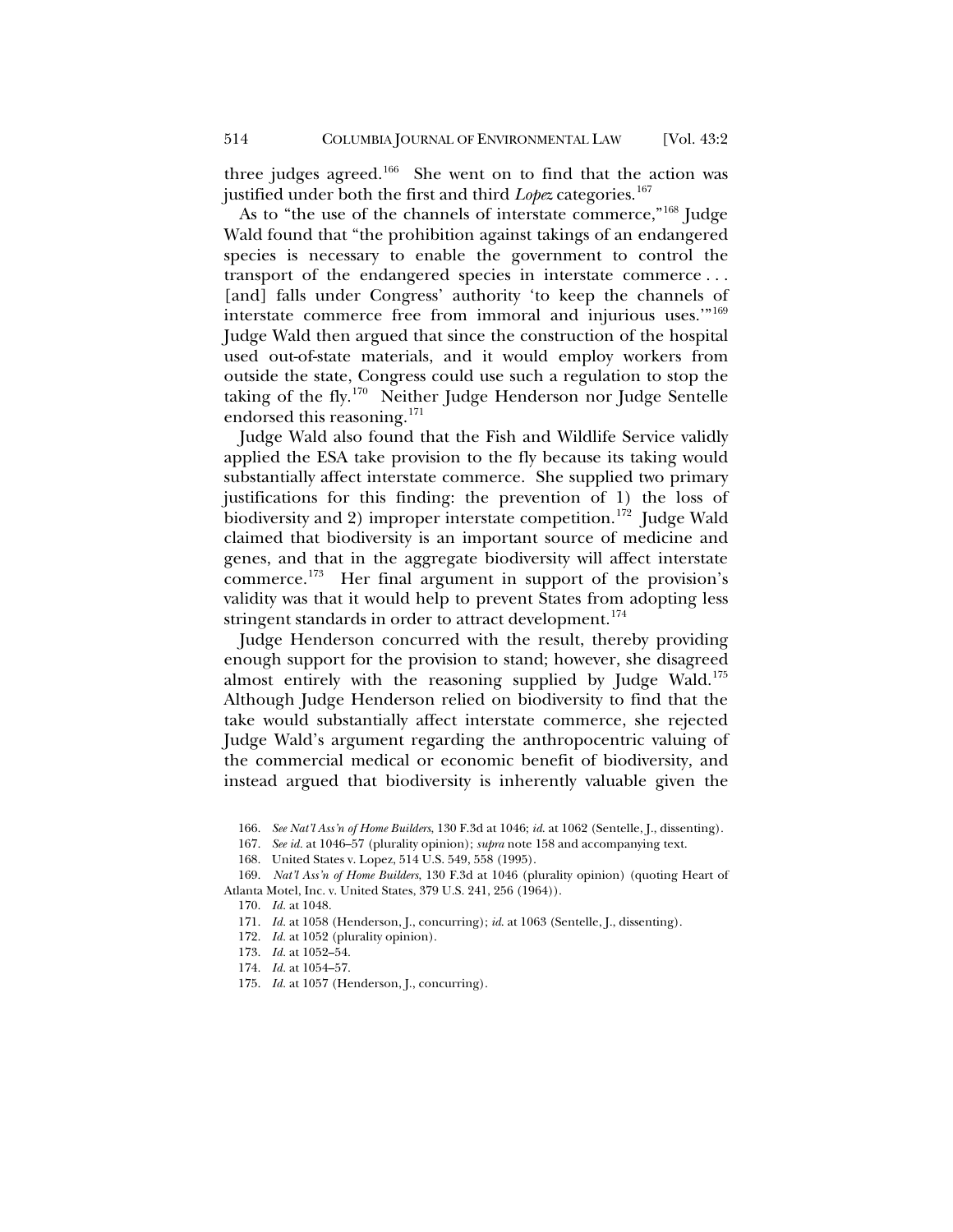interconnected nature of ecosystems.<sup>[176](#page-40-0)</sup> This argument may similarly be grounded in biodiversity, but it is otherwise entirely distinct from Judge Wald's interpretation.

In his dissent, Judge Sentelle argued that there was currently no connection whatsoever between the protection of the Delhi Sands flower loving fly and commerce (outside of its negative impacts on local infrastructure), let alone interstate commerce. He further argued that any argument that the fly might have some future economic value was far too speculative, and could be similarly marshalled to allow Congress to regulate virtually anything under the guise of the Commerce Clause.[177](#page-40-1) There was therefore no single ground upon which the court relied in holding the take provision of the ESA and its application to the Delhi Sands flower loving fly to be a valid exercise of Congress' Commerce Clause authority, and only two of the judges found it to be valid at all.

The D.C. Circuit later addressed a similar case where the plaintiffs challenged Congress' authority to regulate the take of the arroyo southwestern toad, a species found only in California.<sup>[178](#page-40-2)</sup> The D.C. Circuit reasoned that the intervening Supreme Court opinions of *United States v. Morrison*[179](#page-40-3) and *Solid Waste Agency of Northern Cook County v. U.S. Army Corps of Engineers*[180](#page-40-4) did not alter the conclusions of its earlier decision in *National Association of Home*  Builders v. Babbitt.<sup>181</sup> The court accordingly felt compelled to follow that decision and similarly invalidated the challenge.<sup>[182](#page-40-6)</sup>

Importantly though, Chief Judge Ginsburg wrote a concurrence in which he noted that there is a logical boundary to the rationale relied upon to find that Congress has such authority under the

<span id="page-40-0"></span><sup>176.</sup> *Id.* at 1059 ("Given the interconnectedness of species and ecosystems, it is reasonable to conclude that the extinction of one species affects others and their ecosystems and that the protection of a purely intrastate species (like the Delhi Sands Flower-Loving Fly) will therefore substantially affect land and objects that are involved in interstate commerce."). For an interesting discussion of the tension between anthropocentric methods of valuing nature and the inherent value of nature, as well as recent developments in granting legal rights to natural entities, see generally Gwendolyn J. Gordon, *Environmental Personhood*, 43 COLUM. J. ENVTL. L. 49 (2018).

<sup>177.</sup> *Nat'l Ass'n of Home Builders*, 130 F.3d at 1060–67 (Sentelle, J., dissenting).

<sup>178.</sup> *See* Rancho Viejo, LLC v. Norton, 323 F.3d 1062 (D.C. Cir. 2003).

<sup>179.</sup> United States v. Morrison, 529 U.S. 598 (2000).

<span id="page-40-6"></span><span id="page-40-5"></span><span id="page-40-4"></span><span id="page-40-3"></span><span id="page-40-2"></span><span id="page-40-1"></span><sup>180.</sup> Solid Waste Agency of N. Cook Cty. v. U.S. Army Corps of Eng'rs, 531 U.S. 159 (2001).

<sup>181.</sup> *Rancho Viejo*, 323 F.3d at 1070–80.

<sup>182.</sup> *Id.* at 1080.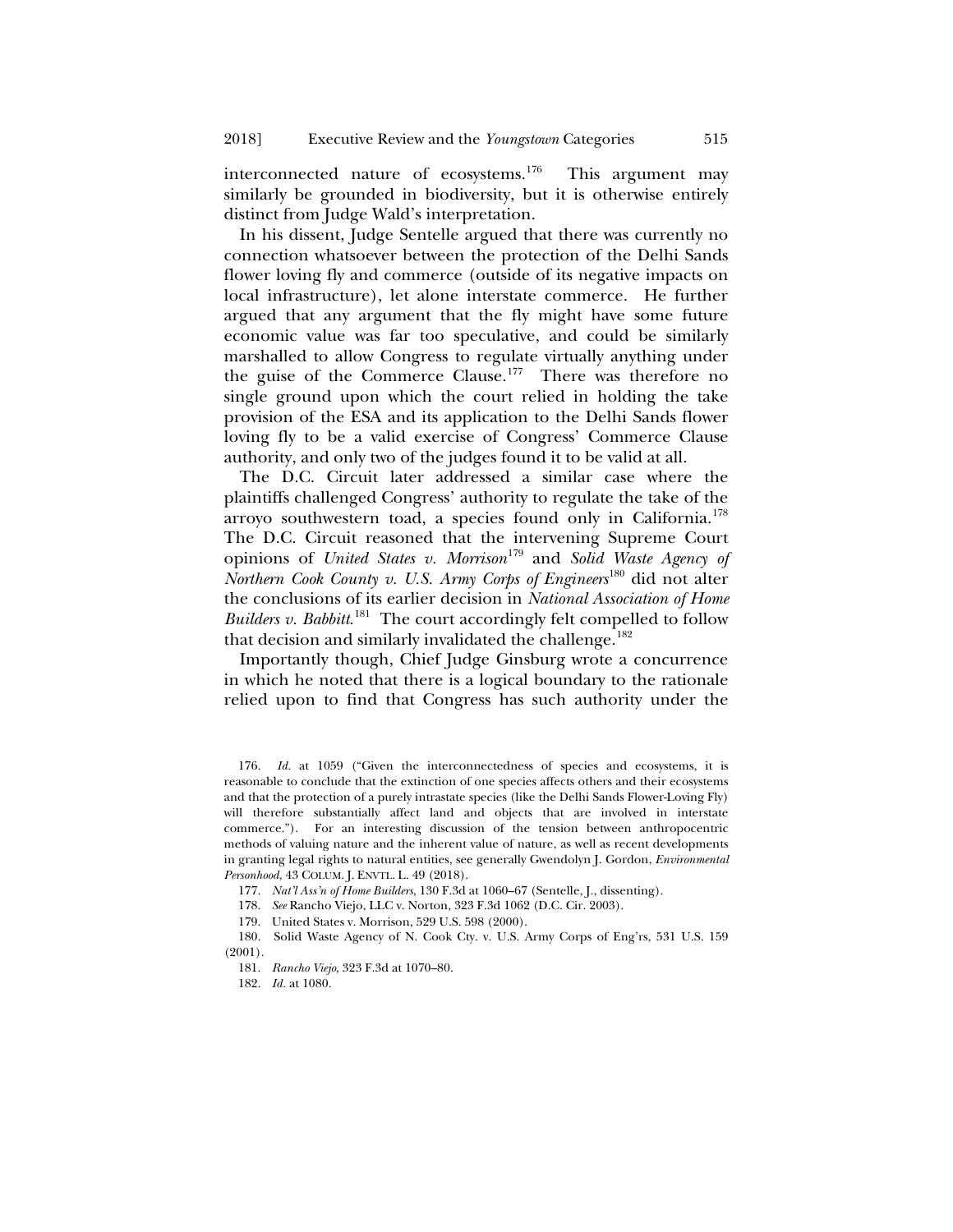Commerce Clause.[183](#page-41-0) Ginsburg stated that Congress only has that authority if "the take itself substantially affects interstate commerce."[184](#page-41-1) He noted that Congress would not have the authority to prevent individuals, like hikers or landowners, from taking the toad.<sup>[185](#page-41-2)</sup>

Since then several other Circuit Courts of Appeals have also addressed this issue and similarly upheld the protection of intrastate species under the ESA, but on slightly varied grounds.<sup>[186](#page-41-3)</sup> However, a federal district court in Utah recently held that the ESA was unconstitutional as applied to the entirely intrastate Utah prairie dog on non-federal lands.<sup>187</sup> In that case, all of the parties agreed that neither of the first two *Lopez* categories applied, so the court only looked to the third category.<sup>188</sup> The court applied the four-part analysis from *United States v. Morrison*, [189](#page-41-6) and held that the ESA's protection of the Utah prairie dog was not authorized under the Commerce Clause. The court differentiated the substantial effect of the *regulation* on interstate commerce from the lack of a substantial effect of the actual *take* of the prairie dog itself on

<span id="page-41-3"></span><span id="page-41-2"></span><span id="page-41-1"></span><span id="page-41-0"></span>186. *See* San Luis & Delta–Mendota Water Auth. v. Salazar, 638 F.3d 1163, 1172–77 (9th Cir. 2011) (upholding the ESA as applied to the delta smelt found only in California under the third *Lopez* category when combined with all other endangered species); Ala.–Tombigbee Rivers Coal. v. Kempthorne, 477 F.3d 1250, 1271–77 (11th Cir. 2007) (upholding the ESA as applied to the Alabama sturgeon found only in Alabama under the third *Lopez* category when combined with all other endangered species); GDF Realty Invs., Ltd. v. Norton, 326 F.3d 622 (5th Cir. 2003) (upholding the ESA as applied to six species of subterranean invertebrates found only in Texas under the third *Lopez* category when combined with all other endangered species); Gibbs v. Babbitt, 214 F.3d 483 (4th Cir. 2000) (upholding the ESA as applied to a population of red wolf found only in North Carolina under the third *Lopez* category both independently and as part of a comprehensive federal scheme); *see also* Bldg. Indus. Ass'n of Superior Cal. v. Babbitt, 979 F. Supp. 893, 906–08 (D.D.C. 1997) (upholding the ESA as applied to fairy shrimp found only in California, seemingly under the third *Lopez*  category). *Cf.* Markle Interests, L.L.C. v. U.S. Fish & Wildlife Serv*.*, 827 F.3d 452, 475–78 (5th Cir. 2016) (upholding the ESA as applied to the designation of critical habitat in both Mississippi and Louisiana for the dusky gopher frog, at that time found only in Mississippi, under the third *Lopez* category). *But see GDF Realty Invs, Ltd.,* 326 F.3d at 641–44 (Dennis, J., concurring); *Gibbs*, 214 F.3d at 506–10 (Luttig, J., dissenting).

<span id="page-41-6"></span><span id="page-41-5"></span><span id="page-41-4"></span>187. People for the Ethical Treatment of Prop. Owners v. U.S. Fish & Wildlife Serv., 57 F. Supp. 3d 1337 (D. Utah 2014) (finding that neither the Commerce Clause, nor the Necessary and Proper Clause granted Congress such authority), *rev'd and remanded*, 852 F.3d 990 (10th Cir. 2017).

188. *Id.* at 1344.

189. United States v. Morrison, 529 U.S. 598 (2000)

<sup>183.</sup> *Id.* (Ginsburg, C.J., concurring).

<sup>184.</sup> *Id.*

<sup>185.</sup> *Id.*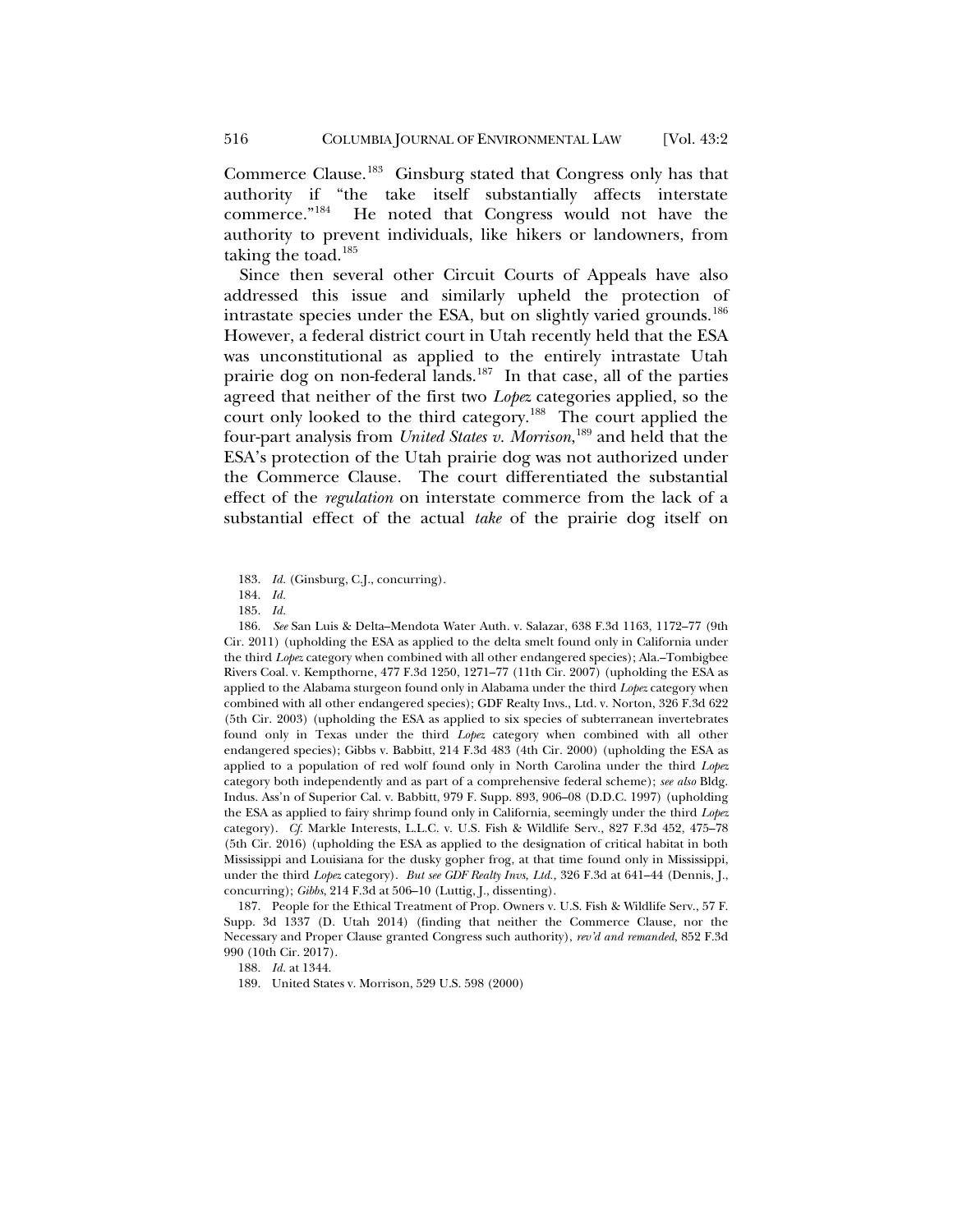interstate commerce.[190](#page-42-1) The court agreed that the take of the species might affect the ecosystem, but ultimately agreed with Judge Sentelle's reasoning in his opinion in the Delhi Sands flower loving fly case that "[t]he Commerce Clause empowers Congress 'to regulate commerce' not 'ecosystems.'"[191](#page-42-2) Finally, the court found that there was not a substantial link to any commercial value that would justify the regulation.<sup>[192](#page-42-3)</sup>

<span id="page-42-0"></span>That case was recently reversed by the Tenth Circuit, which held that Congress did have the authority to regulate the take of the Utah prairie dog under the third *Lopez* category, finding it to be "an essential part of the ESA's broader regulatory scheme which, in the aggregate, substantially affects interstate commerce."<sup>193</sup> While the reversal by the Tenth Circuit certainly strengthens the case for the general constitutionality of Congress' regulation of purely intrastate species, the issue is not definitively settled. The Supreme Court has yet to address whether Congress has such authority, and it thus remains an open question in the several circuits that have not yet ruled.<sup>[194](#page-42-5)</sup>

This case might provide the President with a reasonable footing to contend that the ESA is unconstitutional when applied to intrastate species on non-federal land.<sup>[195](#page-42-6)</sup> Such a decision would have extreme consequences, given the fact that at the time the Utah district court ruled against application to Utah prairie dogs,

<span id="page-42-5"></span>194. *See supra* note [67](#page-16-6) and accompanying text. The First, Second, Third, Sixth, Seventh, and Eighth Circuits have not yet addressed the issue. These jurisdictions equate to over twenty-seven percent of the United States by land mass. *See Geographic Boundaries of United States Courts of Appeals and United States District Courts*, U.S. COURTS, http://www.uscourts.gov/ sites/default/files/u.s.\_federal\_courts\_circuit\_map\_1.pdf [https://perma.cc/WRR4-8G5G] (last visited Mar. 24, 2018); *Size of States: States by Size in Square Miles*, STATE SYMBOLS USA, https://statesymbolsusa.org/symbol-official-item/national-us/uncategorized/states-size [htt ps://perma.cc/HD2H-BS6N] (last visited Mar. 24, 2018).

<span id="page-42-6"></span>195. Congress may rely on the Property Clause if the activity takes place on federal land. *See supra* note [159.](#page-37-5) However, "most endangered or threatened species are located on primarily non-federal land and thus not subject to protection under the Property Clause." Bradford, *supra* not[e 192,](#page-42-0) at 725.

<sup>190</sup>*. People for the Ethical Treatment of Prop. Owners*, 57 F. Supp. 3d at 1344.

<span id="page-42-1"></span><sup>191.</sup> *Id.* (quoting Nat'l Ass'n of Home Builders v. Babbitt, 130 F.3d 1041, 1065 (D.C. Cir. 1997) (Sentelle, J., dissenting)).

<span id="page-42-3"></span><span id="page-42-2"></span><sup>192.</sup> *Id.* at 1345. *But see* Bradford C. Mank, *Protecting Intrastate Threatened Species: Does the Endangered Species Act Encroach on Traditional State Authority and Exceed the Outer Limits of the Commerce Clause*, 36 GA. L. REV. 723 (2002) (arguing that all endangered/threatened species should be grouped in quantifying interstate commerce effects).

<span id="page-42-4"></span><sup>193</sup>*.* People for the Ethical Treatment of Prop. Owners v. U.S. Fish & Wildlife Serv*.*, 852 F.3d 990, 1002 (10th Cir. 2017).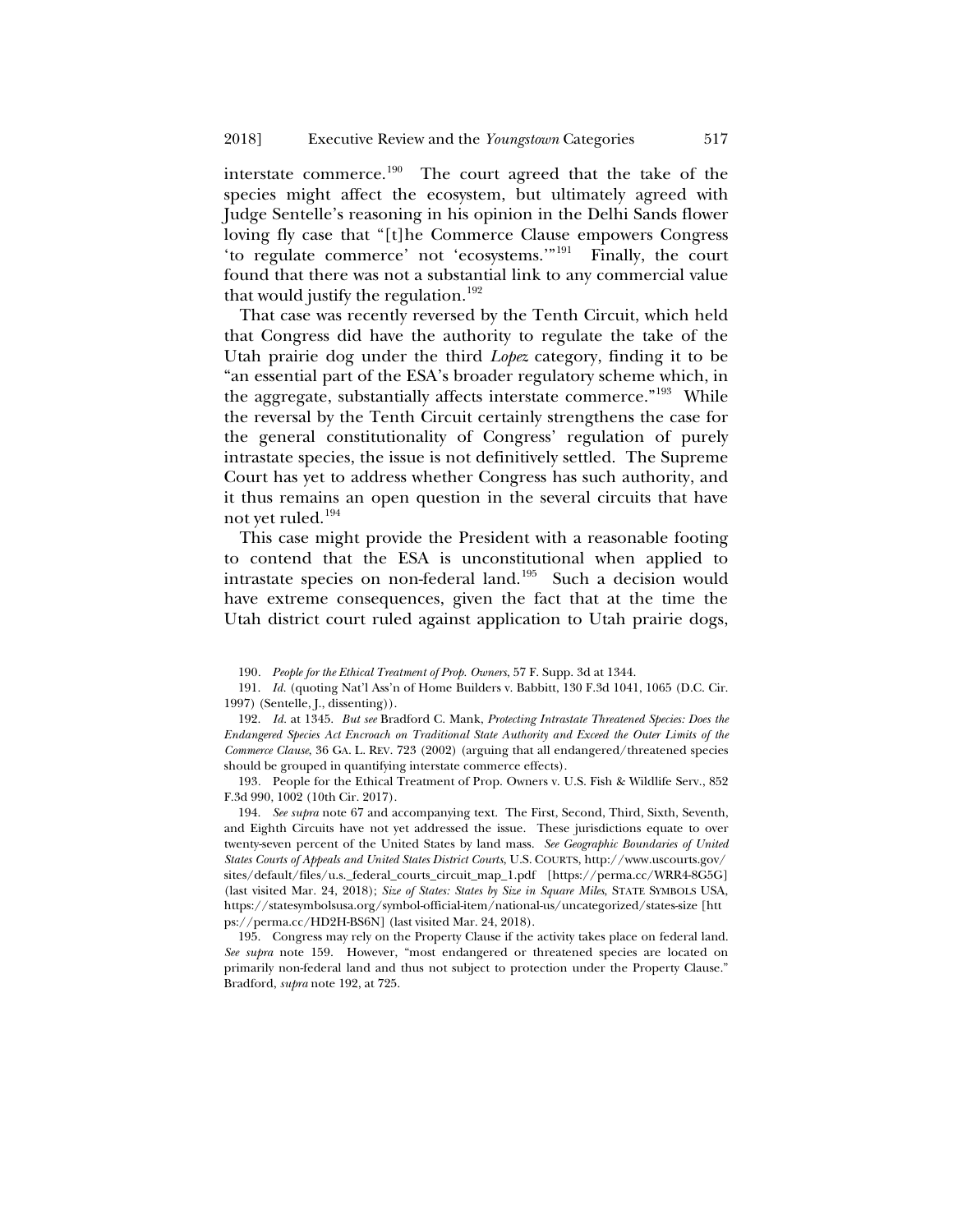sixty-eight percent of the species on the ESA endangered list were entirely intrastate.<sup>[196](#page-43-0)</sup>

## b. Wetlands Protection Under the Clean Water Act

In addition to constitutional challenges to statutes that are used to protect purely intrastate species, there are Commerce Clause challenges to statutes that are used to protect purely intrastate wetlands. In 1998, several municipalities in Illinois challenged the authority of the United States Army Corps of Engineers ("USACE") to exert jurisdiction over several permanent and seasonal ponds that were entirely intrastate and completely isolated from interstate waterways.<sup>[197](#page-43-1)</sup> The USACE argued that it had such authority under the Migratory Bird Rule, of which Congress had purportedly impliedly approved.<sup>198</sup> Instead of reaching the question as to whether Congress, and the USACE by delegation, had the authority pursuant to the Commerce Clause to regulate such waters under section  $404(a)$  of the CWA,<sup>199</sup> the Court decided that Congress never intended to exert such jurisdiction through the CWA in the first place.<sup>[200](#page-43-4)</sup> The majority proceeded to declare that "[p]ermitting respondents to claim federal jurisdiction over ponds and mudflats falling within the 'Migratory Bird Rule' would result in a significant impingement of the States' traditional and primary power over land and water use."<sup>[201](#page-43-5)</sup>

In another wetlands case, Justice Scalia writing for a plurality of the Court clarified that the CWA confers jurisdiction only over relatively permanent bodies of water, and that wetlands can only be considered adjacent to navigable waters of the United States, and thus within the jurisdiction of the USACE, if they have a continuous surface connection to those waters.<sup>[202](#page-43-6)</sup> While Justice Kennedy concurred in the judgment, he rejected the plurality's

196*. People for the Ethical Treatment of Prop. Owners*, 57 F. Supp. 3d at 1341.

<span id="page-43-1"></span><span id="page-43-0"></span>197. Solid Waste Agency of N. Cook Cty. v. U.S. Army Corps of Eng'rs, 531 U.S. 159, 162– 66 (2001).

199. 33 U.S.C. § 1344(a) (2012).

<span id="page-43-6"></span><span id="page-43-5"></span><span id="page-43-4"></span><span id="page-43-3"></span>200. *Solid Waste Agency of N. Cook Cty.*, 531 U.S. at 166–72. *But see id.* at 175–97 (Stevens, J., dissenting).

201. *Id.* at 174 (majority opinion).

202. Rapanos v. United States, 547 U.S. 715 (2006).

<span id="page-43-2"></span><sup>198.</sup> Final Rule for Regulatory Programs of the Corps of Engineers, 51 Fed. Reg. 41,206, 41,217 (Nov. 13, 1986); *see also* United States v. Riverside Bayview Homes, Inc., 474 U.S. 121 (1985) (holding that CWA jurisdiction extended to wetlands that are adjacent to navigable waters).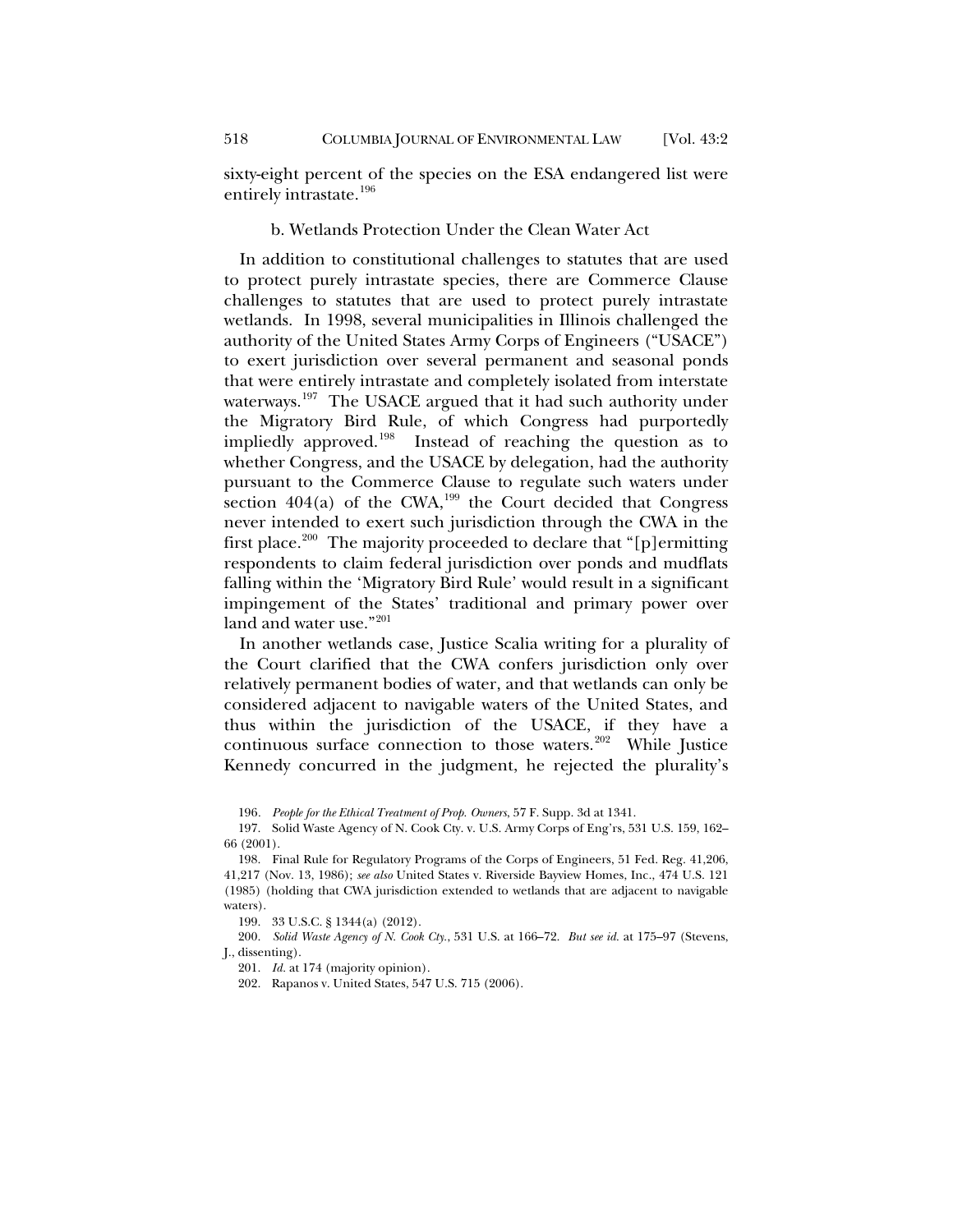permanence requirement and outlined a different standard under which wetlands should be considered adjacent to navigable waters if they have a "significant nexus" to other jurisdictional waters.<sup>[203](#page-44-0)</sup> In 2015, the Obama administration published a final rule incorporating the significant nexus test and expansively defining the waters of the United States.<sup>204</sup> The rule was designed in large part to clarify jurisdiction with respect to isolated waters, seasonal waters, and nearby wetlands. $205$  In October of 2015, the Sixth Circuit Court of Appeals granted a stay of the rule pending a determination of its validity.[206](#page-44-3) In a related case the Supreme Court granted certiorari to determine whether federal circuit courts can review the rule in the first instance pursuant to the CWA.[207](#page-44-4)

In a recent executive order, President Trump directed EPA and the USACE to reevaluate the Obama administration's Clean Water Rule.<sup>208</sup> The order also declared that:

In connection with the proposed rule described in section  $2(a)$  of this order, the Administrator and the Assistant Secretary shall consider interpreting the term "navigable waters," as defined in 33 U.S.C. 1362(7), in a manner consistent with the opinion of Justice Antonin Scalia in *Rapanos v. United States*, 547 U.S. 715 (2006).<sup>20</sup>

Whether this may result in a new official rule or not is largely irrelevant for the purposes of executive review. If the President does not believe that the Commerce Clause grants the authority to Congress to regulate such waters under the CWA, he does not have to enforce such regulations. Moreover, if the President could engage in Tier 3 Executive Review, he would not even have to enforce the regulations with respect to waters that are adjacent to

206. *In re* EPA., 803 F.3d 804 (6th Cir. 2015).

<sup>203.</sup> *Id.* at 758–87 (Kennedy, J., concurring).

<span id="page-44-1"></span><span id="page-44-0"></span><sup>204.</sup> Clean Water Rule: Definition of "Waters of the United States," 80 Fed. Reg. 37,054 (June 29, 2015); *see also* U.S. ENVTL. PROT. AGENCY & U.S. DEP'T OF THE ARMY, ECONOMIC ANALYSIS OF EPA-ARMY CLEAN WATER RULE 53 (2015) ("[T]his rule is estimated to result in a 2.84 to 4.65 percent increase in waters found jurisdictional under the Clean Water Act.").

<span id="page-44-2"></span><sup>205.</sup> CLAUDIA COPELAND, CONG. RESEARCH SERV., R43455, EPA AND THE ARMY CORPS' RULE TO DEFINE "WATERS OF THE UNITED STATES" 3 (2017).

<span id="page-44-6"></span><span id="page-44-5"></span><span id="page-44-4"></span><span id="page-44-3"></span><sup>207.</sup> Nat'l Ass'n of Mfrs. v. Dep't of Def., 137 S. Ct. 811 (2017) (mem). The case was argued on October 11, 2017. *See* Transcript of Oral Argument, Nat'l Ass'n of Mfrs. v. Dep't of Def., 137 S. Ct. 811 (2017) (No. 16-299).

<sup>208.</sup> Exec. Order No. 13,778, 82 Fed. Reg. 12,497 (Feb. 28, 2017).

<sup>209.</sup> *Id.* at 12,497.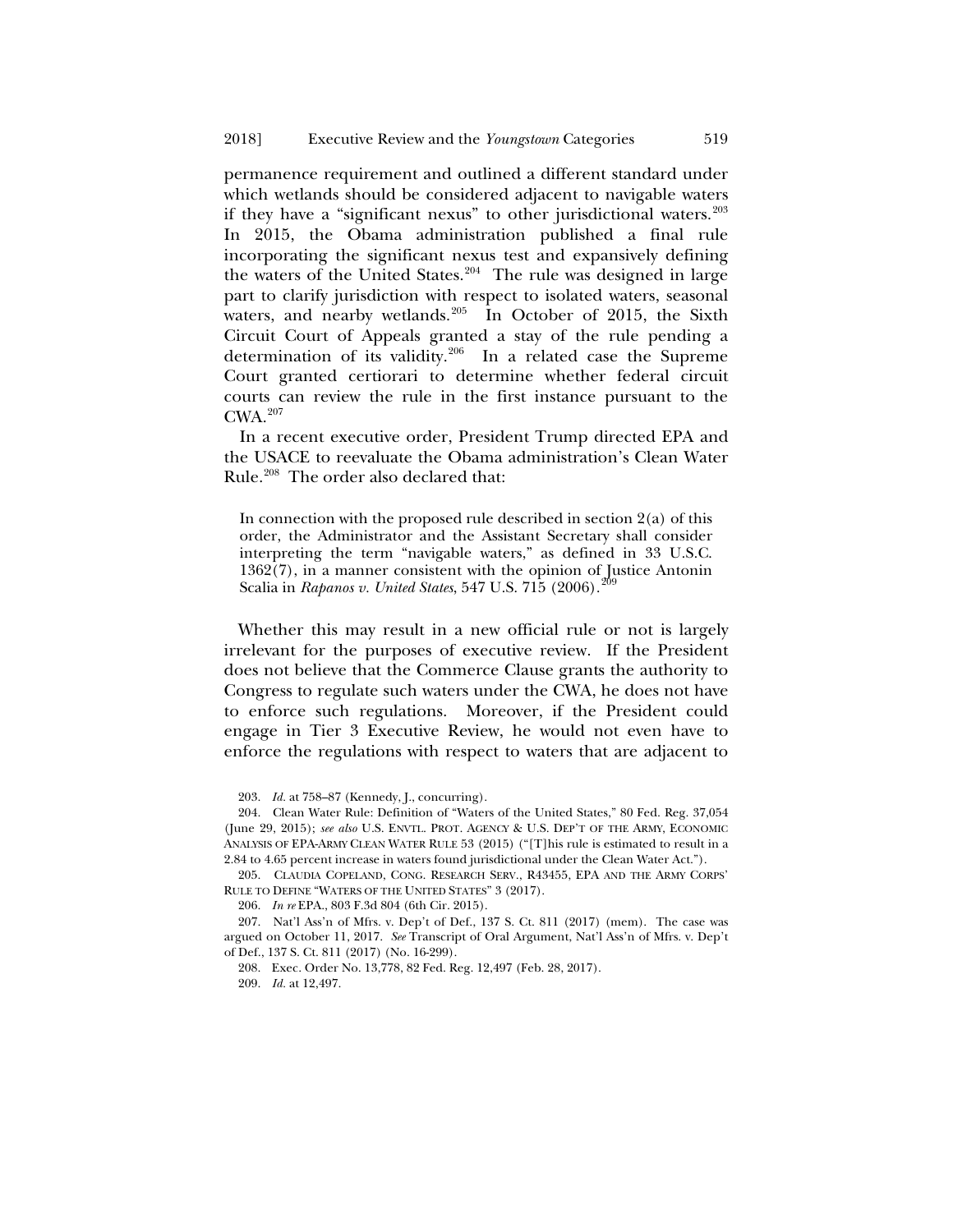the waters of the United States, as defined and expressly allowed in *United States v. Riverside Bayview Homes, Inc.*, even though that issue is settled within the judiciary.<sup>[210](#page-45-0)</sup> Nor would he have to enforce the current CWA rule, even if it were determined to be constitutional. Such decisions would severely limit the scope of the protection of the CWA and leave vulnerable all waters that are not jurisdictional waters of the United States in their own right.

#### iii. Non-Federal Intrastate Environmental Regulation

Some might contend that it does not matter if the Executive chooses not to enforce these laws where the content of regulation is arguably intrastate. If the President determines that certain environmental laws are unconstitutional because they regulate purely intrastate resources or activities, there would of course be a strong argument that the States would instead have the authority to do so.[211](#page-45-1) It is theoretically possible, then, that even if the Executive were to stop enforcing those environmental laws, the States could pick up the slack and there would be little de facto change.

However, from a practical standpoint this contention holds less weight. The probability that all fifty States would decide to address the regulatory lacuna is somewhat remote. Even if most States decided to regulate and impose stringent protections, it would then become economically beneficial for some States to impose less stringent regulations or not regulate at all.<sup>212</sup> Avoiding this race to the bottom, along with providing a coherent and consistent scheme of regulation,<sup>[213](#page-45-3)</sup> are reasons that national regulations such as the

<span id="page-45-3"></span><span id="page-45-2"></span>212. *See* Nat'l Ass'n of Home Builders v. Babbitt, 130 F.3d 1041, 1054–57 (D.C. Cir. 1997) (noting with respect to both the endangered species and surface mining regulations that "interstate competition provides incentives to states to adopt lower standards to gain an advantage vis-à-vis other states").

213. A desire for uniform standards also spurred enactment of the ESA: '[P]rotection of endangered species is not a matter that can be handled in the absence of coherent

<sup>210.</sup> *See* United States v. Riverside Bayview Homes, Inc., 474 U.S. 121 (1985).

<span id="page-45-1"></span><span id="page-45-0"></span><sup>211.</sup> The authority to regulate some of these arguably intrastate resources and activities may also be concurrent in many cases. For example, many States have endangered species laws designed to similarly protect such species within their own borders. *See, e.g.*, The New Jersey Endangered and Nongame Species Conservation Act, N.J. Stat. Ann. §§ 23:2A-1–23:2A-15 (West 2017). However, state regulation is explicitly preempted unless it is at least as protective of endangered species as the ESA. 16 U.S.C. § 1535(f) (2012) ("Any State law or regulation respecting the taking of an endangered species or threatened species may be more restrictive than the exemptions or permits provided for in this chapter or in any regulation which implements this chapter but not less restrictive than the prohibitions so defined.").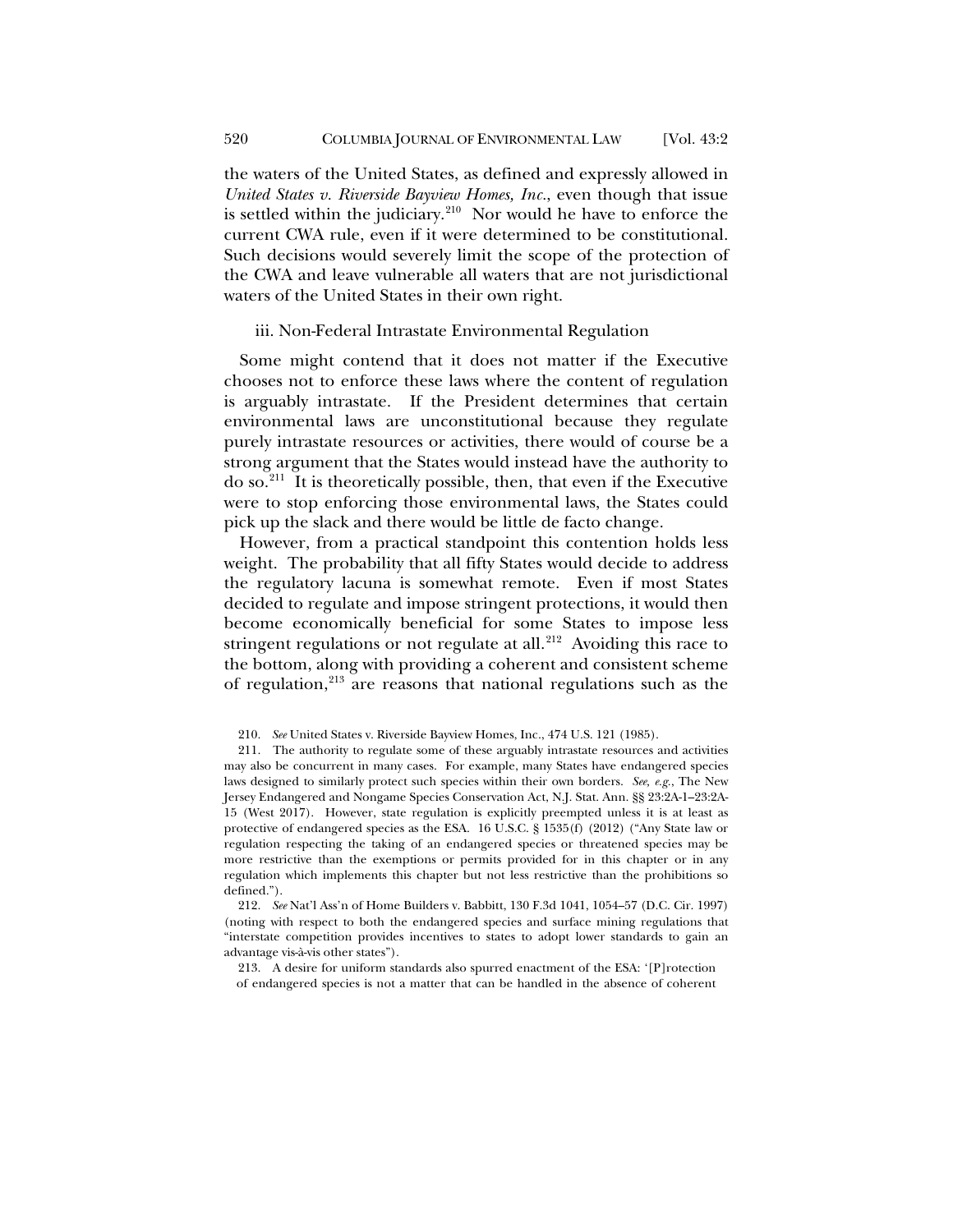Surface Mining Act, the ESA, and the CWA are vital to the protection of the environment. Even more vital though, is the requirement that the Executive enforce those laws, and not singlehandedly determine that they are somehow unconstitutional. Therefore, it is not a sufficient answer to the problem of executive review within the context of the Commerce Clause to say that States may have the authority to regulate concurrently or alternatively.

#### 2. Physical and Regulatory Takings

In addition to challenging Congress' authority to promulgate environmental regulations pursuant to the Commerce Clause, such statutes are also vulnerable to attacks pursuant to the Takings Clause.[214](#page-46-0) In particular, the two statutes discussed above in Part IV.B.1.ii—the ESA and the CWA—have been subject to attacks based on the Fifth Amendment. It is important to note, though, that in these cases the party challenging the action does not claim that the government lacks the authority to take the land, but rather that if the government chooses to do so it is then required to pay the party just compensation.

#### i. Endangered Species Act

In another case concerning the delta smelt,<sup>[215](#page-46-1)</sup> California water users claimed that ESA regulations which imposed water use restrictions to protect the fish interfered with their property rights, constituting a physical taking.<sup>[216](#page-46-2)</sup> Defendants argued that the activity was instead a regulatory taking and thus subject to the less demanding *Penn Central Transp. Co. v. City of New York* analysis. [217](#page-46-3)

national and international policies: the results of a series of unconnected and disorganized policies and programs by various states might well be confusion compounded.'

Gibbs v. Babbitt, 214 F.3d 483, 502 (4th Cir. 2000) (quoting H.R. REP. NO. 93-415, at 5  $(1974)$ .

<span id="page-46-0"></span>214. *See* U.S. CONST. amend. V ("[N]or shall private property be taken for public use, without just compensation.").

<span id="page-46-1"></span>215. *See also* San Luis & Delta–Mendota Water Auth. v. Salazar, 638 F.3d 1163 (9th Cir. 2011).

<span id="page-46-2"></span>216. Tulare Lake Basin Water Storage Dist. v. United States, 49 Fed. Cl. 313, 318 (2001). This case also involved the winter-run chinook.

<span id="page-46-3"></span>217. *Id.*; *see* Penn Central Transp. Co. v. City of New York, 438 U.S. 104, 124–25 (1978) (establishing a balancing test whereby courts look to three factors to determine if a regulatory taking has occurred: 1) "the extent to which the regulation has interfered with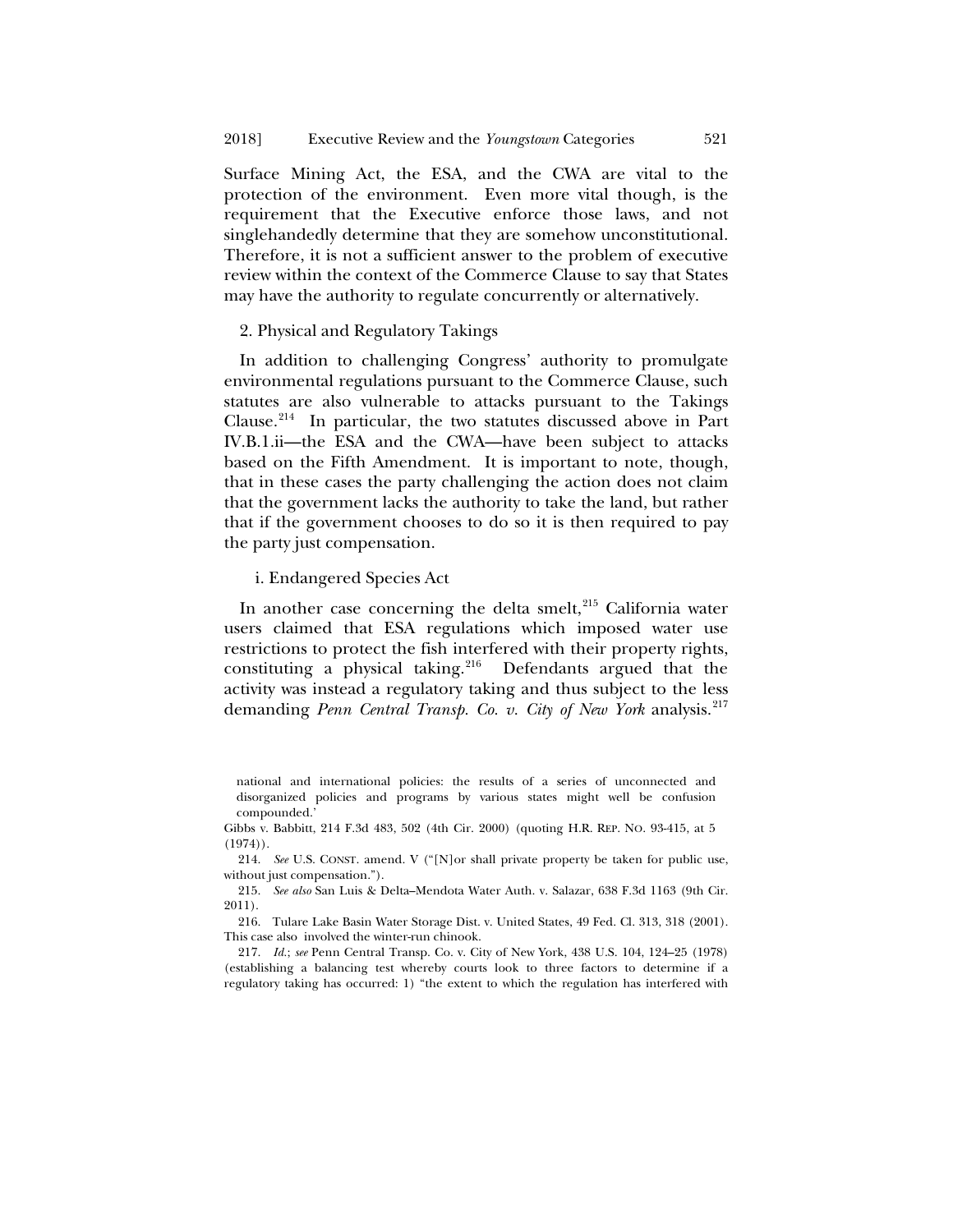The Court of Federal Claims agreed<sup>[218](#page-47-0)</sup> and directed the federal government to pay for the water that it "takes."[219](#page-47-1) In a similar case in California involving steelhead trout, the Federal Circuit Court of Appeals found that the government's action in diverting water to protect the species pursuant to the ESA should be analyzed as a physical *per se* taking.[220](#page-47-2)

Adopting such reasoning, the President could decide to provide full compensation any time the ESA is used to restrict water rights, or other kinds of property rights for that matter. Admittedly, it would be an unusual decision to voluntarily expend more federal money, but if the President is sympathetic to private property rights it is not outside the realm of possibility. Moreover, such a large budget draw could incentivize and provide an arguable motivation for not enforcing the statute. $221$ 

## ii. Wetlands Protection Under the Clean Water Act

Courts have also granted plaintiffs compensation on the grounds that actions by the USACE pursuant to the CWA have constituted a regulatory taking. In *Loveladies Harbor, Inc. v. United States*, the plaintiffs were denied a fill permit they sought in order to complete a real estate development project and brought suit against the USACE, which denied the permit.<sup>[222](#page-47-4)</sup> The Federal Circuit Court applied the framework set out by the Supreme Court in *Lucas v.*  South Carolina Coastal Council,<sup>[223](#page-47-5)</sup> and found that since the action deprived the plaintiffs of nearly all of the economic value of the land—"99%"<sup>[224](#page-47-6)</sup>—the permit denial constituted a regulatory taking.

220. Casitas Mun. Water Dist. v. United States, 543 F.3d 1276, 1288–96 (Fed. Cir. 2008).

222. Loveladies Harbor, Inc. v. United States, 28 F.3d 1171 (Fed. Cir. 1994).

<span id="page-47-6"></span><span id="page-47-5"></span><span id="page-47-4"></span>223. Lucas v. S.C. Coastal Council, 505 U.S. 1003 (1992) (holding there to be a categorical regulatory taking where the landowner is deprived of all of the economically viable use of their property).

224. *Loveladies Harbor*, 28 F.3d at 1178.

distinct investment-backed expectations," 2) "the character of the governmental action," and 3) and the regulation's purpose).

<span id="page-47-0"></span><sup>218.</sup> *Tulare Lake*, 49 Fed. Cl. at 319 ("In the context of water rights, a mere restriction on use-the hallmark of a regulatory action-completely eviscerates the right itself since plaintiffs' sole entitlement is to the use of the water.") (citing Eddy v. Simpson, 3 Cal. 249, 252–53 (1853)).

<sup>219.</sup> *Id.* at 324.

<span id="page-47-3"></span><span id="page-47-2"></span><span id="page-47-1"></span><sup>221.</sup> *See infra* note [254](#page-53-0) and accompanying text. *C.f.* Kevin J. Lynch, *A Fracking Mess: Just Compensation for Regulatory Takings of Oil and Gas Property Rights*, 43 COLUM. J. ENVTL. L. 335, 366 (2018) (noting that "in the face of astronomical takings liability [with respect to oil and gas property rights], government will simply retreat from the business of regulation").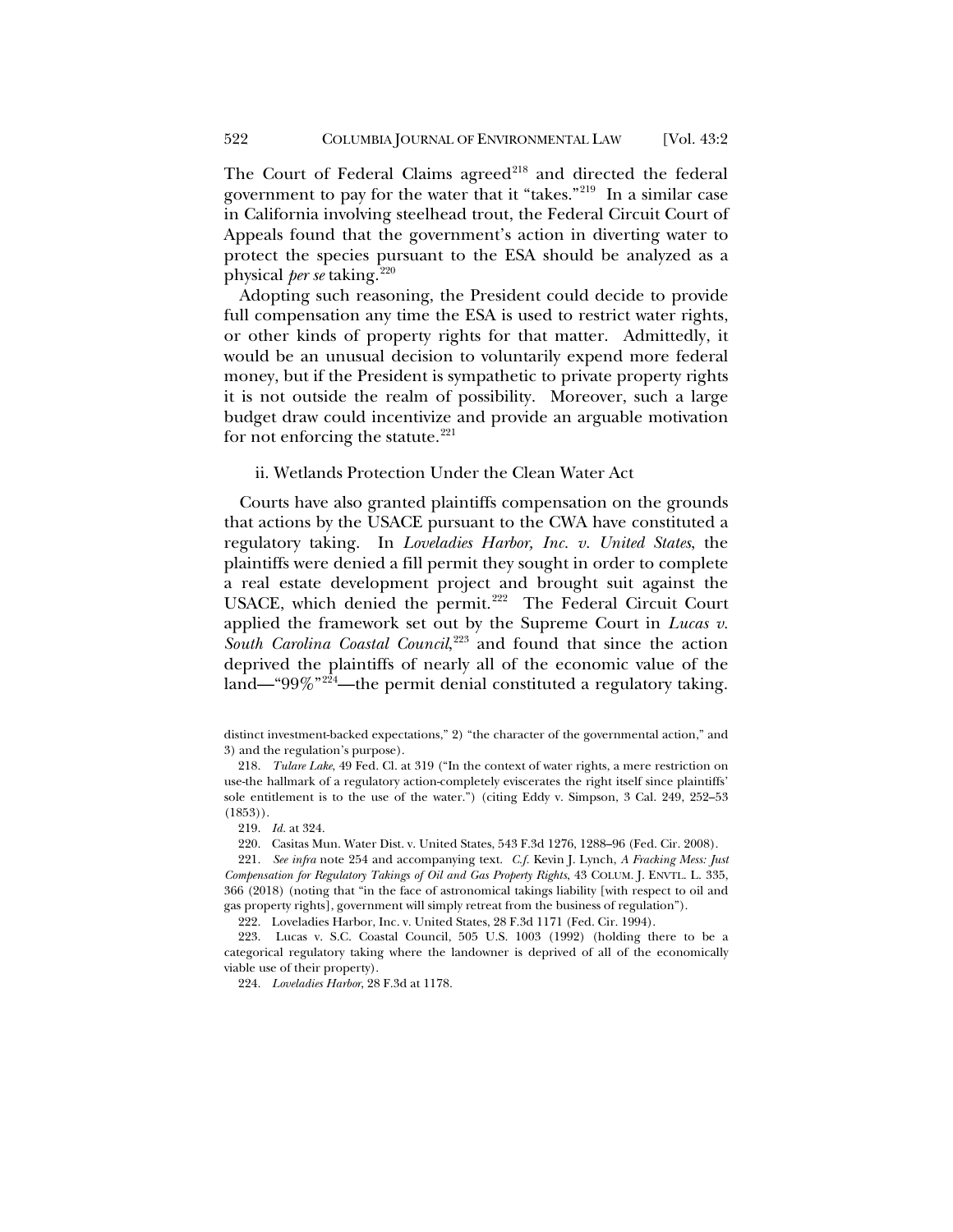The court then affirmed the trial court's award of \$2,658,000 plus interest.[225](#page-48-0)

However, in 2001 the Supreme Court clarified that courts should only apply the categorical *Lucas* analysis when the deprivation of economic value is total. When the deprivation is only partial, courts should apply the balancing test outlined in *Penn Central*. [226](#page-48-1) Nevertheless, if the President can engage in Tier 3 Executive Review, she is free to disregard this opinion and provide compensation for partial takings as well as total, without engaging in the balancing test. Moreover, if such action is challenged in the courts (not likely by the party receiving the compensation), and the court finds that compensation is not required pursuant to the *Penn Central* test, the President is free to disregard such an order.

3. Anti-Delegation Doctrine

The Constitution vests all of the legislative power of the federal government in Congress, $227$  yet Congress often gives great latitude to administrative agencies to make rules and fill in the gaps left by the organic statutes. For example, the CAA directs the Administrator of EPA to set "[n]ational primary ambient air quality standards . . . [that] are requisite to protect the public health."[228](#page-48-3) The Supreme Court explicitly held in *Whitman v. American Trucking Associations* that this does not constitute a delegation of legislative authority to EPA.[229](#page-48-4) The Court there noted that it had only invalidated two statutes in its history on the basis of an unconstitutional delegation of legislative authority.<sup>[230](#page-48-5)</sup>

This is not to say, though, that the delegation issue is entirely settled in all cases, environmental or otherwise. In an earlier Supreme Court decision, Justice Rehnquist expressed the view in a concurring opinion that Congress had improperly delegated its legislative authority to the Secretary of Labor to set benzene

225. *Id.* at 1173, 1183.

<span id="page-48-5"></span><span id="page-48-4"></span><span id="page-48-3"></span>230. *Id.* at 474 (citing Pan. Refining Co. v. Ryan, 293 U.S. 388 (1935); A.L.A. Schechter Poultry Corp. v. United States, 295 U.S. 495 (1935)).

<sup>226.</sup> Palazzolo v. Rhode Island, 533 U.S. 606, 615–16 (2001).

<span id="page-48-2"></span><span id="page-48-1"></span><span id="page-48-0"></span><sup>227.</sup> *See* U.S. CONST. art. I, § 1 ("All legislative Powers herein granted shall be vested in a Congress of the United States, which shall consist of a Senate and House of Representatives.").

<sup>228.</sup> 42 U.S.C. § 7409(b)(1) (2012).

<sup>229.</sup> Whitman v. Am. Trucking Ass'ns, 531 U.S. 457, 472–76 (2001).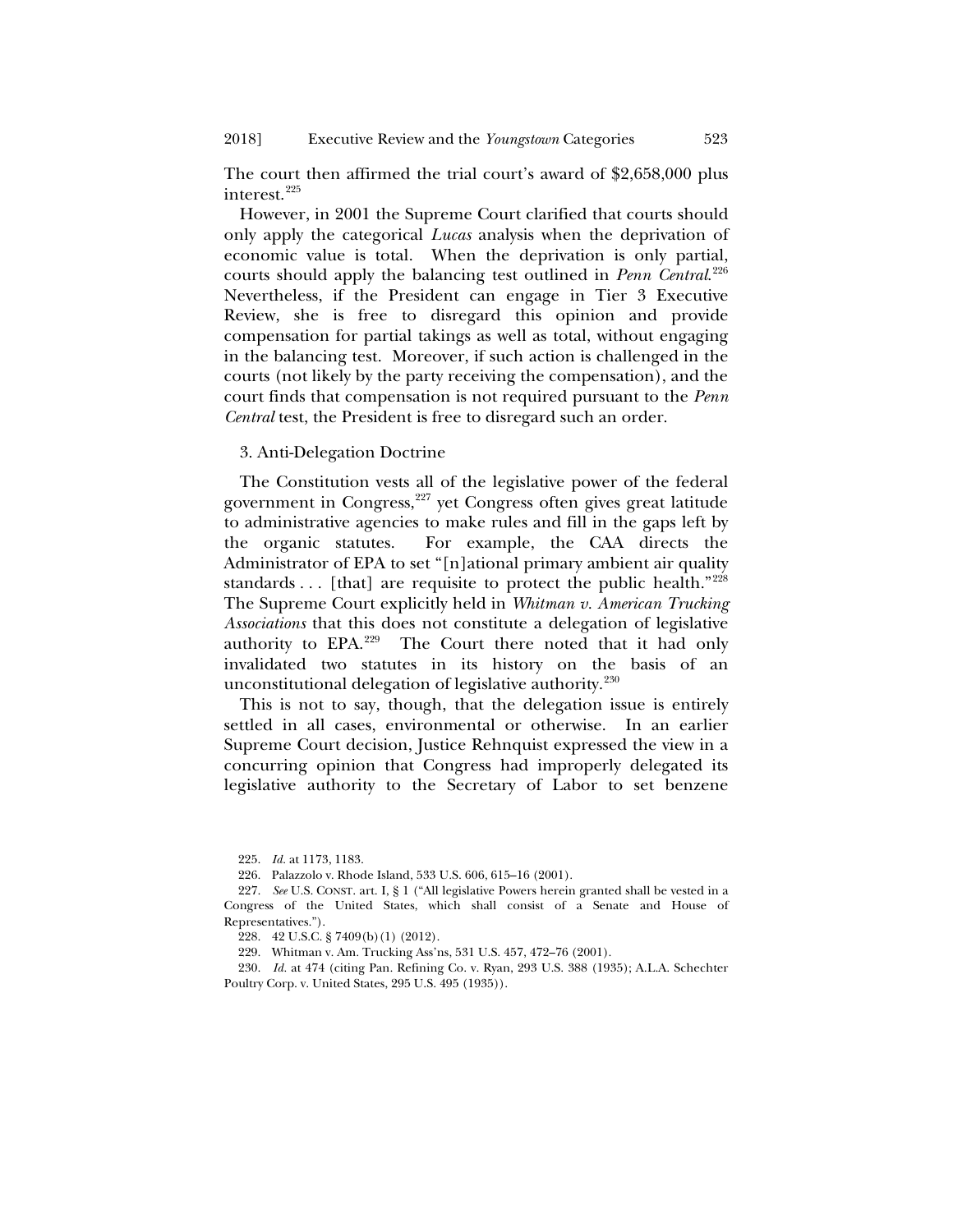standards that are "reasonably necessary or appropriate to provide safe or healthful employment and places of employment."<sup>[231](#page-49-0)</sup>

If the President may engage in Tier 3 Executive Review, even in those cases for which the Court has explicitly determined that the statute does not unconstitutionally delegate legislative authority, the President may choose not to enforce the statute at his discretion. While environmental statutes are not the only type of laws that would be subject to such discretion, it is difficult to think of a single environmental statute that is not vulnerable, given the central role that administrative agencies play in the environmental field.

#### 4. Commandeering

Finally, some environmental statutes are also challenged on the grounds that they commandeer the States' legislative processes. It is well established that Congress may incentivize States to regulate in a certain way using, for example, its authority under the Spending Clause<sup>[232](#page-49-1)</sup> or a system of cooperative federalism pursuant to the Commerce Clause. $233$  However, Congress engages in commandeering when it improperly *compels* States to "enact and enforce a federal regulatory program."<sup>234</sup> The Tenth Amendment ensures that the States retain whatever sovereignty has not been granted to the federal government under the Constitution.<sup>[235](#page-49-4)</sup> Therefore, while Congress may regulate pursuant to its powers under Article I of the Constitution, it may not force the States to regulate on its behalf, as doing so would intrude on their sovereignty. Congress may not force the States to regulate in a given field even if Congress would otherwise have the authority to regulate in that field pursuant to Article I.<sup>[236](#page-49-5)</sup>

In *Hodel*, the plaintiffs also claimed that the Surface Mining Control and Reclamation Act violated the Tenth Amendment on

<span id="page-49-1"></span><span id="page-49-0"></span>231. 29 U.S.C. § 652(8) (2012); Indus. Union Dep't, AFL-CIO v. Am. Petroleum Inst., 448 U.S. 607, 671–88 (1980) (Rehnquist, J., concurring).

232. *See, e.g.*, South Dakota v. Dole, 483 U.S. 203 (1987).

233. *See, e.g.*, Hodel v. Va. Surface Mining & Reclamation Ass'n, 452 U.S. 264 (1981).

<span id="page-49-3"></span><span id="page-49-2"></span>234. *Id.* at 288; *see also* Printz v. United States, 521 U.S. 898 (1997); New York v. United States, 505 U.S. 144 (1992).

235. U.S. CONST. amend. X.

<span id="page-49-5"></span><span id="page-49-4"></span>236. *See New York v. United States*, 505 U.S. at 166 ("We have always understood that even where Congress has the authority under the Constitution to pass laws requiring or prohibiting certain acts, it lacks the power directly to compel the States to require or prohibit those acts.") (citations omitted).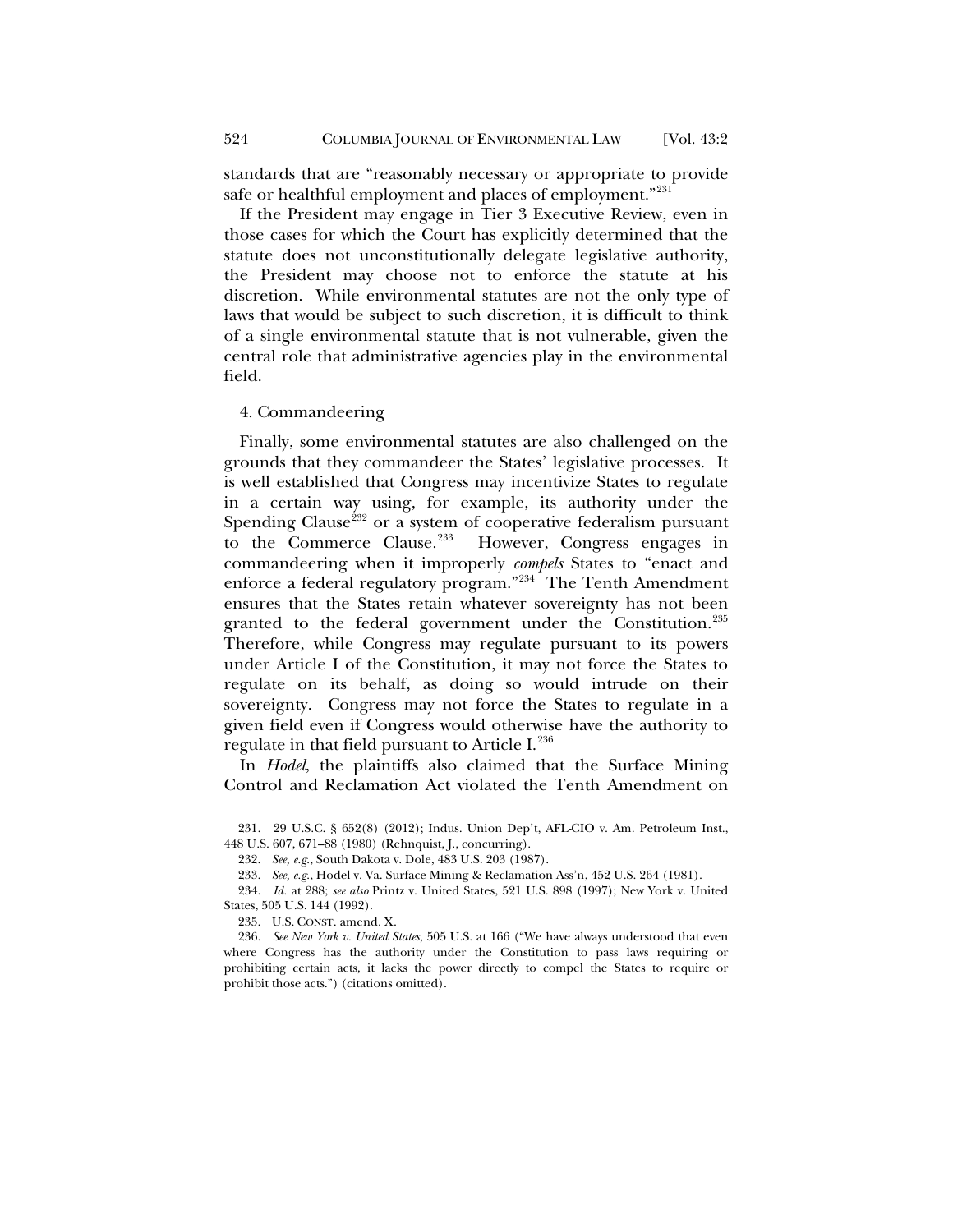the grounds that it constituted commandeering. $237$  The act employed a system of cooperative federalism in which States could either submit their own surface coal mining regulations to the Secretary of the Interior for approval, or be preempted in that field by the act itself.<sup>[238](#page-50-1)</sup> The Court found that under this system the States were not forced to regulate but could instead rely on the federal government to bear that burden. Therefore, the Court found that "there [could] be no suggestion that the [a]ct commandeers the legislative processes of the States."[239](#page-50-2)

In *New York v. United States*, the State of New York challenged the constitutionality of several provisions of the Low–Level Radioactive Waste Policy Amendments Act of 1985, relying in part on claims of commandeering. New York challenged the validity of the act's three different incentive systems designed to encourage States to develop disposal facilities for low-level radioactive waste, or to enter into interstate compacts with States that had such facilities, by 1992. The Court upheld the first two incentives as a valid exercise of Congress' authority under the Spending Clause and Commerce Clause respectively. $240$  The final incentive provided that if States refused to regulate in the manner provided by Congress, they would be forced to take title to all of "the low level radioactive waste generated within their borders and becom[e] liable for all damages waste generators suffer as a result of the States' failure to do so promptly."[241](#page-50-4) The majority found that this provision "crossed the line distinguishing encouragement from coercion."[242](#page-50-5) Essentially, Congress lacked the authority to impose either of the options standing alone, i.e. forcing a State to take title to radioactive waste or directing the State to regulate. Thus, there was no real choice for the States, and the majority held that the provision was invalid

<span id="page-50-1"></span><span id="page-50-0"></span>237. *Hodel*, 452 U.S. 264. For a discussion of the plaintiffs' challenge under the Commerce Clause, see *supra* Part IV.B.1.i.

238. *Hodel*, 452 U.S. at 271–72.

239. *Id.* at 288.

<span id="page-50-3"></span><span id="page-50-2"></span>240. *New York v. United States*, 505 U.S. at 171–74. Under the first incentive, States that achieved certain milestones on the way to developing disposal facilities, or entering into compacts with other States that had such facilities, would be given a portion of the surcharges collected by States with facilities. The second incentive authorized States with disposal facilities to increase the surcharges for accepting waste from other States over time, ultimately allowing them to refuse such waste after 1992. *Id.*

<span id="page-50-4"></span>241. *Id.* at 174–75.

<span id="page-50-5"></span>242. *Id.* at 175.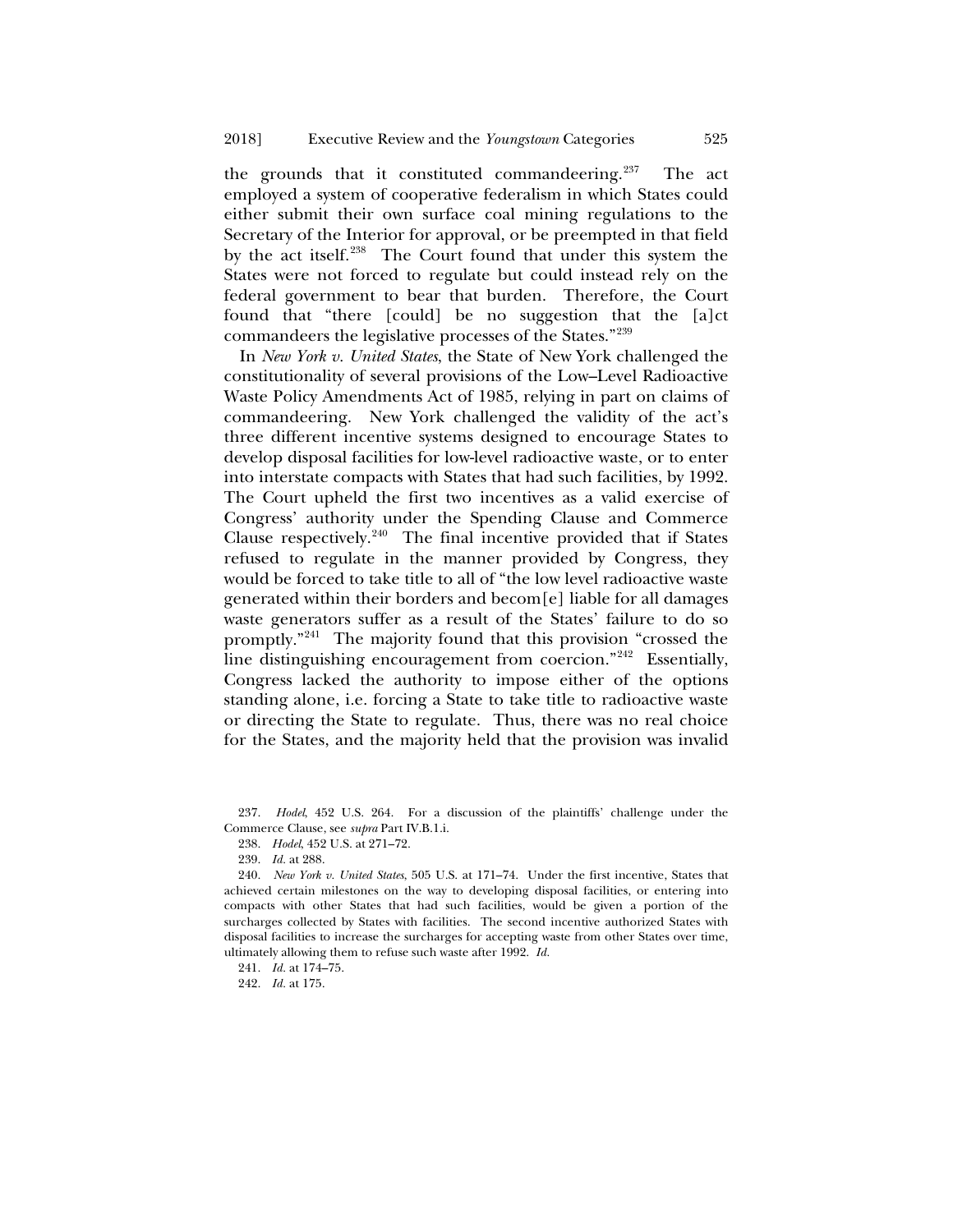on the grounds that it improperly commandeered the States' legislative processes.<sup>[243](#page-51-1)</sup>

<span id="page-51-0"></span>More recently in a case challenging the validity of the Clean Power Plan ("CPP"), plaintiffs allege that section 111(d) of the CAA is unconstitutional to the extent that it authorizes the CPP, on the grounds that the CPP commandeers state legislatures.<sup>[244](#page-51-2)</sup> Plaintiffs argue that the CPP leaves States no choice but to regulate in accordance with federal policy, as "States that decline to take legislative or regulatory action to ensure increased generation by EPA's preferred power sources face the threat of insufficient electricity to meet demand."[245](#page-51-3) Tier 3 Executive Review thus provides a basis for declining to enforce the CPP even if it were ultimately found to be constitutional. Moreover, if the President may engage in Tier 3 Executive Review he could decline to enforce any sort of program pursuant to that provision of the CAA if he believed that it would constitute commandeering. This type of challenge is widely relevant within the environmental context as there are a variety of other environmental statutes that rely on the principle of cooperative federalism which could likewise be subject to such arguments and nonenforcement.<sup>[246](#page-51-4)</sup>

#### C. Precedent for Limiting the Power of Executive Review

In addition to purely theoretical and pragmatic arguments, there seems to be some precedent, actually within the environmental context, to suggest the propriety of limiting executive review. The

<span id="page-51-3"></span>245. *See* TSANG & WYATT, *supra* note [244,](#page-51-0) at 23 (quoting Opening Brief of Petitioners on Core Legal Issues at 5–6, West Virginia v. EPA, No. 15-1363 (D.C. Cir. Feb. 19, 2016)).

<span id="page-51-4"></span>246. *See, e.g.*, *New York v. United States*, 505 U.S. at 167–68 (listing the CWA, the Occupational Safety and Health Act of 1970, the Resource Conservation and Recovery Act of 1976, and the Alaska National Interest Lands Conservation Act as environmental statutes that use cooperative federalism).

<sup>243.</sup> *Id.* at 174–77.

<span id="page-51-2"></span><span id="page-51-1"></span><sup>244.</sup> *See* LINDA TSANG & ALEXANDRA M. WYATT, CONG. RESEARCH SERV., R44480, CLEAN POWER PLAN: LEGAL BACKGROUND AND PENDING LITIGATION IN WEST VIRGINIA V. EPA 23 (2017) ("[P]etitioners, including the 26 state petitioners opposing the CPP, claim that the CPP impermissibly invades traditional state police powers over the electrical grid and '*commandeers*' and 'coerces' states and their officials and legislatures.") (emphasis added); *see also* West Virginia v. EPA, No. 15-1363 (D.C. Cir. argued Sept. 27, 2016). However, EPA under the Trump administration has since put forward a proposed rule to repeal the CPP which, if effective and valid, would make reliance on executive review in this case unnecessary. Repeal of Carbon Pollution Emission Guidelines for Existing Stationary Sources: Electric Utility Generating Units, 82 Fed. Reg. 48,035-02 (proposed Oct. 16, 2017) (to be codified at 40 C.F.R. pt. 60).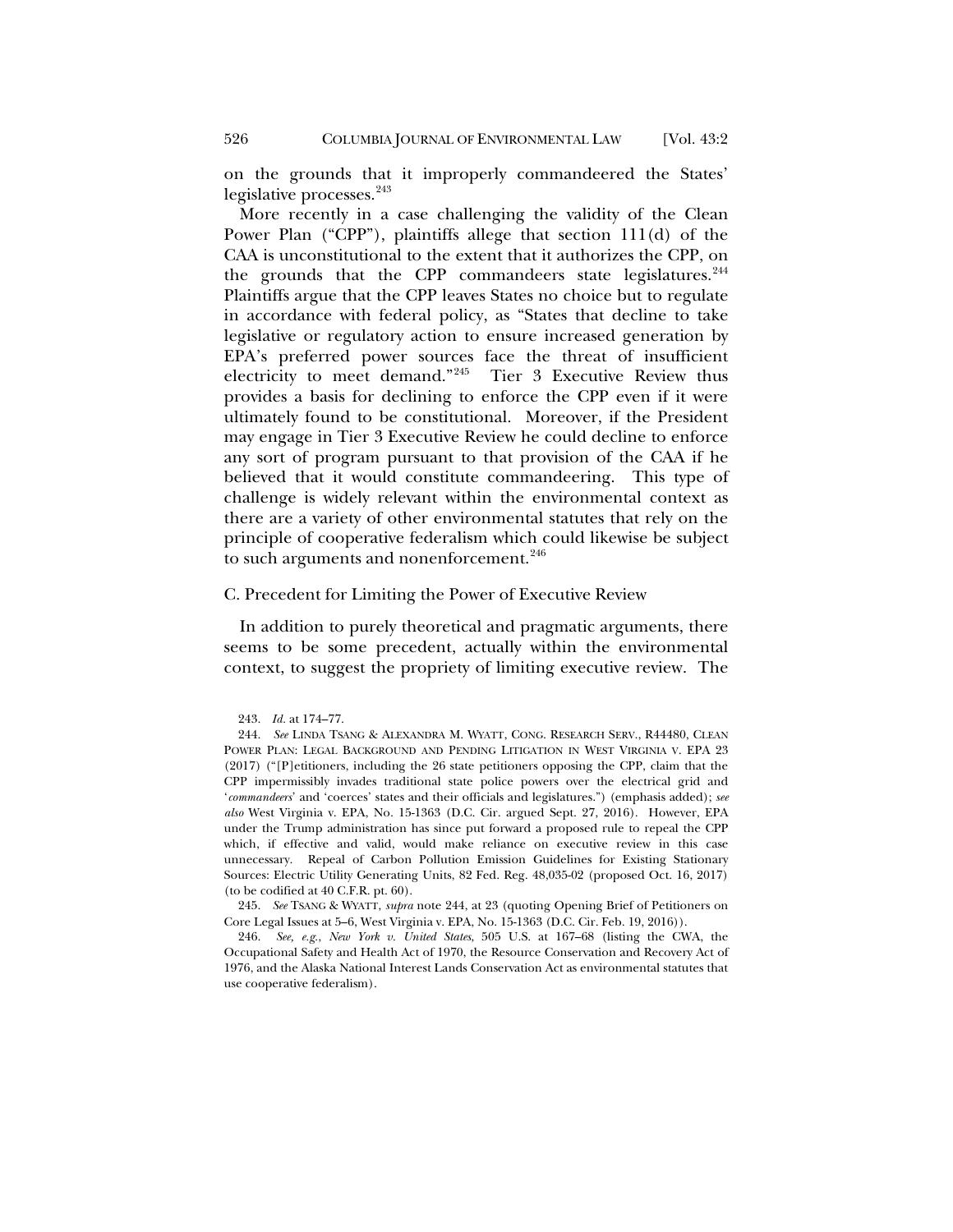D.C. Circuit Court of Appeals has recently expressed approval of such a limit in dicta in a case involving the permitting process of Yucca Mountain. $247$  In 2008, the Department of Energy submitted an application to the Nuclear Regulatory Commission (the "Commission") for the licensing of the site as part of the nuclear waste repository project.<sup>[248](#page-52-1)</sup> The Department of Energy submitted this application pursuant to the mandate of the Nuclear Waste Policy Act, which requires that the Commission consider the application and render a final decision within three years. $249$  The Department of Energy later withdrew its application, but the Commission found that it lacked the authority to do so.<sup>[250](#page-52-3)</sup>

The Commission later decided to cease the technical review of the application, citing concerns with future funding allocations by Congress.[251](#page-52-4) Aiken County, and the states of South Carolina and Washington, among other parties, then brought suit against the Commission in the D.C. Circuit seeking a writ of mandamus to force the Commission to continue with the licensing process. The court initially held the suit in abeyance in order to give Congress an opportunity to express its intent by either granting additional funding, or withdrawing the current funding for the project.<sup>[252](#page-52-5)</sup> After Congress did neither, the court continued hearing the case.[253](#page-52-6) On the issue of whether the Commission could unilaterally decide to suspend review, Judge Kavanaugh writing for the majority said the following:

Our analysis begins with settled, bedrock principles of constitutional law. Under Article II of the Constitution and relevant Supreme Court precedents, the President must follow statutory *mandates* so long as there is appropriated money available and the President has no constitutional objection to the statute. So, too, the President must abide by statutory *prohibitions* unless the President has a constitutional

247. *In re* Aiken Cty., 725 F.3d 255 (D.C. Cir. 2013).

<span id="page-52-1"></span><span id="page-52-0"></span>248. Letter from Edward F. Sproat, Dir., Dep't of Energy, Office of Civilian Radioactive Waste Management, to Michael F. Weber, Dir., Dep't of Energy, Office of Nuclear Material Safety and Safeguards, Yucca Mountain Repository License Application (LA) for Construction Authorization (June 3, 2008).

249. 42 U.S.C. § 10134(d) (2012).

250. *In re* U.S. Dep't of Energy (High-Level Waste Repository), 71 N.R.C. 609 (2010).

<span id="page-52-4"></span><span id="page-52-3"></span><span id="page-52-2"></span>251. OFFICE OF PUB. AFFAIRS, U.S. NUCLEAR REGULATORY COMM'N, LICENSING YUCCA MOUNTAIN (2015).

<span id="page-52-6"></span><span id="page-52-5"></span>252. *In re* Aiken Cty., No. 11-1271, 2012 WL 3140360, at \*1 (D.C. Cir. Aug. 3, 2012) (Kavanaugh, J., concurring).

253. *In re* Aiken Cty., 725 F.3d 255, 259 (D.C. Cir. 2013).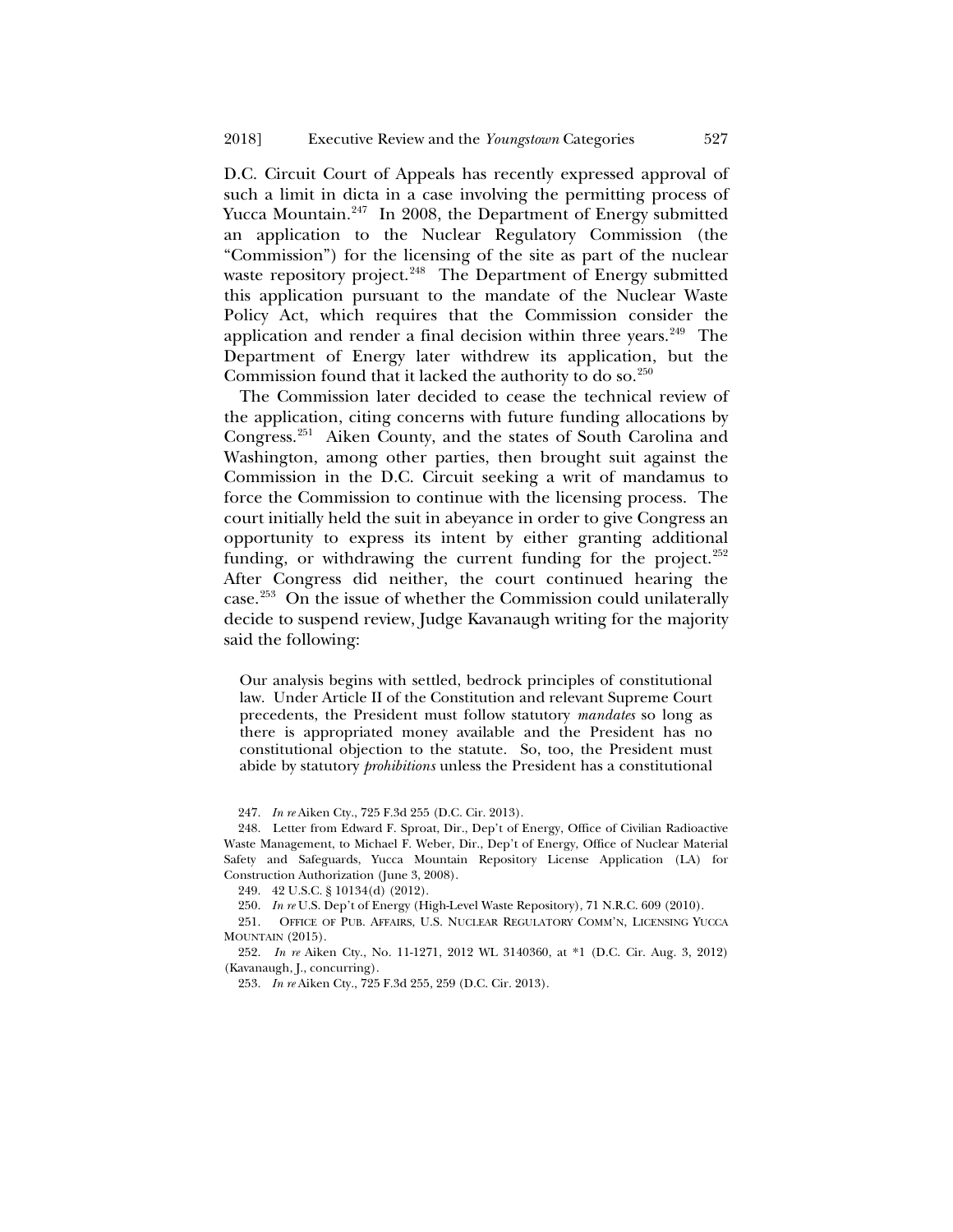objection to the prohibition. If the President has a constitutional objection to a statutory mandate or prohibition, the President may decline to follow the law unless and until a final Court order dictates otherwise. But the President may not decline to follow a statutory mandate or prohibition simply because of policy objections. Of course, if Congress appropriates no money for a statutorily mandated program, the Executive obviously cannot move forward. But absent a lack of funds or a claim of unconstitutionality that has not been rejected by final Court order, the Executive must abide by statutory mandates and prohibitions.<sup>[254](#page-53-1)</sup>

<span id="page-53-0"></span>Although the decision at issue in the case may have been made by an independent agency, it is nonetheless analogous to many of the types of decisions that the President has the power to make with respect to other executive branch agencies over which he has more direct control.<sup>255</sup> Notably, the court proceeds with the analysis as though the decision was made by the President himself, and thus the reasoning is applicable for the purpose of this Note.

This example illustrates at least three crucial points on executive review. The first is that where the President, and the Executive acting under his command, does not believe that a statute is unconstitutional, they do not have discretion over whether to enforce it. When Congress passes a statute, it creates a command of execution for the Executive. This is the starting point assumption and any exceptions must be carved out of this principle. This is precisely why there must be a legitimate legal foundation in order for the President and the Executive to engage in executive review.<sup>[256](#page-53-3)</sup>

Next, the court provides what it believes to be the two exclusive exceptions to this "bedrock" principle: the Executive need not execute the statute if 1) there is no funding for the project, or 2) the President believes that the statute is unconstitutional. The President may not, the court says, simply decline to enforce a statute because he does not agree with it; only a lack of funding or a question of constitutionality will do.<sup>[257](#page-53-4)</sup> While the funding issue is not within the purview of this Note, the basic principle behind the

<sup>254.</sup> *Id.*

<span id="page-53-4"></span><span id="page-53-3"></span><span id="page-53-2"></span><span id="page-53-1"></span><sup>255.</sup> *See id.* ("Those basic constitutional principles apply to the President and subordinate executive agencies. And they apply at least as much to independent agencies such as the Nuclear Regulatory Commission.").

<sup>256.</sup> For a discussion of its legitimacy, see *supra* Part II.

<sup>257.</sup> *Aiken Cty.*, 725 F.3d at 259.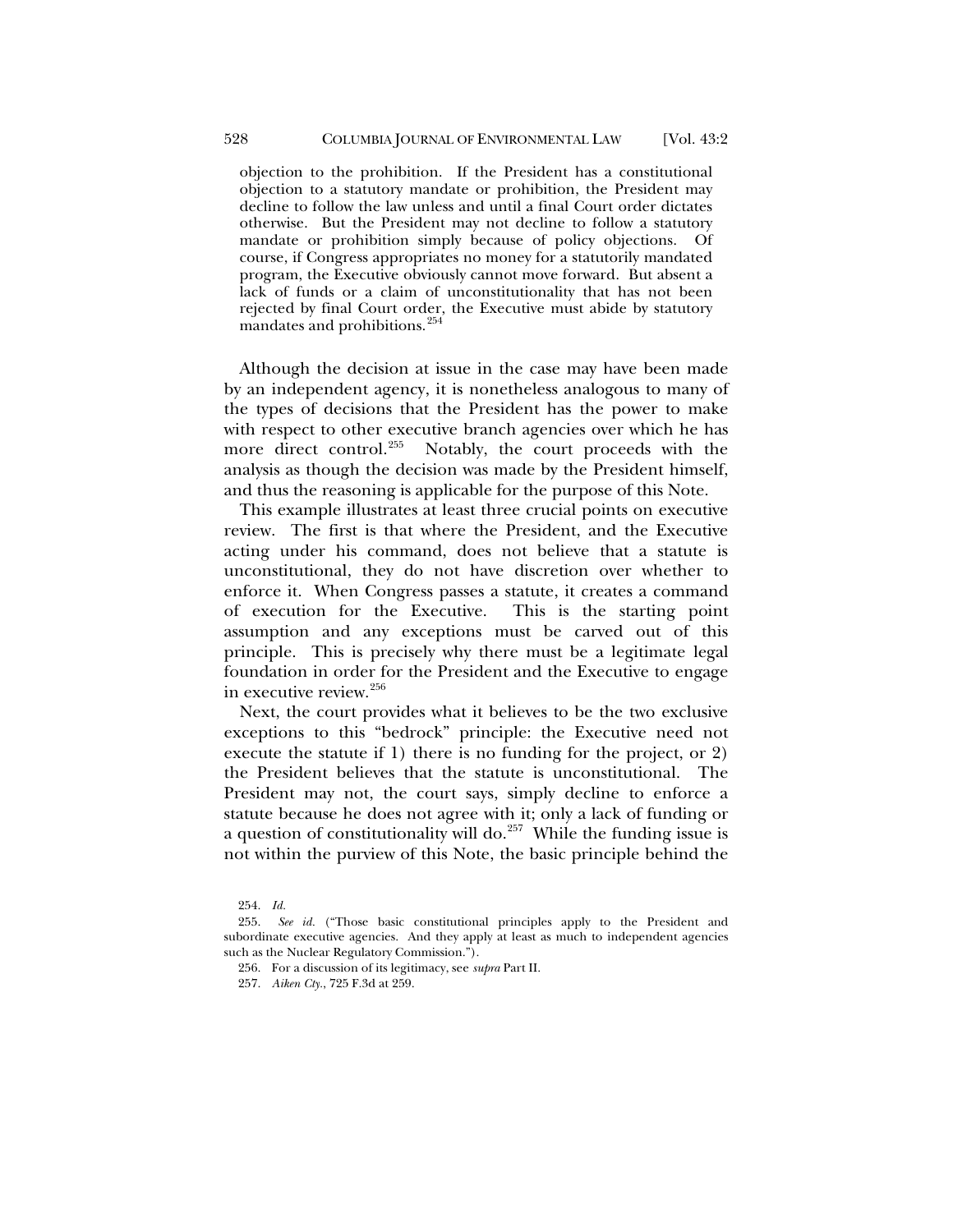idea seems reasonable and intuitive.<sup>258</sup> However, the court also declares that "the President may decline to follow the law" if he finds it to be unconstitutional. The D.C. Circuit is thus saying in unequivocal language that it is an established principle that the President may engage in executive review.

Nevertheless, the court goes on to clarify that this power of executive review survives only so long as there is not a final Court order that dictates otherwise.<sup>259</sup> By this the D.C. Circuit seems to suggest that if the Court finds that the statute, or provision of a statute at issue is in fact constitutional, the President is bound by that judgment and must enforce the statute thenceforth. The D.C. Circuit thus appears to agree with the proposition advanced in this Note that the President should not have the authority to engage in Tier 3 Executive Review.<sup>[260](#page-54-2)</sup>

On the facts of the case, the court found that the Commission did not rely on either of the acceptable bases for nonenforcement because the project was currently funded and the underlying statute was not questioned as unconstitutional. Therefore, the court issued a writ of mandamus ordering the Commission to continue with the licensing process.<sup>[261](#page-54-3)</sup> In dissent, Judge Garland noted that issuing a writ of mandamus was an extreme measure and that the choice of whether to grant it remained discretionary.<sup>[262](#page-54-4)</sup> Nonetheless, he did not dispute the reasoning of the rest of the court as to the issue of executive review. There is thus some precedent at the circuit level for the proposition that the President can validly engage in executive review, but only "unless and until a final Court order dictates otherwise," i.e. executive review is valid in some forms, but Tier 3 Executive Review is not.<sup>[263](#page-54-5)</sup>

<span id="page-54-0"></span>258. Whether this is a matter of constitutional theory or pure pragmatism is another question.

<sup>259.</sup> *Aiken Cty.*, 725 F.3d at 259.

<span id="page-54-2"></span><span id="page-54-1"></span><sup>260.</sup> While technically this language seems to only capture the less extreme type of Tier 3 power of refusing to heed the judgment of the Court as to a law's constitutionality, there is no reason to think that the court would come out differently as to the legitimacy of the more extreme case of refusing to comply with a judicial decree on the grounds that the President continues to believe that the law is unconstitutional. For example, if the Commission later refused to abide by the mandamus the court issued, it is extremely unlikely that the court would then have come to the opposite conclusion.

<span id="page-54-3"></span><sup>261.</sup> *Aiken Cty.*, 725 F.3d at 266–67.

<sup>262.</sup> *Id.* at 268–69 (Garland, J. dissenting).

<span id="page-54-5"></span><span id="page-54-4"></span><sup>263.</sup> *Id.* at 259 (majority opinion).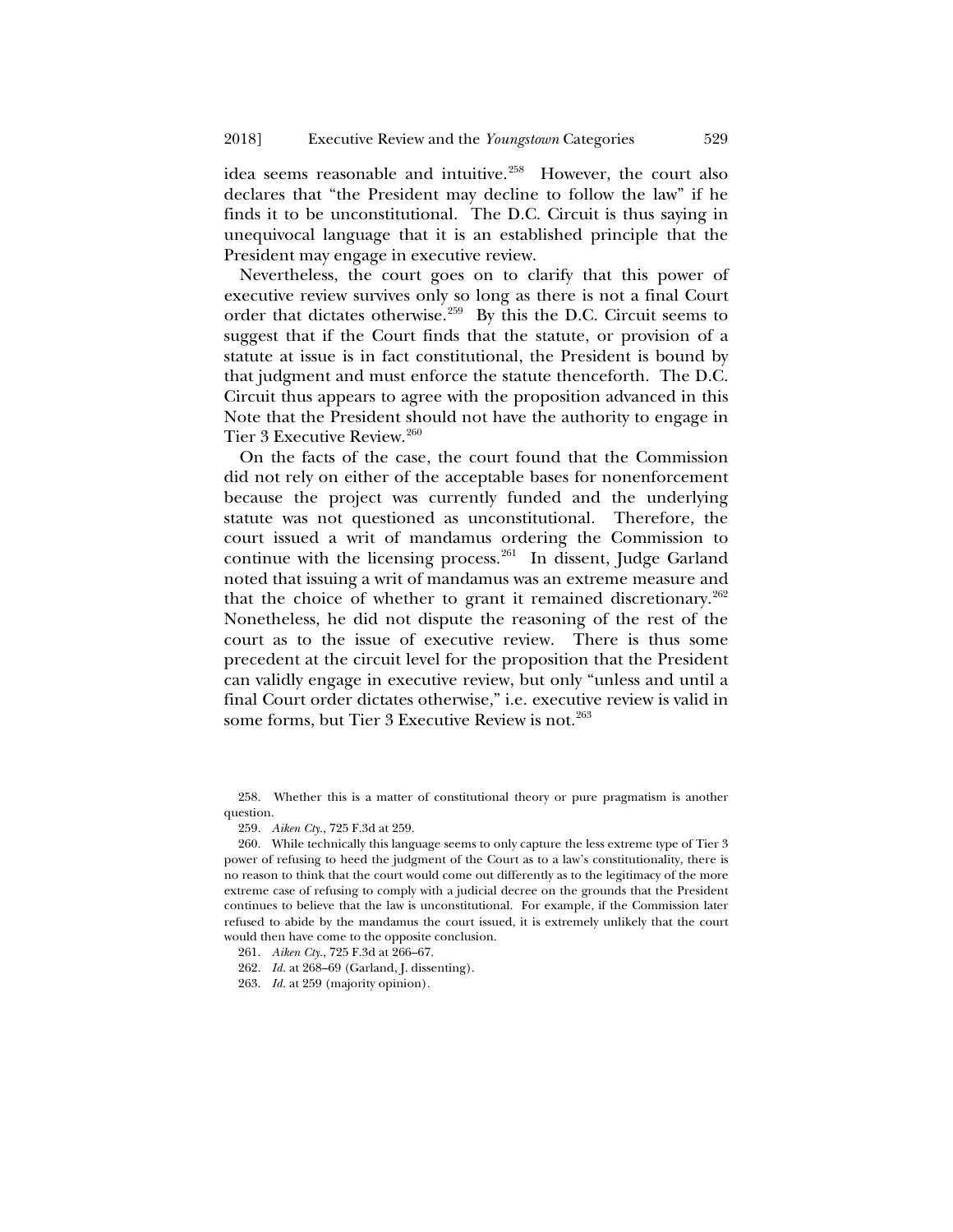#### D. Practical Considerations

We have thus seen how unbridled Tier 3 Executive Review has the potential to wreak havoc just within the environmental sphere, and that there is some recent judicial precedent for recognizing its lack of validity. But what can actually be done with respect to providing some kind of limitation on this power which is not even directly enumerated anywhere in the law?

The most theoretically sound answer would be to expressly enumerate the power and provide direct limitations within the text of the Constitution itself. It would then be explicitly unconstitutional to engage in Tier 3 Executive Review, and thus it would be impossible for the President to argue that she would be executing the Constitution through any action that could be properly categorized as Tier 3 Executive Review. In this way, the President would have to turn the concept of executive review on its head in order to engage in Tier 3 Executive Review, and all theoretical justifications would be inapposite. In addition to a constitutional amendment being theoretically sound, it is probably the strongest deterrent for preventing circumvention. If the President is intentionally engaging in behavior that is explicitly unconstitutional, the text of the law has become irrelevant. However, from a practical perspective this solution seems nearly impossible. For one thing, most Americans have probably spent little time, if any, worrying about the dangers of executive review. It is unlikely that this will come to change unless the power is heavily abused. And even at that point, the prospect of a successful constitutional amendment is probably still less than slight.<sup>[264](#page-55-0)</sup>

Alternatively, it is theoretically possible for Congress to pass a law making it illegal for the President to engage in Tier 3 Executive Review. It is manifest that passing such a law would be easier to accomplish than enacting a constitutional amendment—there are thousands of laws and fewer than thirty amendments. However,

<span id="page-55-0"></span><sup>264.</sup> Even proposed amendments that are widely supported and relatively uncontroversial often do not make it into the text of the Constitution. For example, the proposed Equal Rights Amendment, which seeks to eliminate certain types of sex-based discrimination, was first introduced in 1923. It eventually gained widespread bipartisan support, passed both houses of Congress in 1972, and was ratified by thirty-five States—just three States shy of the requisite three-fourths. However, the deadline for ratification has long since passed. *See* Martha F. Davis, *The Equal Rights Amendment: Then and Now*, 17 COLUM. J. GENDER & L. 419 (2008). Even with widespread modern support for its principles, it remains unclear whether the Equal Rights Amendment will become a constitutional reality.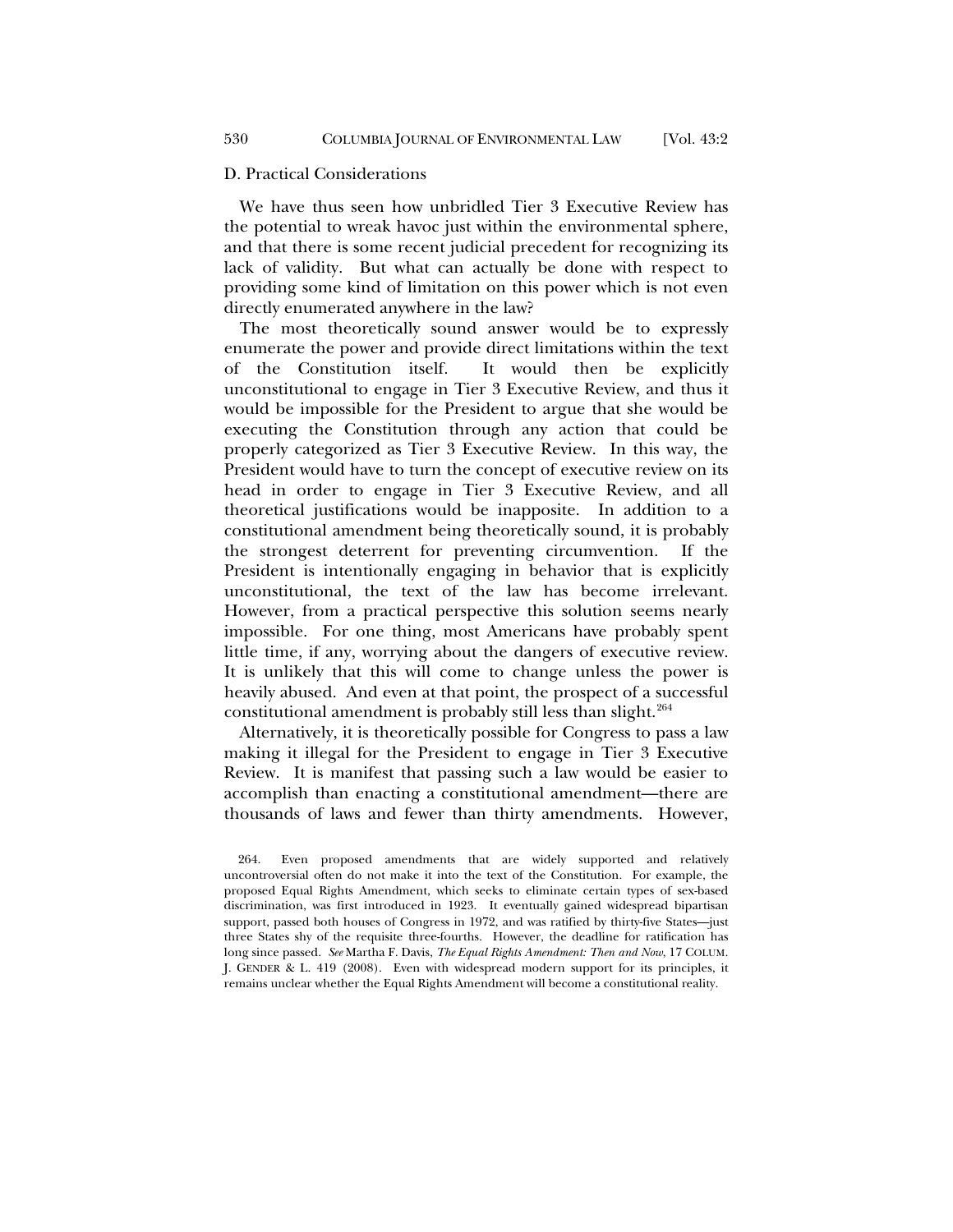there is no reason that the President could not also use the power of executive review to declare, possibly correctly, that the law itself was unconstitutional. Moreover, there are obvious enforcement issues with such a law in this context. Therefore, what is gained in practicality is lost in both theoretical soundness and meaningful bite.

Along a similar vein, the President could issue an executive order declaring Tier 3 Executive Review to be unconstitutional or otherwise invalid. However, even absent the extensive reach of Tier 3 Executive Review, that order would be little more than an opinion and easily overridden by later presidents. Moreover, later presidents could use executive review to declare the order itself unconstitutional.[265](#page-56-0) I would contend that at least until the order comes before a Court which finds otherwise, that is completely acceptable. However, if the Court finds the order to be constitutional, the President could, by definition, engage in Tier 3 Review and disregard that holding, even if in the form of a judicial decree. Perhaps at this point the argument is starting to seem too simple—Tier 3 Executive Review can be used as the President's panacea to all disagreements with other branches. However, that is precisely the case, and precisely the issue.

Whatever the answer to the issue of Tier 3 Executive Review, if there is to be one at all, it seems that the first step is to acknowledge that it is problematic. After all, if executive review is valid at all, its validity comes in large part from the consensus of the other branches of government and from the people.<sup>[266](#page-56-1)</sup> Therefore, if the people, the Congress, and the judiciary do not recognize certain forms of executive review, they will lose much of their theoretical foundation. The next step will be to come to some sort of consensus on exactly which forms of executive review are problematic and invalid. From there it might be possible to create a legal solution that is both theoretically robust and practically possible.

<span id="page-56-0"></span><sup>265.</sup> This would fall into the Tier 2 category of declining to enforce a law, with the understanding that an executive order can be considered a form of a law, as might an administrative rule. However, where the "law" at issue is one promulgated by the executive branch, the Executive need not necessarily rely on any notion of executive review to change course and make new laws, subject in some cases of course to notice and comment procedures.

<span id="page-56-1"></span><sup>266.</sup> *See supra* Part II.